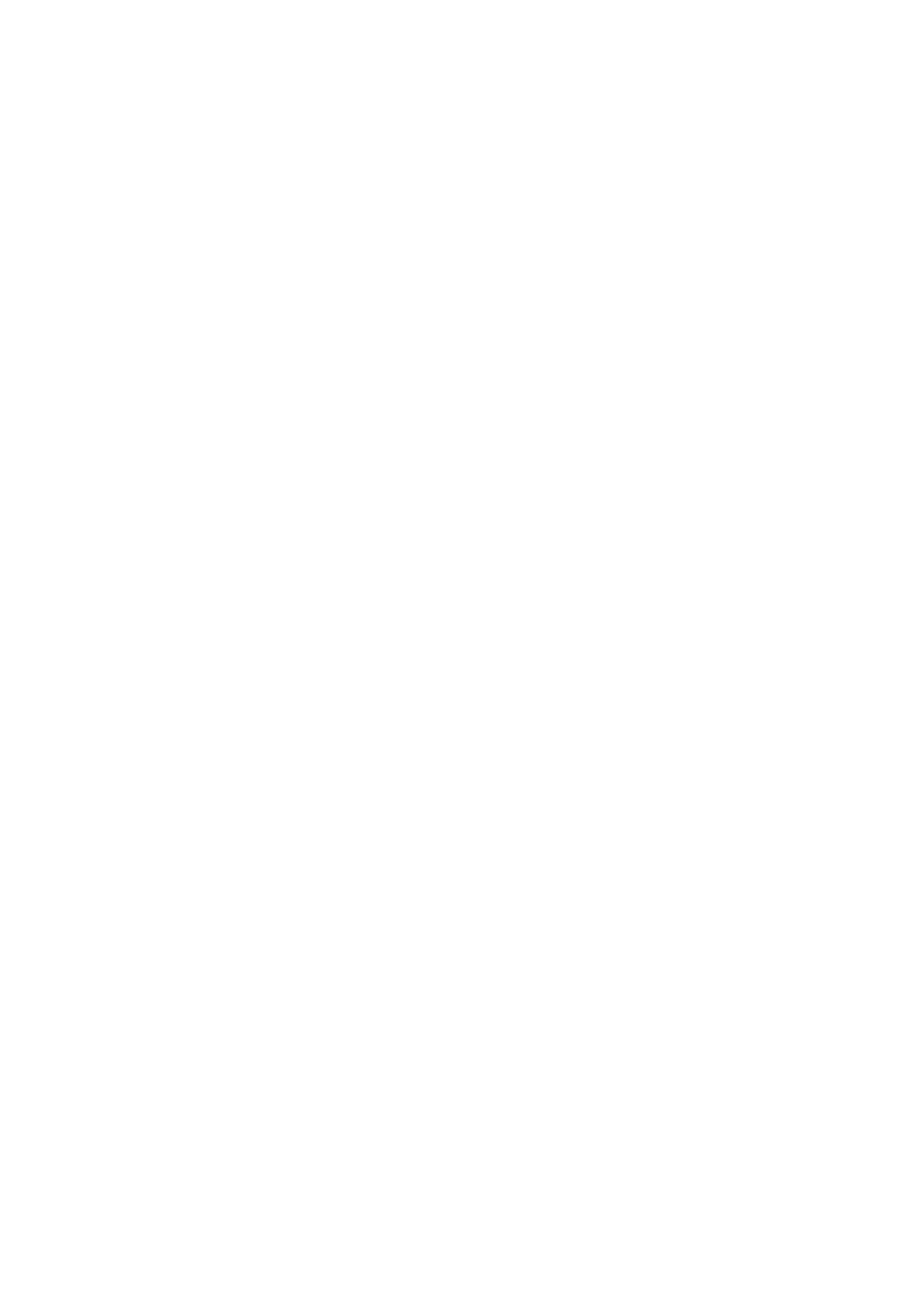# **CHAPTER 214**

# **EGERTON UNIVERSITY ACT**

## ARRANGEMENT OF SECTIONS

### PART I – PRELIMINARY

### *Section*

- 1. Short title.
- 2. Interpretation.

### PART II – ESTABLISHMENT AND FUNCTIONS OF THE UNIVERSITY

- 3. Constitution of the University.
- 4. Functions and objects of the University.
- 5. Constituent colleges.
- 6. Conferment of degrees, etc.
- 7. Award of certificates, etc.

# PART III – MEMBERSHIP AND THE GOVERNMENT OF THE UNIVERSITY

- 8. Membership of the University.
- 9. The Chancellor.
- 10. The Vice-Chancellor.
- 11. The Deputy Vice-Chancellors.
- 12. The Council.
- 13. Functions of the Council.
- 14. The Senate.
- 15. The Alumni Association.
- 16. Staff of the University.
- 17. Performance of functions in the absence of office-holder.

# PART IV – FINANCIAL PROVISIONS

- 18. Investment of funds.
- 19. Annual estimates.
- 20. Accounts and audit.

## PART V – MISCELLANEOUS PROVISIONS

- 21. Common seal and signification of documents.
- 22. Statutes.
- 23. Repeal of the Egerton University College Act (No. 15 of 1986).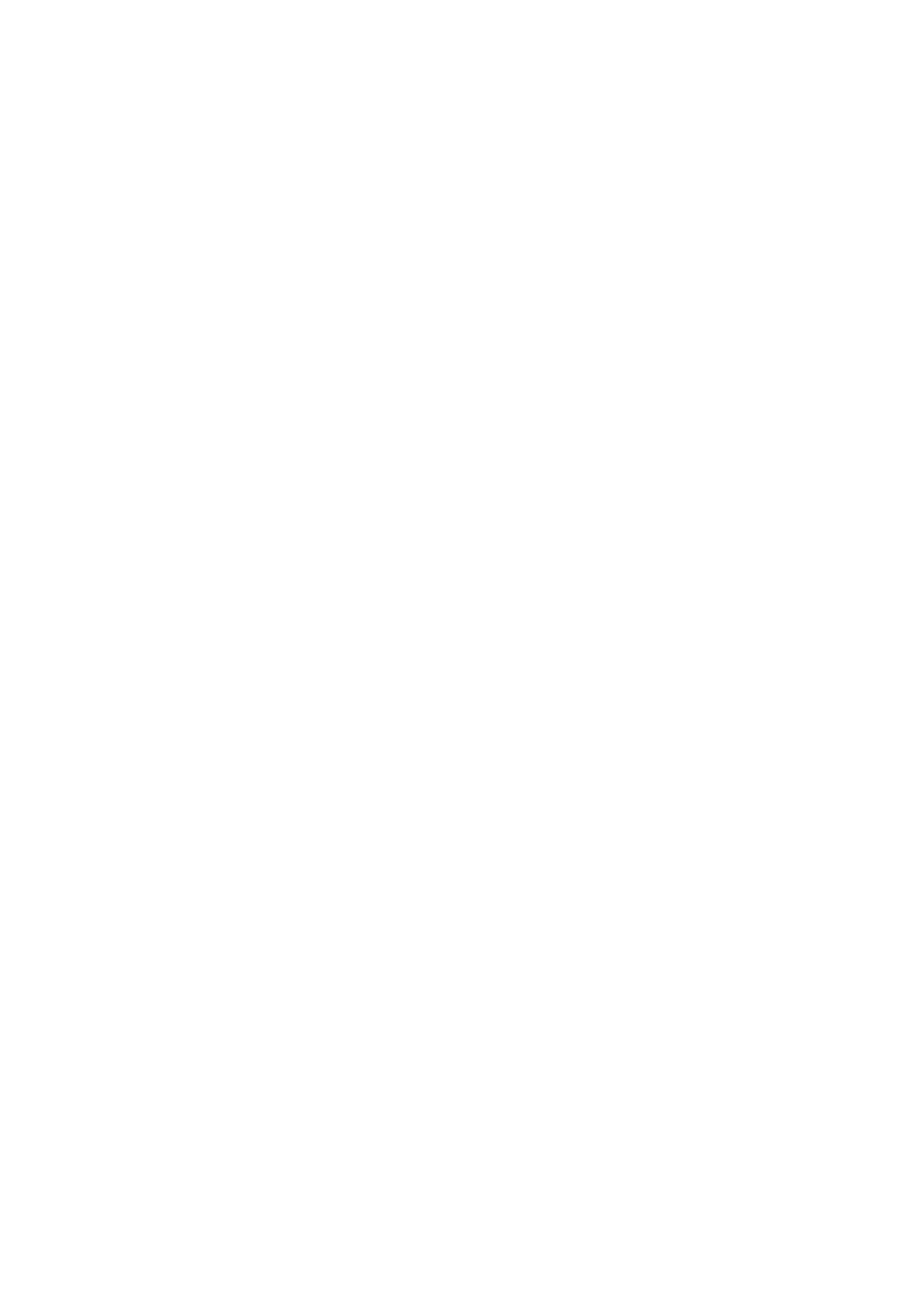### **CHAPTER 214**

## **EGERTON UNIVERSITY ACT**

[*Date of assent: 30th July, 1987.*]

[*Date of commencement: 1st October, 1987*.]

**An Act of Parliament to establish the Egerton University; to provide for the control, government and administration of the Egerton University; and for connected purposes** 

[Act No. 11 of 1987, L.N. 251/1987.]

PART I – PRELIMINARY

### **1. Short title**

This Act may be cited as the Egerton University Act.

## **2. Interpretation**

(1) In this Act, unless the context otherwise requires—

**"Alumni Association"** means the Alumni Association of the University established under section 15;

**"annual estimates"** means the estimates prepared under section 19(1) in respect of any financial year;

**"Chancellor"** means the Chancellor of the University referred to in section 9;

**"constituent college"** means a college established under section 5;

**"Deputy Vice-Chancellors"** means the Deputy Vice-Chancellors appointed under section 11;

**"faculty"** means a faculty of the University established by the statutes;

**"graduate"** means a person upon whom a degree or other academic qualification has been conferred by the University;

**"institute"** means an institute in the University established by the statutes;

**"lecturer"** means a member of the staff of the University who is a full professor, associate professor, senior lecturer, lecturer or assistant lecturer or a person who holds any other teaching or research posts which the Council, on the recommendation of the Senate, has recognized as a post having academic status in the University;

**"Librarian"** means the person appointed to be the Librarian of the University;

**"school"** means a school of the University established by the statutes;

**"staff association"** means an association of the staff of the University recognized by the Council as being an association representative of the staff of the University;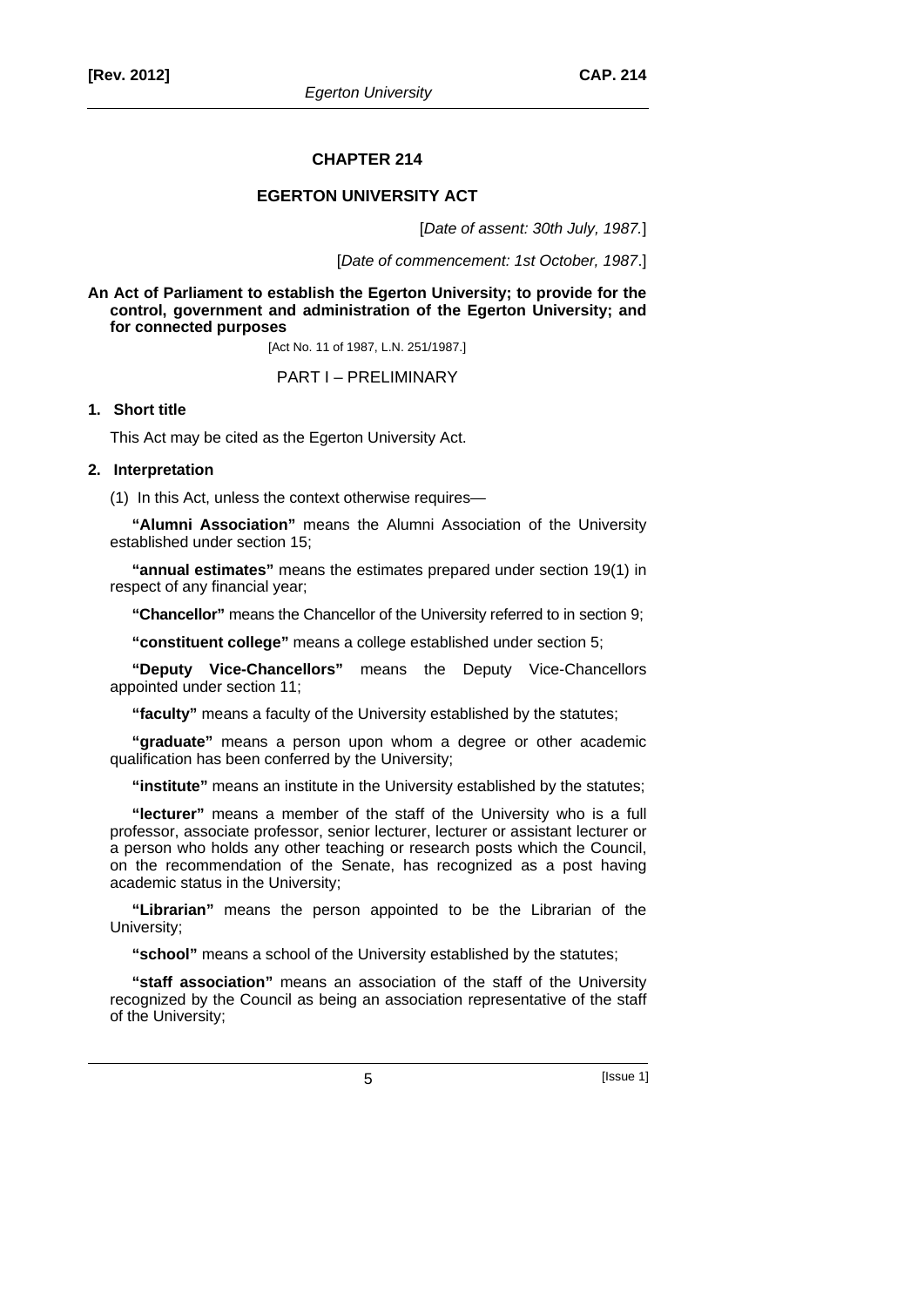**"statutes"** means statutes of the University made by the Council under section 22;

**"student"** means a person registered by the University for the purposes of obtaining a qualification of the University or any other person who is determined by the Senate to be a student;

**"students' association"** means an association of the students recognized by the Council as being an organization representative of the students of the University;

**"the Council"** means the Council of the University established under section 12;

**"the Senate"** means the Senate of the University established under section 14;

**"the University"** means the Egerton University established by section 3;

**"Vice-Chancellor"** means the Vice-Chancellor of the University appointed under section 10.

(2) References in this Act to offices or authorities of a constituent college shall be construed by reference to the legislation or other instruments by which that college is established or governed.

PART II – ESTABLISHMENT AND FUNCTIONS OF THE UNIVERSITY

## **3. Constitution of the University**

(1) There is hereby established a university to be known as the Egerton University.

(2) The University shall be a body corporate with perpetual succession and a common seal, and shall in its corporate name be capable of—

- (a) suing and being sued;
- (b) taking, purchasing or otherwise acquiring, holding, charging and disposing of movable and immovable property;
- (c) borrowing or lending money; and
- (d) doing or performing all such other things or acts for the furtherance of the provisions of this Act which may lawfully be done or performed by a body corporate.

(3) The University is the successor to the Egerton University College established by the Egerton University College Act (Act No. 15 of 1986) (now repealed) and subject to this Act, all rights, duties, obligations, assets and liabilities of the Egerton University College existing at the commencement of this Act shall be automatically and fully transferred to the University and any reference to the Egerton University College, the Governing Body of Egerton Agricultural College, the Egerton Agricultural College or Egerton College in any contract or document shall for all purposes be deemed to be a reference to the University established under subsection (1).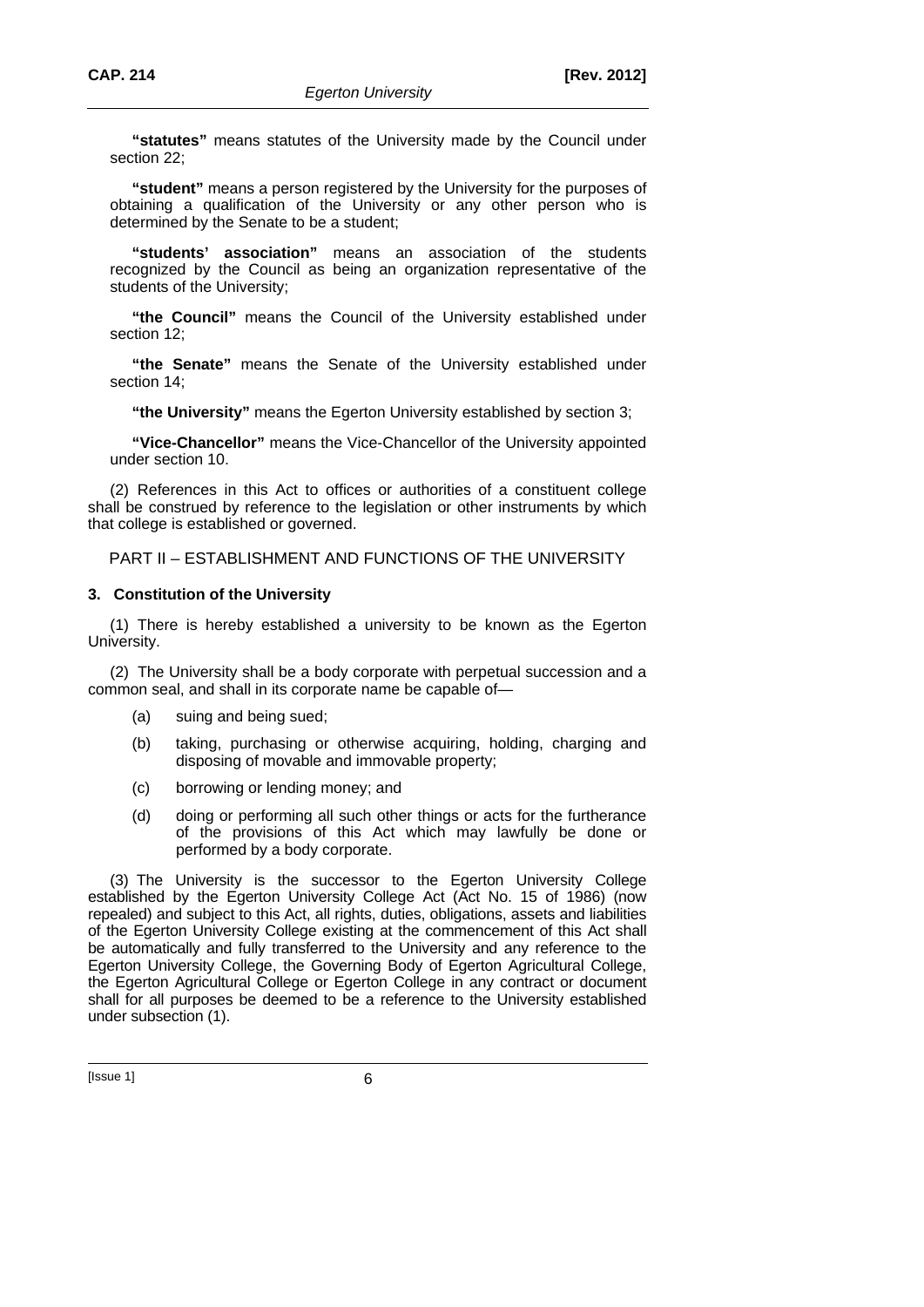# **4. Functions and objects of the University**

- (1) The functions and objects of the University shall be—
	- (a) to provide directly, or in collaboration with other institutions of higher learning, facilities for University education (including technological and professional education), the integration of teaching, research and effective application of knowledge and skills to the life, work and welfare of the citizens of Kenya;
	- (b) to participate in the discovery, transmission and preservation of knowledge and to stimulate the intellectual life, economic and cultural development of Kenya;
	- (c) to conduct examinations and to grant such academic awards as may be provided in the statutes;
	- (d) subject to the Universities Act (Cap. 210B), to co-operate with the Government in the planned development of university education and, in particular, to examine and approve proposals for new faculties, new departments, new degree courses or new subjects of study submitted to it by any constituent college or other postsecondary institution; and to determine who may teach and what may be taught and how it may be taught in the University.

(2) Admission to the University as candidates for degrees, diplomas, certificates or other awards of the University shall be open to all persons accepted as being qualified by the Senate, without distinction of ethnic origin, sect or creed and no barrier based on any such distinction shall be imposed upon any person as a condition of his becoming, or continuing to be, a professor, lecturer, graduate or student of the University, or of his holding any office therein, nor shall any preference be given to, or advantage be withheld from, any person on the grounds of ethnic origin, sect or creed.

# **5. Constituent colleges**

The President, may after consultation with the Council, by order published in the *Gazette*—

- (a) establish any college as a constituent college of the University;
- (b) declare an institution of learning or higher education or any training establishment to be a constituent college of the University.

# **6. Conferment of degrees, etc.**

(1) Subject to this Act, the Council shall have powers to confer any degree or grant any diplomas, certificates or any other academic qualification which it is for the time being authorized by a statute of the University to confer or award.

(2) Subsection (1) shall apply to any honorary degrees or academic distinction which the Council may wish to award to a person who has rendered distinguished services in the advancement of any branch of learning or who has otherwise rendered himself worthy of such a degree or academic distinction.

# **7. Award of certificates, etc.**

Subject to this Act, the University may award certificates, fellowships, scholarships, bursaries and prizes and make other awards which may be provided for in the statutes.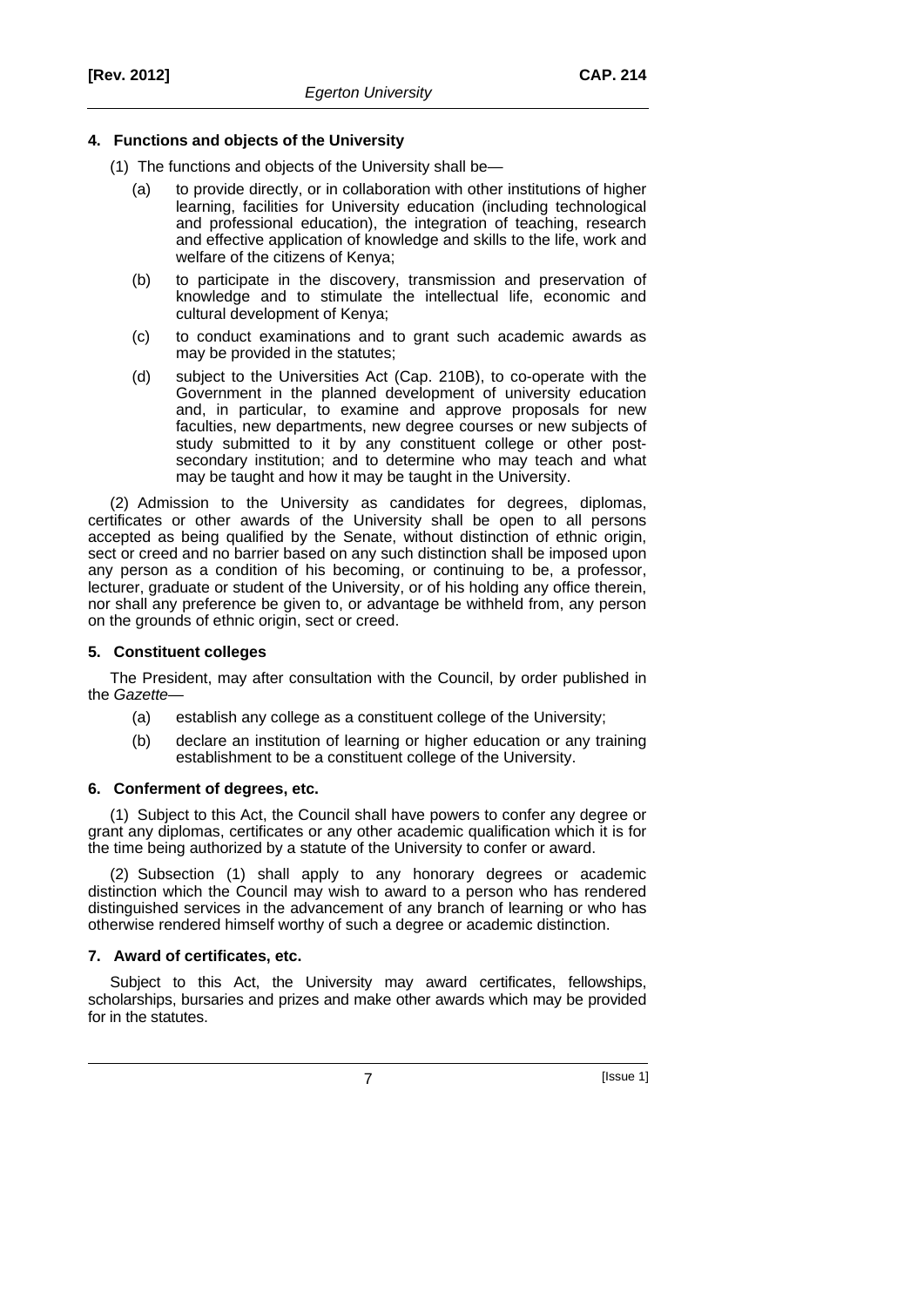# PART III – MEMBERSHIP AND THE GOVERNMENT OF THE UNIVERSITY

# **8. Membership of the University**

The members of the University shall be—

- (a) the Chancellor;
- (b) the Vice-Chancellor;
- (c) the Deputy Vice-Chancellors;
- (d) the principal of each constituent college;
- (e) the members of the Council;
- (f) the members of the Senate;
- (g) the professors and lecturers of the University;
- (h) the librarian;
- (i) the students;
- (j) such other members of staff of the University or any other body formally admitted into association with the University or with any of its constituent colleges, as the Council may from time to time determine.

# **9. The Chancellor**

(1) The President shall, unless he sees fit to appoint some other person thereto, be the Chancellor of the University.

(2) A person who is appointed by the President to be the Chancellor shall hold office for such period as the President shall determine, but that person shall cease to hold office if there is a change in the holder of the office of the President.

- (3) The Chancellor—
	- (a) shall be the head of the University and shall, in the name of the University, confer degrees and diplomas, certificates and other awards of the University;
	- (b) may, from time to time, direct an inspection of the University or any inquiry into the teaching, research or any other work of the University;
	- (c) may, from time to time, give advice to the Council which he considers necessary for the betterment of the University;
	- (d) shall enjoy such powers and privileges and perform such other functions as may be provided in the statutes.

(4) Whenever the Chancellor (not being the President) is absent from Kenya or is for any reason unable to perform the functions of his office, the President or a person authorised by him in that behalf may appoint a person to perform those functions during the absence or inability of the Chancellor.

# **10. The Vice-Chancellor**

(1) There shall be a Vice-Chancellor of the University who shall be appointed by the Chancellor on the advice of the Council.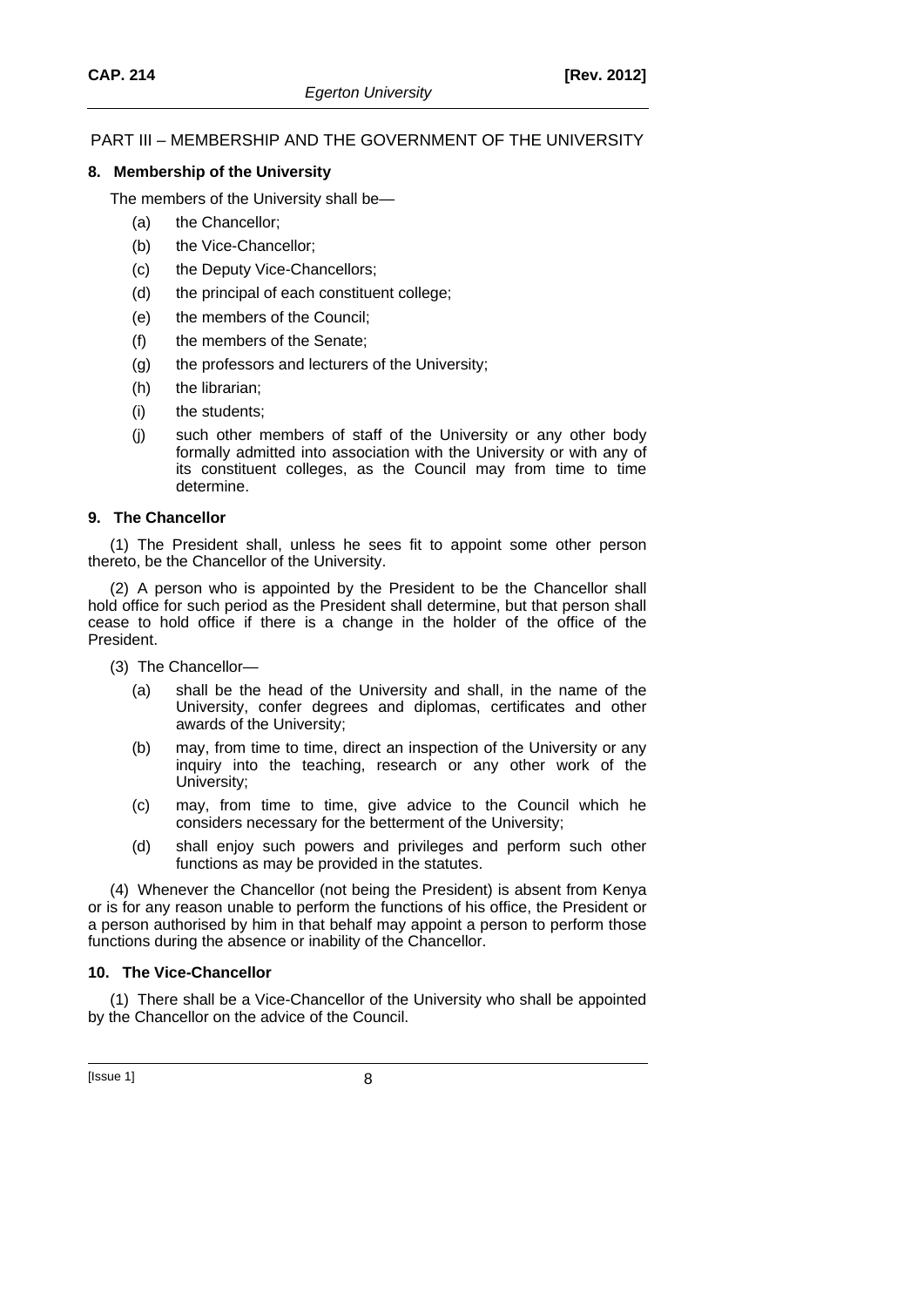- (2) The Vice-Chancellor shall—
	- (a) have the overall responsibility for the direction, organization, administration and programmes of the University:
	- (b) be the chairman of the Senate; and
	- (c) be responsible to the Council for the general conduct and discipline of the students.

(3) The Vice-Chancellor shall hold office upon such terms and for such period as may be provided by the statutes and upon the expiration of that period shall be eligible for reappointment.

# **11. The Deputy Vice-Chancellors**

(1) The Council shall, in consultation with the Chancellor, appoint two or more Deputy Vice-Chancellors who shall, under the general authority of the Vice-Chancellor, exercise such powers and perform such duties as may be provided by the statutes.

(2) A Deputy Vice-Chancellor shall hold office for such period as may be provided by the statutes, and upon the expiration of that period shall be eligible for re-appointment.

# **12. The Council**

(1) There shall be a Council of the University which shall consist of—

- (a) a chairman, a vice-chairman and an honorary treasurer all of whom shall be appointed by the Chancellor;
- (b) the Vice-Chancellor;
- (c) the Deputy Vice-Chancellors;
- (d) the principal of each constituent college;
- (e) the Permanent Secretary to the Ministry for the time being responsible for university education;
- (f) the Permanent Secretary to the Ministry for the time being responsible for finance;
- (g) the Permanent Secretary to the Ministry for the time being responsible for agriculture;
- (h) the Permanent Secretary to the Ministry for the time being responsible for livestock development;
- (i) the Director of Personnel Management;
- (j) not more than eight members appointed by the President;
- (k) three persons appointed by the Senate from among its members;
- (l) two persons appointed by the Alumni Association from among its members who shall not be members of the staff of the University;
- (m) two members elected by the students' association; and
- (n) not more than two members co-opted to the Council from time to time.

(2) Subject to subsection (3), a member of the Council, other than an *ex officio* member, shall hold office for a period of three years, but shall be eligible for re-appointment.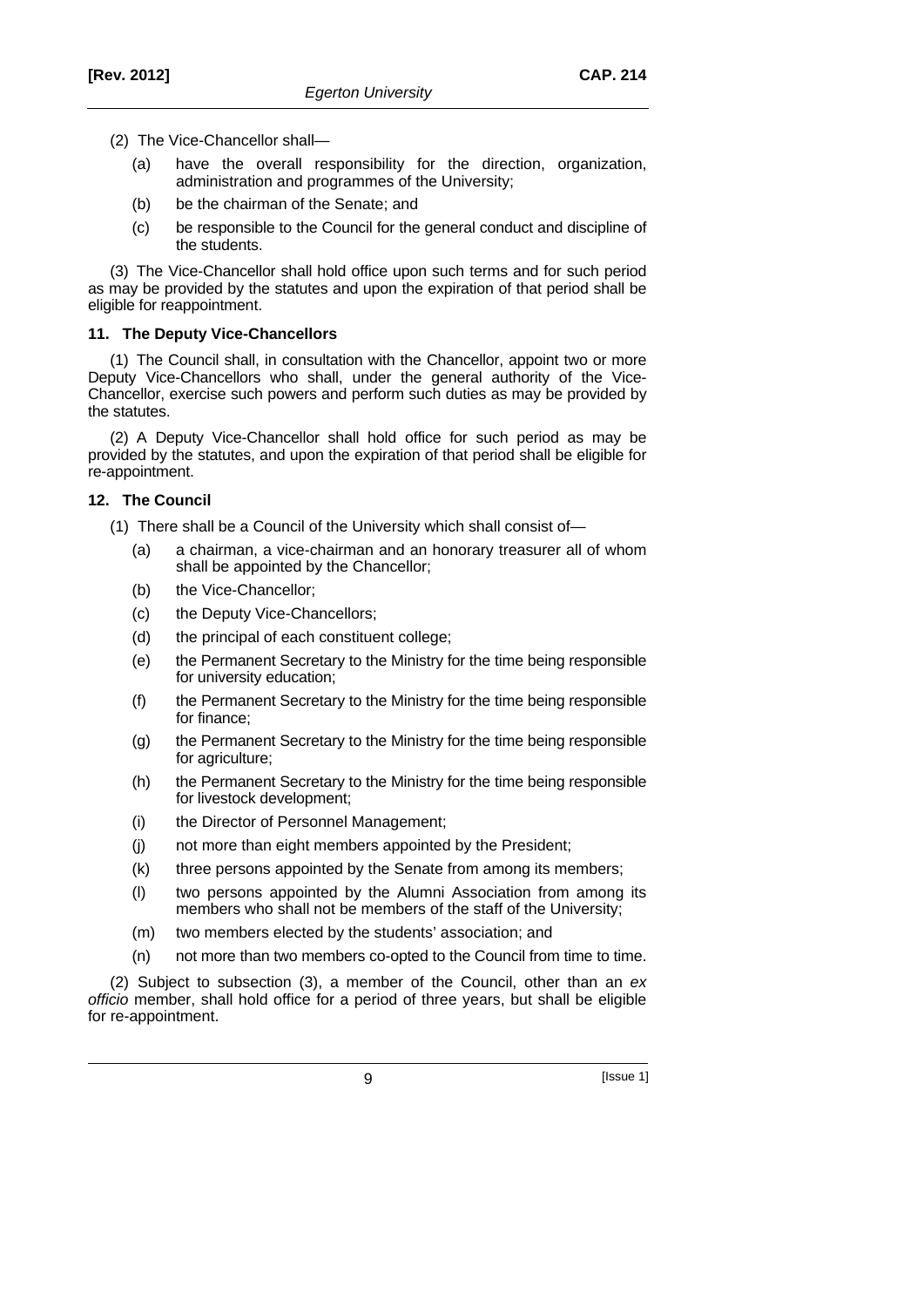- (3) The office of a member of the Council shall become vacant—
	- (a) if, not being an *ex officio* member, he resigns his office by writing under his hand addressed to the Deputy Vice-Chancellor responsible for administration;
	- (b) if the Council is satisfied that the member is, by reason of physical or mental infirmity, unable to exercise the functions of his office;
	- (c) upon his death.

(4) Where the office of a member of the Council becomes vacant under subsection (3), the Deputy Vice-Chancellor responsible for administration shall forthwith notify the vacancy to the appropriate appointing body or person.

(5) The procedure and the conduct and regulation of the affairs of the Council shall be vested in the Council.

# **13. Functions of the Council**

(1) Subject to this Act, the Council shall be the governing body of the University through which the University shall act and—

- (a) shall administer the property and funds of the University in a manner and for purposes which shall promote the best interests of the University; but the Council shall not charge or dispose of immovable property of the University without prior approval of the Chancellor;
- (b) shall receive, on behalf of the University or a constituent college, donations, endowments therefrom to the constituent college or other bodies or persons;
- (c) shall provide for the welfare of the staff and students of the University;
- (d) may enter into association with other universities, or other institutions of learning, whether within or outside Kenya, as the Council may deem necessary and appropriate;
- (e) may after consultation with the Senate, make regulations governing the conduct and discipline of the students of the University.

(2) All documents, other than those required by law to be under seal, made on behalf of the Council, and all decisions of the Council, may be signified under the hand of the chairman, the Vice-Chancellor and the Deputy Vice-Chancellor responsible for Administration or any other member of the Council generally or specially authorized by the Council in that behalf.

# **14. The Senate**

- (1) There shall be a Senate of the University which shall consist of—
	- (a) the Vice-Chancellor, who shall be the chairman;
	- (b) the Deputy Vice-Chancellors;
	- (c) the principal of each constituent college;
	- (d) the deans of the faculties and directors of institutes and schools;
	- (e) the heads of the teaching departments of the University;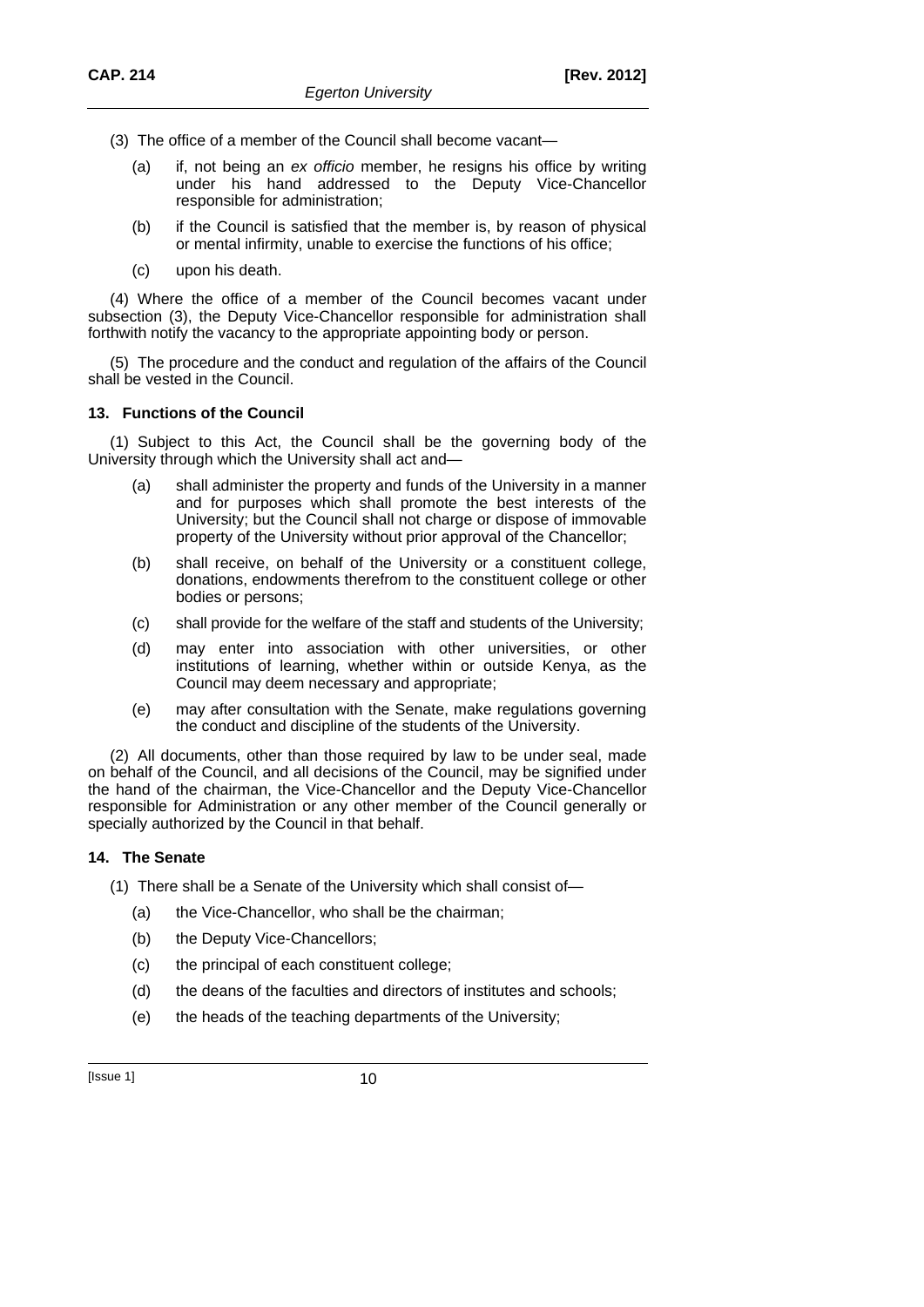- (f) two members elected by the academic board or equivalent body of each constituent college from among the members of that board or body;
- (g) the librarian;
- (h) one representative of each of the faculty boards appointed by that board from among its members;
- (i) two members elected by the students' association; except that the members of the students' association shall not be entitled to attend deliberations of the Senate on matters which are considered by the chairman of the Senate to be confidential and which relate to the general discipline of students and other related matters;
- (j) any other members as may be provided for in the statutes.
- (2) The Senate shall have the following powers and duties—
	- (a) to satisfy itself regarding the content and academic standard of any course of study in respect of any degree, diploma, certificate or other award of the University, and to report its findings thereon to the Council;
	- (b) to propose regulations to be made by the Council regarding the eligibility of persons for admission to a course of study;
	- (c) to propose regulations to be made by the Council regarding the standard of proficiency to be gained in each examination for a degree, diploma, certificate or other award of the University;
	- (d) to decide which persons have attained the prescribed standard of proficiency and are otherwise fit to be granted a degree, diploma, certificate or other award of the University;
	- (e) to initiate proposals relating to the conduct of the University generally and to discuss any matter relating to the University and to make representations thereon to the Council;
	- (f) to make regulations governing such other matters as are within its powers in accordance with this Act or the statutes.

(3) Notwithstanding any other provision of this Act the Council shall not initiate any action in respect of the matters mentioned in paragraph (a), (b) or (c) of subsection (2) except upon receipt of a report or proposal thereunder and the Council shall not reject any such report or reject or amend any regulations as proposed without further reference to the Senate.

# **15. The Alumni Association**

(1) There shall be an Alumni Association of the University which shall consist of graduates and such other persons as may be prescribed by the statutes.

(2) The Alumni Association shall have the right to meet and discuss any matter relating to the University and to transmit resolutions thereon to the Council and the Senate, and may exercise such other functions as may be prescribed in the statutes.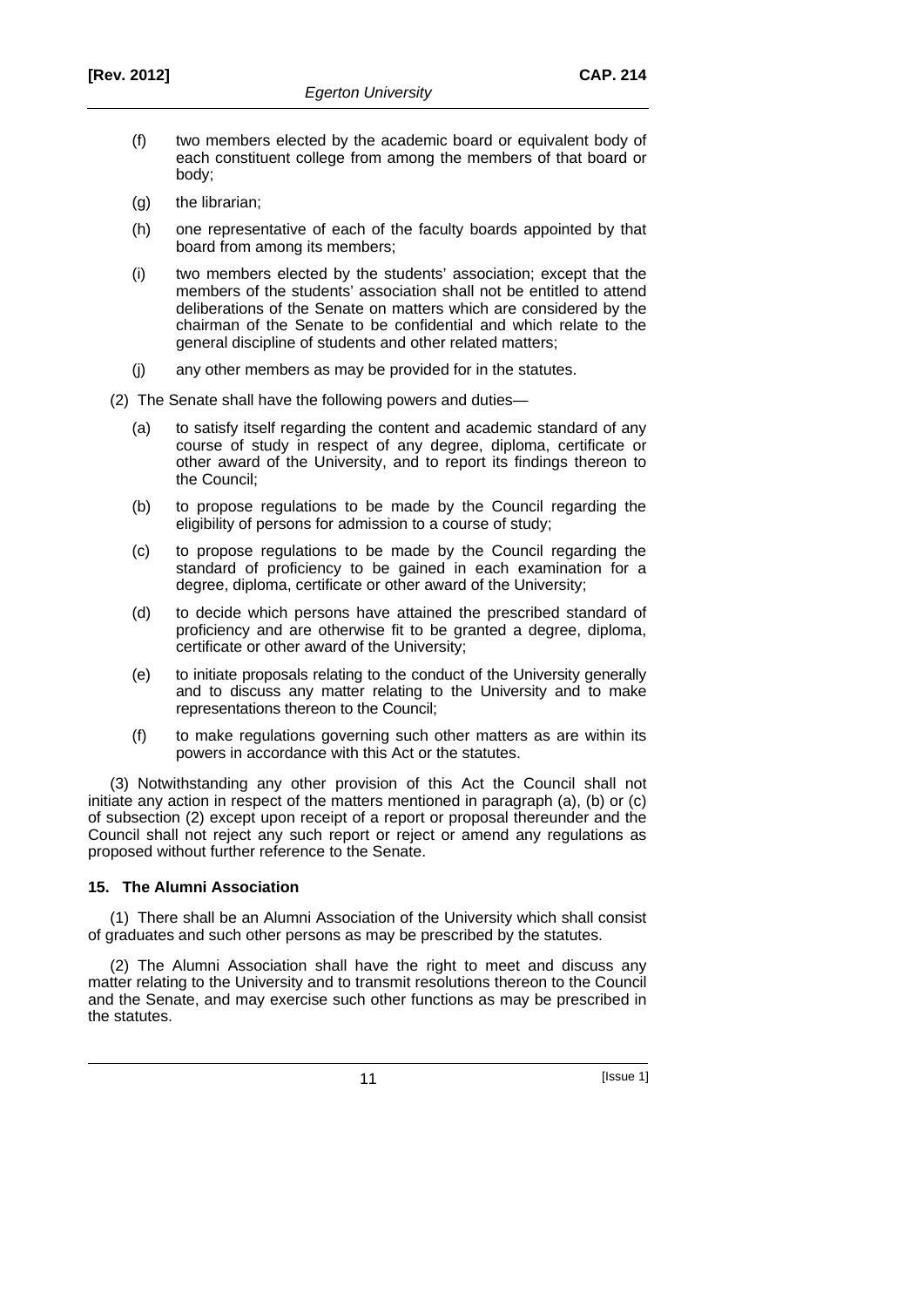# **16. Staff of the University**

(1) The academic staff of the University shall consist of the Deputy Vice-Chancellor for academic affairs, the Librarian and all members of the staff who are engaged in teaching or research or extension.

(2) The administrative staff of the University shall consist of the Deputy Vice-Chancellor responsible for administration, a finance officer and such other members of the staff, not being engaged in teaching, research or extension as the Council may, from time to time, determine.

(3) All the members of the staff of the University shall, subject to this Act, be appointed by the Council and shall be so appointed either—

- (a) upon the terms and conditions of service prescribed by the statutes; or
- (b) in the case of a person seconded to the service of the University from the service of another university or similar institution, the Government or any other public service, on terms and conditions agreed between the Council and the seconding body.

(4) The Council may, subject to such restrictions as it may impose, delegate, either generally or specially, to any person or committee the power to appoint any member of the staff of the University.

- (5) All members of the staff of the University shall—
	- (a) be subject to the general authority of the Council and of the Vice-Chancellor;
	- (b) be deemed to be employed on a full-time basis except as otherwise specifically provided by the statutes or by the terms of a particular appointment.

# **17. Performance of functions in absence of office-holder**

(1) In the event of the incapacity of the Vice-Chancellor, the chairman of the Council, after consultation with the Chancellor, may appoint one of the Deputy Vice-Chancellors to carry out the functions of the Vice-Chancellor during the incapacity.

(2) In the event of the simultaneous incapacity of the Vice-Chancellor and the Deputy Vice-Chancellors, the Chancellor, after consultation with the chairman of the Council, may appoint any member of the academic staff of the University to perform the functions of the Vice-Chancellor during the incapacity.

(3) In the event of the incapacity of a member of the staff of the University other than the Vice-Chancellor and Deputy Vice-Chancellors, the Vice-Chancellor may appoint a suitable person to perform the functions of the member during the incapacity.

(4) In this section **"incapacity"** means absence from Kenya or inability for any other reason to perform the functions of the office concerned.

[Issue 1] 12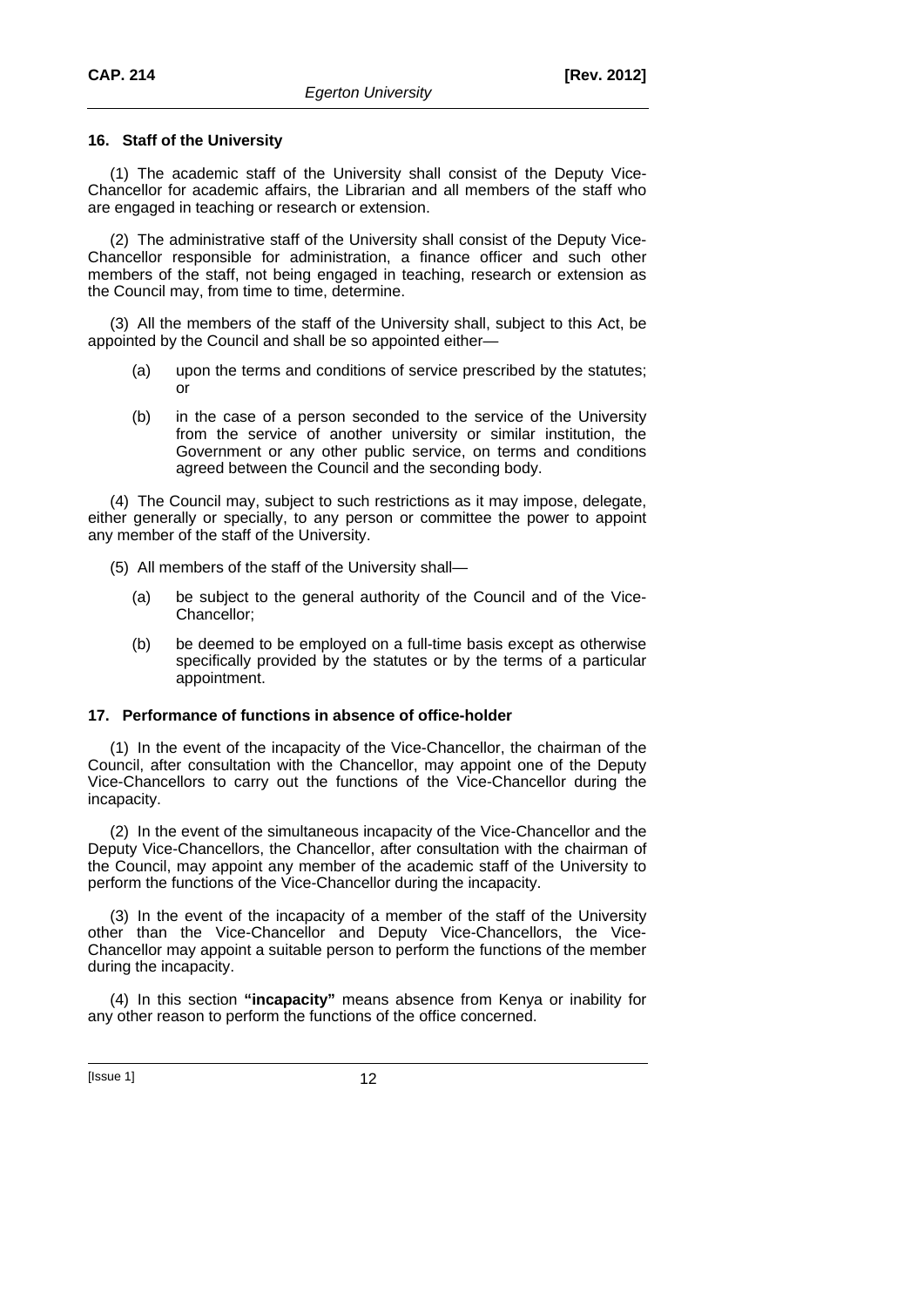# PART IV – FINANCIAL PROVISIONS

## **18. Investment of funds**

(1) The Council may invest any of the funds of the University in securities in which for the time being trustees may by law invest trust funds or in any other securities which the Treasury may from time to time approve for the purpose.

(2) The Council may place on deposit with such bank or banks as it may determine any moneys not immediately required for the purposes of the University.

## **19. Annual estimates**

(1) Before the commencement of a financial year the Council shall cause to be prepared estimates of the revenue and expenditure of the University for that year.

(2) The annual estimates shall make provision for all the estimated expenditure of the University for the financial year concerned, and in particular shall provide—

- (a) for the payment of the salaries, allowances and other charges in respect of the staff of the University;
- (b) for the payment of the pensions, gratuities and other charges in respect of retirement benefits which are payable out of the funds of the University;
- (c) for the proper maintenance of the buildings and grounds of the University;
- (d) for the proper maintenance, repair and replacement of the equipment and other movable property of the University;
- (e) for the funding of the cost of teaching and research and extension activities of and in the University;
- (f) for the creation of such funds to meet future or contingent liabilities in respect of retiring benefits, insurance or replacement of buildings or in respect of such other matters as the Council may think fit.

(3) Annual estimates shall be approved by the Council before the commencement of the financial year to which they relate, and shall be submitted to the Minister for approval, and after the Minister has given his approval the Council shall not increase any sum provided in the estimates without the consent of the Minister.

(4) No expenditure shall be incurred for the purposes of the University except in accordance with the annual estimates approved under subsection (3) or in pursuance of an authorization of the Council given with the prior approval of the Minister.

# **20. Accounts and audit**

(1) The Council shall cause to be kept all proper books and records of account of the income, expenditure and assets of the University.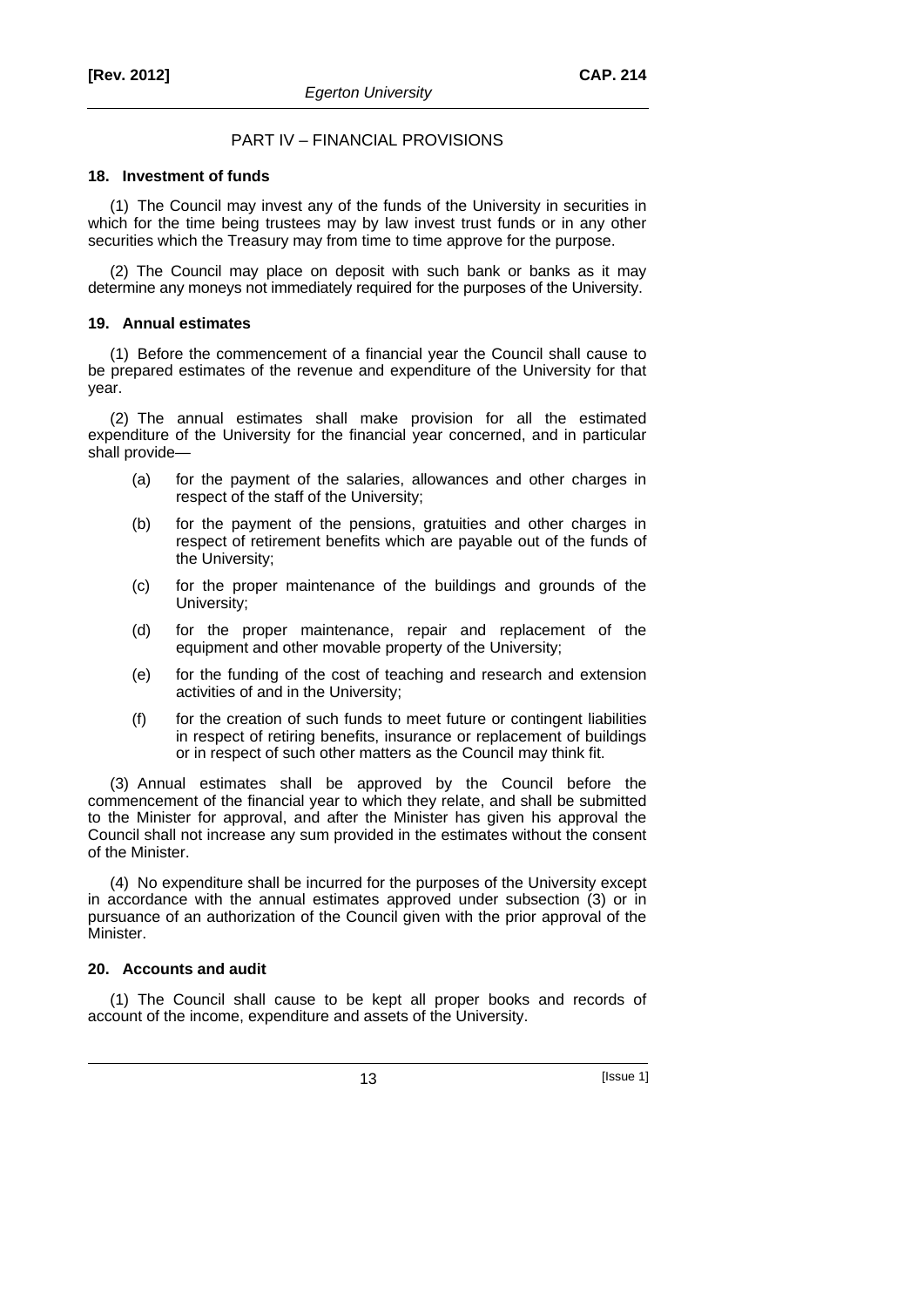(2) Within a period of four months from the end of each financial year, the Council shall submit to the Auditor-General (Corporations) or an auditor appointed under subsection (3), the accounts of the University together with—

- (a) a statement of income and expenditure during that year; and
- (b) a statement of the assets and liabilities of the University on the last day of that year.

(3) The accounts of the University shall be audited and reported upon in accordance with sections 29 and 30A of the Exchequer and Audit Act (Cap. 412.) by the Auditor-General (Corporations) or by an auditor appointed by the Council under authority of the Auditor-General (Corporations) given in accordance with section 29(2)(b) of the Exchequer and Audit Act.

# PART V – MISCELLANEOUS PROVISIONS

# **21. Common seal and signification of documents**

(1) The common seal of the University shall be kept in such custody as the Council directs and shall not be used except upon the order of the Council.

(2) The common seal of the University shall be authenticated by the signature of the Vice-Chancellor, or of one other member of the Council duly authorized by the Council in that behalf, and of the Deputy Vice-Chancellor responsible for Administration as secretary to the Council.

(3) The common seal of the University when affixed to any document and duly authenticated under this section shall be judicially and officially noticed, and, unless and until the contrary is proved, any necessary order or authorization of the Council under this section shall be presumed to have been duly given.

# **22. Statutes**

(1) In the performance of its functions under this Act, the Council shall, subject to this Act, make Statutes generally for the government, control and administration of the University and for the better carrying into effect of the purposes of this Act, and in particular for—

- (a) the establishment of faculties, institutes and schools of the University;
- (b) the description of degrees;
- (c) the requirements for the award of degrees;
- (d) the conduct of examinations;
- (e) prescribing fees and boarding charges;
- (f) settling the terms and conditions of service, including the appointment, dismissal and recommendation of retiring benefits of the members of the staff of the University;
- (g) the constitution and procedure of meeting of the Council, and the establishment, composition and terms of reference of committees of the Council;
- (h) prescribing the rules and regulations for the students' association.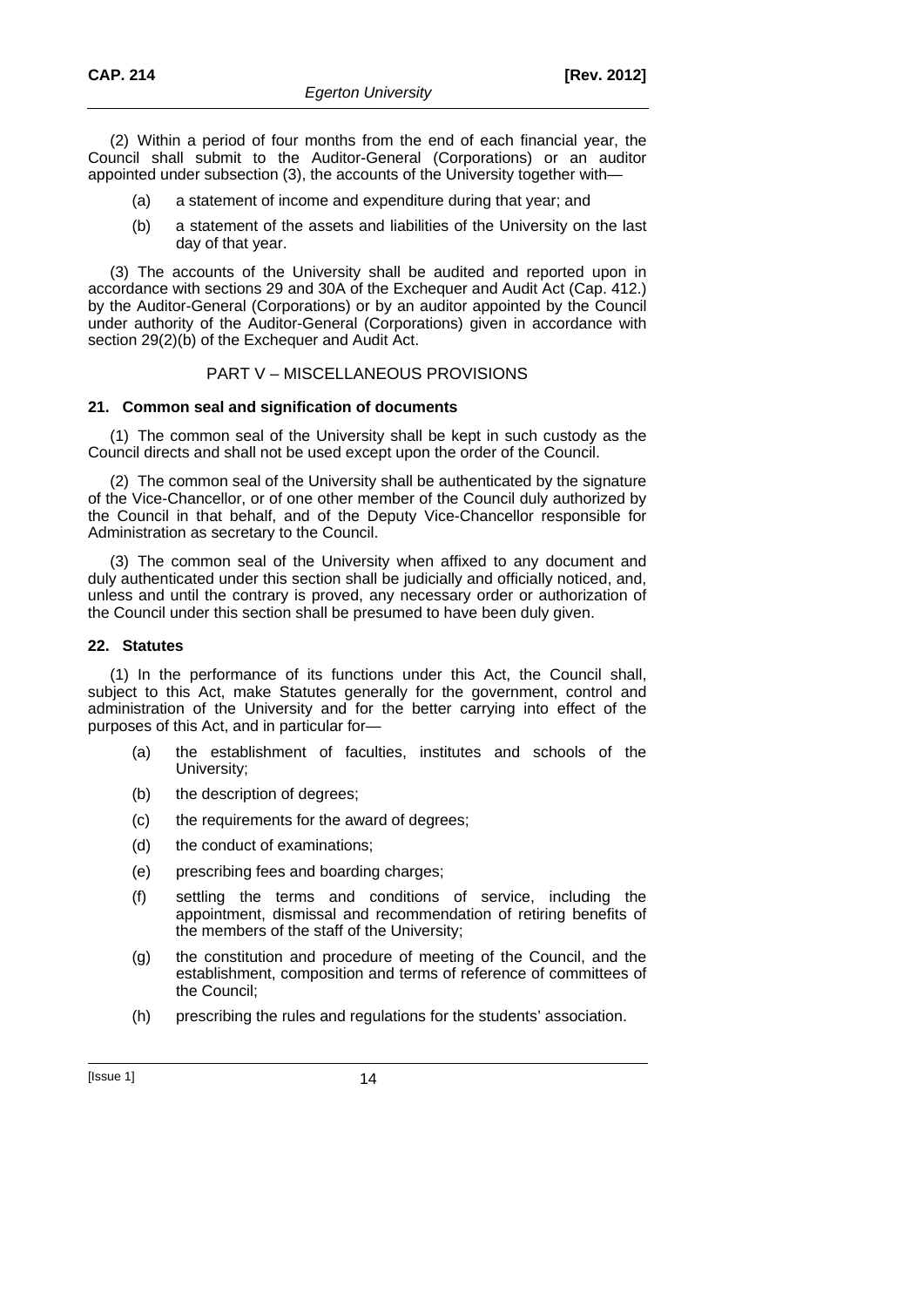(2) Notwithstanding subsection (1), the Council shall not make, amend or revoke any statutes relating to the functions or privileges of the Chancellor, the Vice-Chancellor or the Senate without first ascertaining the opinion of the Senate.

(3) Statutes shall only be made by a resolution passed at one meeting of the Council supported by a majority of not less than three-fourth of the members present and voting being not less than half of the total membership of the Council.

(4) Statutes or regulations made by the Senate under this Act shall be published in the *Gazette* but sections 27, 31(e) and 34 of the Interpretation and General Provisions Act (Cap. 2) shall not apply to the Statutes or to the regulations.

# **23. Repeal of the Egerton University College Act (No. 15 of 1986)**

The Egerton University College Act, 1986 (No. 15 of 1986) is repealed.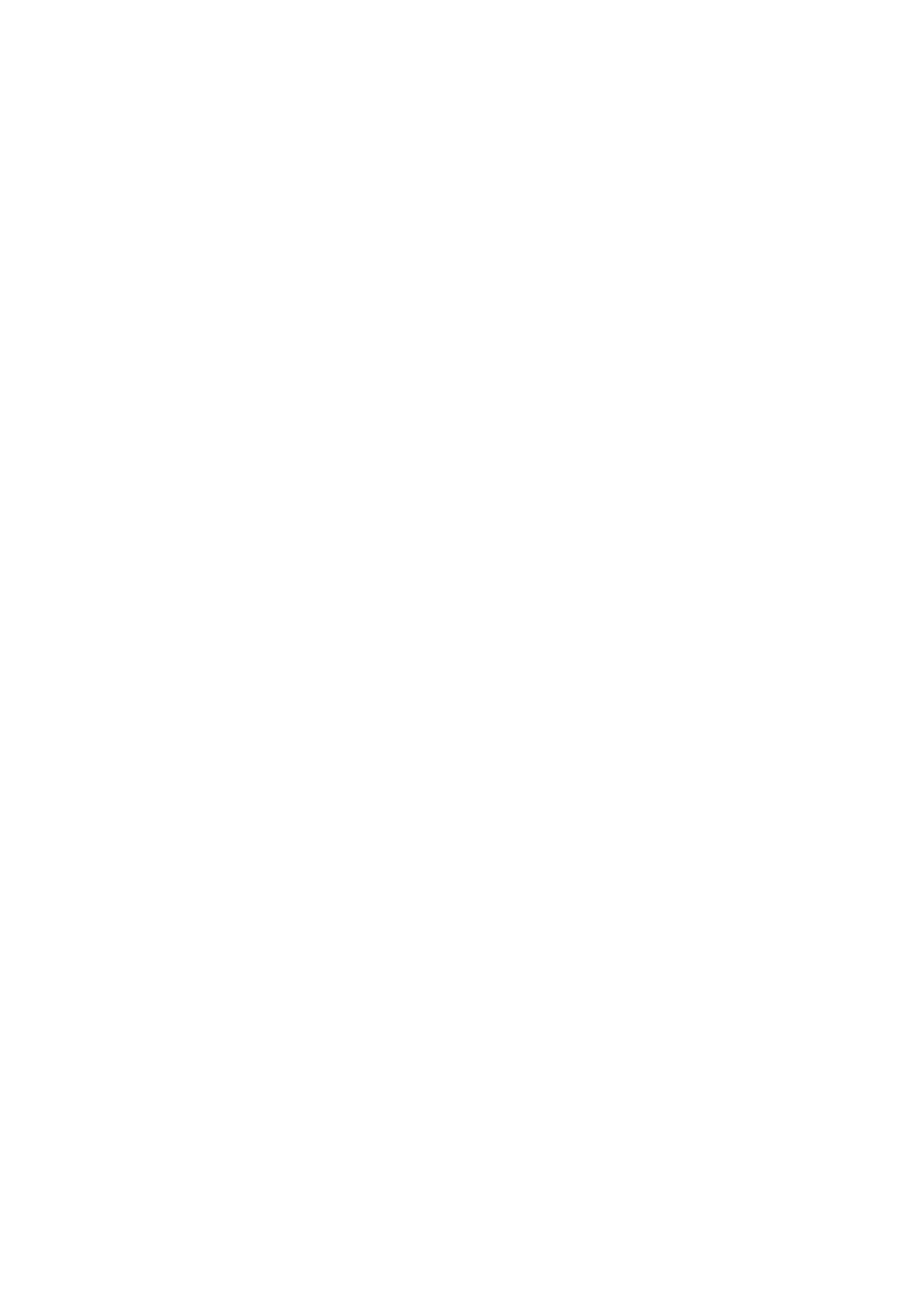*Egerton University* 

**[Subsidiary]** 

# **CHAPTER 214**

# **EGERTON UNIVERSITY ACT**

# SUBSIDIARY LEGISLATION

*List of Subsidiary Legislation* 

|  | Page |
|--|------|
|  | 19   |
|  | 33   |
|  | 45   |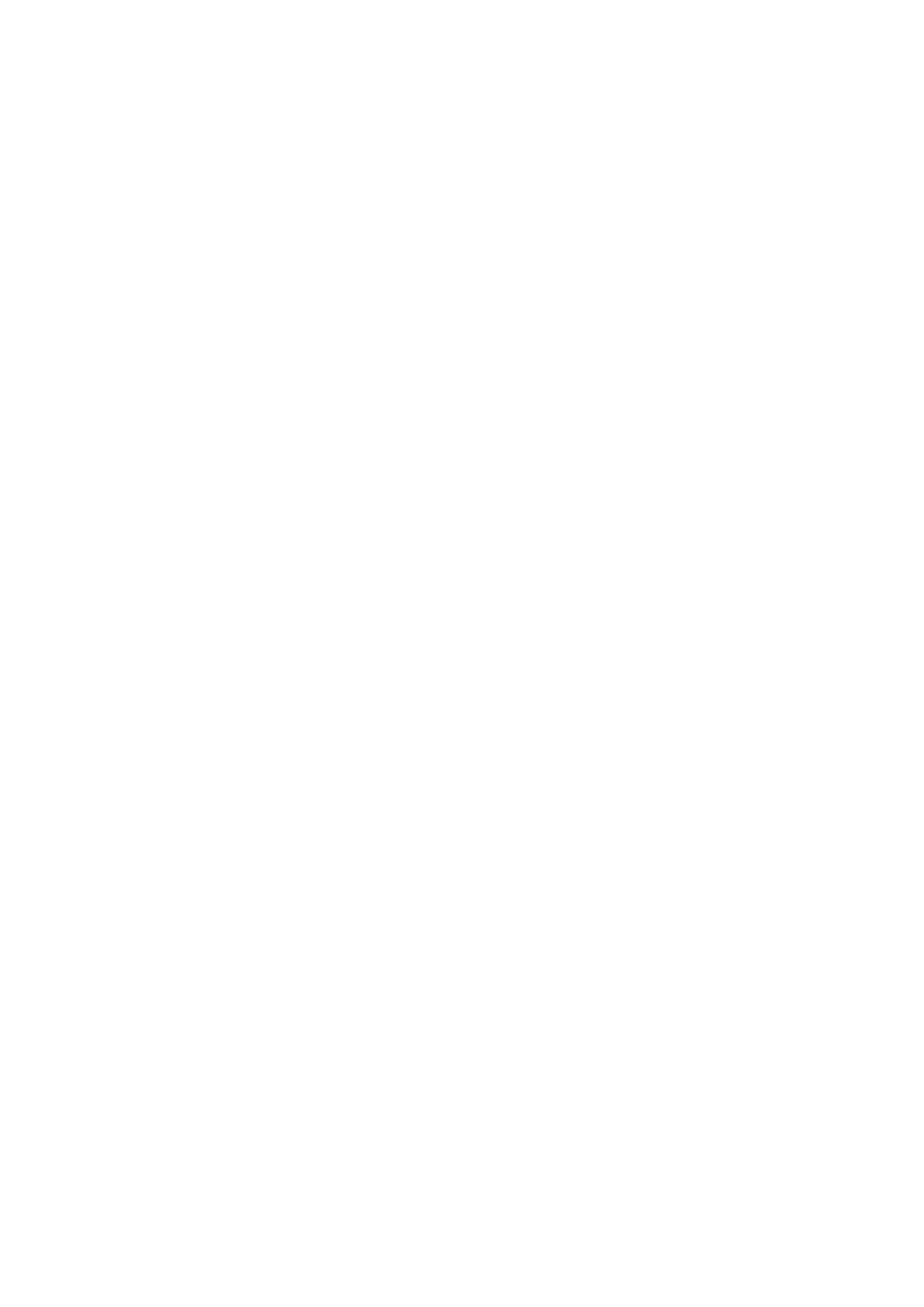# **CHUKA UNIVERSITY COLLEGE ORDER, 2007**

# ARRANGEMENT OF ORDERS

# PART I – PRELIMINARY

# *Order*

- 1. Citation.
- 2. Interpretation.

# PART II – ESTABLISHMENT AND FUNCTIONS OF THE UNIVERSITY COLLEGE

- 3. Establishment of the university college.
- 4. Functions and objects of University College.
- 5. Conferment of degrees, etc.
- 6. Award of scholarships, etc.

# PART III – MEMBERSHIP AND GOVERNANCE OF THE UNIVERSITY COLLEGE

# 7. Membership of the University College.

- 8. The Principal.
- 9. The Deputy Principal.
- 10. Deans, directors and chairmen of faculties, etc.
- 11. The Council.
- 12. Functions of the Council.
- 13. The Academic Board.
- 14. Management Board.
- 15. Alumni association.
- 16. Staff of the University College.
- 17. Performance of functions in absence of office holder.

# PART IV – FINANCIAL PROVISIONS

- 18. Financial year.
- 19. Investment of funds.
- 20. Annual estimates.
- 21. Accounts and audit.

# PART V – MISCELLANEOUS

- 22. Common seal and signification of documents.
- 23. Statutes.
- 24. Protection of name.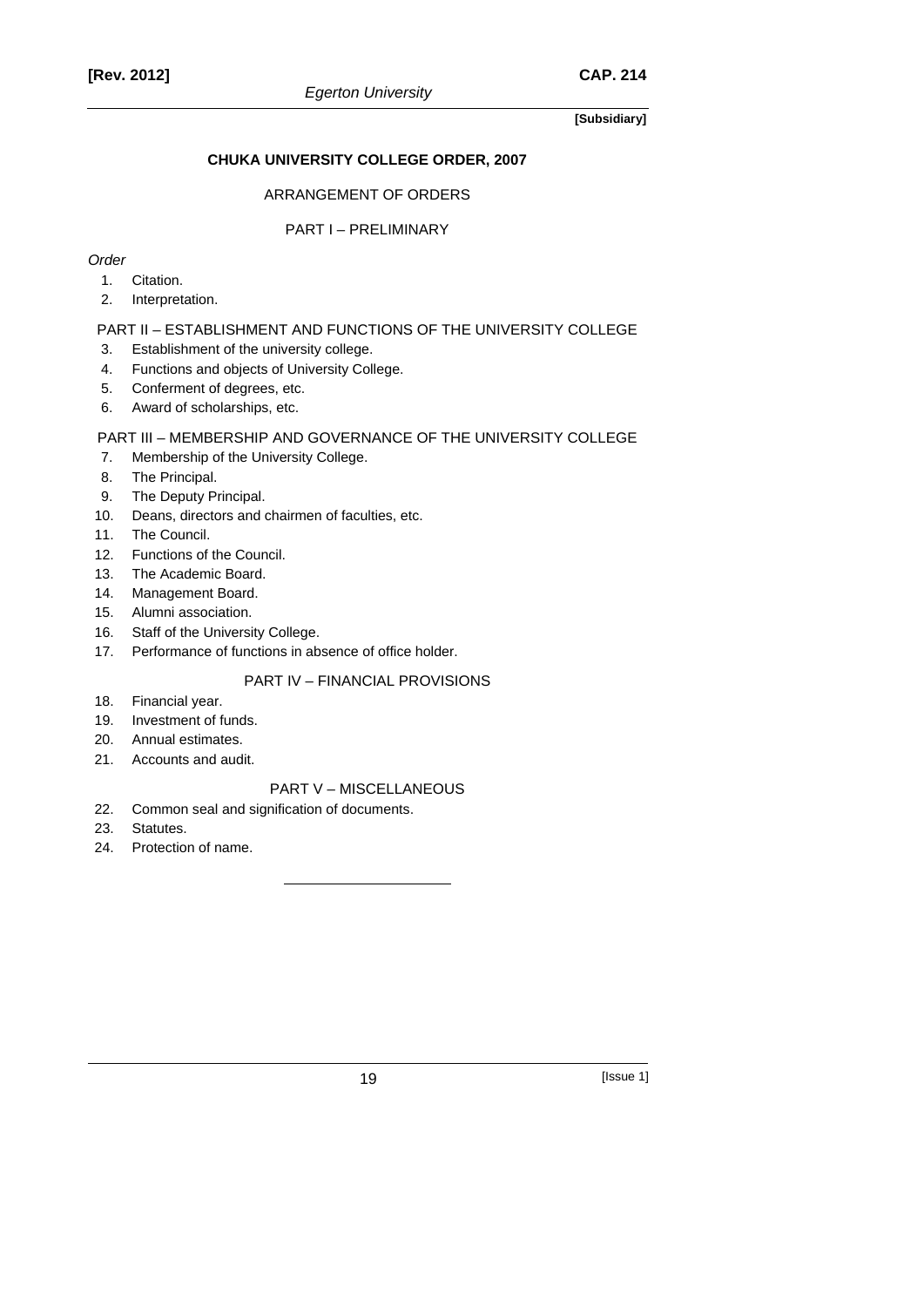### **CHUKA UNIVERSITY COLLEGE ORDER, 2007**

[L.N. 161/2007.]

# PART I – PRELIMINARY

## **1. Citation**

This Order may be cited as the Chuka University College Order, 2007.

### **2. Interpretation**

In this Order, unless the context otherwise requires—

**"Academic Board"** means the Academic Board of the University College established under paragraph 13;

**"alumni association"** means the alumni association of the University College established under paragraph 15;

**"Chancellor"** means the Chancellor of the University;

**"Council"** means the Council of the University College established under paragraph 11;

**"Deputy Principal"** means the Deputy Principal appointed by the Council of the University College under paragraph 9;

**"faculty"** means a faculty of the University College established under the statutes;

**"financial year"** means the financial year of the University College as provided for under paragraph 18;

**"graduate"** means a person upon whom a degree has been conferred in accordance with paragraph 5;

**"incapacity"** means inability to perform functions of the office concerned;

**"institute"** means an institute of the University College established by the statutes;

**"lecturer"** means a member of the staff of the University College who is, in terms of appointment, a professor, an associate professor, senior lecturer, assistant lecturer, or tutorial assistant, or a person who holds any other teaching post which the Council has recognized as a post having academic status in the University College;

**'librarian"** means the person appointed to be the librarian of the University College;

**"Minister"** means the Minister for the time being responsible for technical and vocational education and training;

**"Principal"** means the Principal of the University College appointed under paragraph 8;

**"professor"** means a full professor of the University College;

**"registrar"** means the registrar appointed by the Council;

**"school"** means a school of the University College established under the statutes;

**"Senate"** means the senate of the University;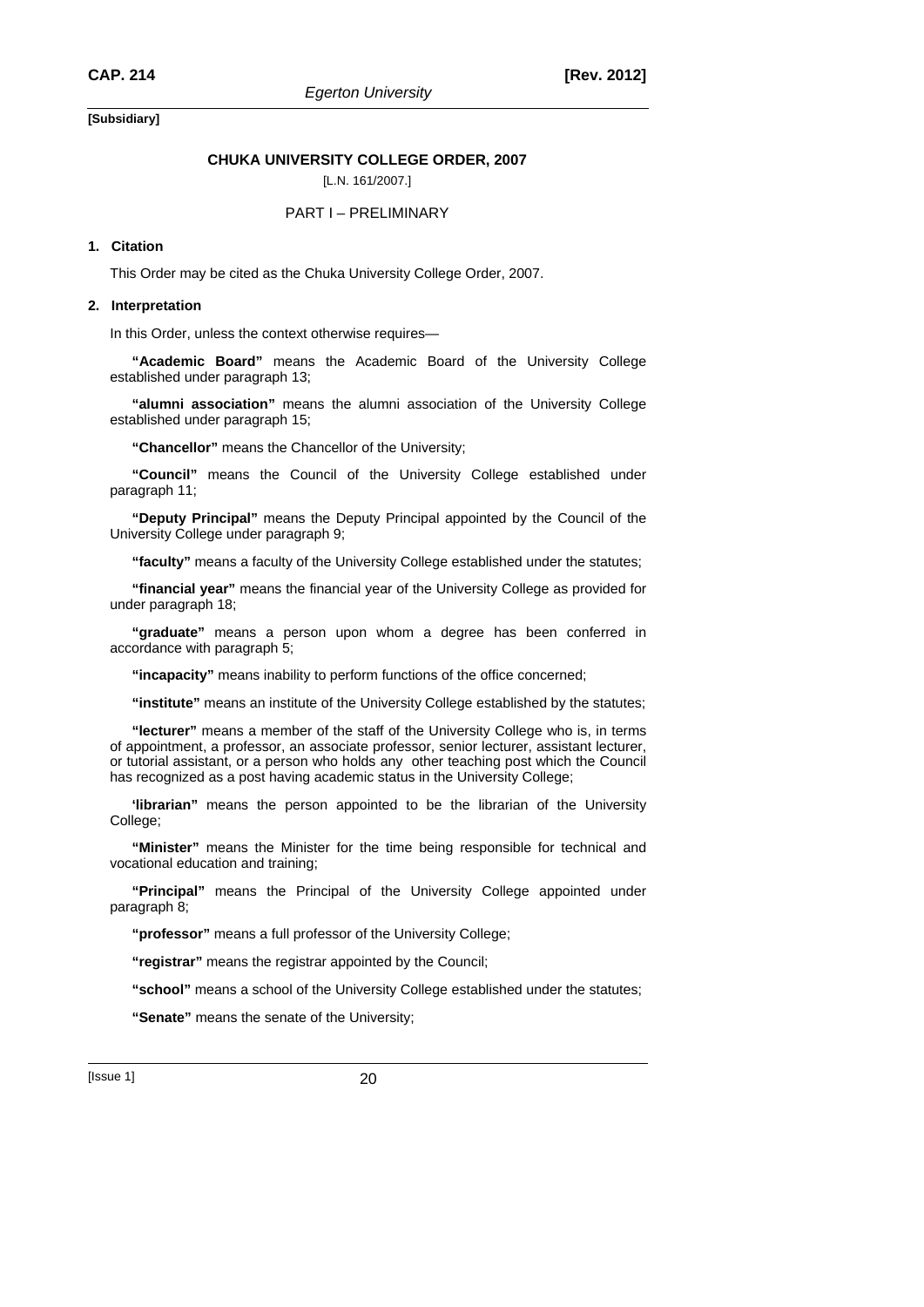**"staff association"** means an association of the staff recognized by Council as being an association representative of the staff of the University College;

**"statutes"** means statutes of the University College made by the Council under this Order;

**"student"** means a person registered by the University College for the purposes of obtaining a qualification of the University College or any other person who is determined by the Academic Board to be a student;

**"students organization"** means an association of the students recognized by the Council being an organization representative of the students of the University College;

**"University College"** means the Chuka University College established under paragraph 3;

**"University"** means the Egerton University established under section 3 of the Act; and

**"Vice-Chancellor"** means the Vice-Chancellor of the University appointed under section 10 of the Act.

PART II – ESTABLISHMENT AND FUNCTIONS OF THE UNIVERSITY COLLEGE

### **3. Establishment of the university college**

(1) There is hereby established a university college to be known as the Chuka University College which shall be a constituent college of the Egerton University.

(2) The University College shall be a body corporate with perpetual succession and a common seal, and shall in its corporate name be capable of—

- (a) suing and being sued;
- (b) taking, purchasing or otherwise acquiring, holding, charging and disposing of movable and immovable property;
- (c) receiving, investing, borrowing and lending money; and
- (d) doing or performing any such other things or acts, including entering into such contracts as may be necessary or expedient, for the furtherance of the provision of this Order which may be done by a body corporate.

(3) The University College shall the successor to the Eastern Campus College, Chuka of the University.

(4) All rights, liabilities and assets held by or by any body on behalf of Eastern Campus College, Chuka and commencement of this Order, shall be automatically and fully transferred to the University College.

### **4. Functions and objects of University College**

- (1) The objects and functions of the University College shall be to—
	- (a) to provide directly, or in collaboration with other institutions of higher learning, facilities for university education (including technological, scientific and professional education), the integration of teaching, research and effective application of knowledge and skills to the life, work and welfare of the citizens of Kenya;
	- (b) to participate in the discovery, transmission and preservation and enhancement of knowledge and to stimulate the intellect participation of students in the economic, social cultural, scientific and technological development of Kenya;
	- (c) to provide and advance university education and training to appropriately qualified candidates leading to the conferment of degrees and award of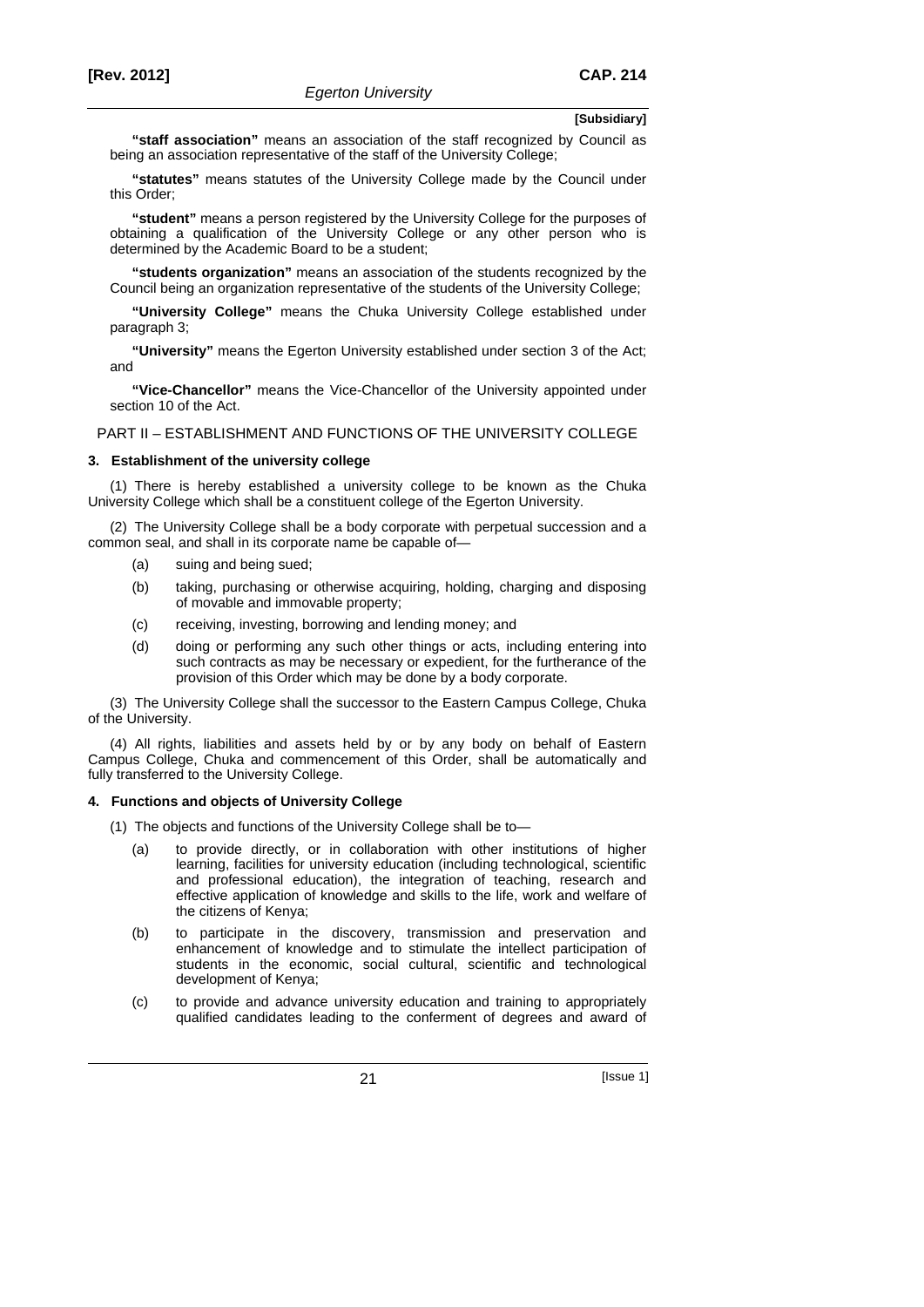diplomas and certificates and such other qualifications as the Council and the Senate shall from time to time determine and in so doing, contribute to manpower needs;

- (d) to conduct examinations for such academic awards as may be provided in the statutes pertaining to the University College; and;
- (e) promote and establish a culture of innovation in engineering and technology, and technology transfer amongst staff and students;
- (f) to examine and make proposals for new faculties, schools, institutes, departments, resource and research centres, degree courses and subjects of study;

(2) Admission to the University College as candidates for degrees, diplomas, certificates or other awards shall be open to all persons accepted as being qualified by the Academic Board in accordance with this Order and the Act without distinction of race, ethnicity, place of origin or residence or other local connections, political opinion, colour, creed, physical ability or gender; and no barrier based on any such distinction shall be imposed upon any person as a condition of their becoming, or continuing to be, a professor, lecturer, graduate or student of the University College, or of their holding any office therein, nor shall any preference be given to or advantage withheld from any person on the grounds of any such distinction.

### **5. Conferment of degrees, etc.**

(1) The degrees to be awarded by the University College shall be the degrees conferred by the University.

(2) Notwithstanding subparagraph (1), the University College shall have powers to grant diplomas, certificates, or other academic qualifications which may, for the time being, be authorized by the statutes of the University.

#### **6. Award of scholarships, etc.**

Subject to this Order, the University College may award scholarships, bursaries and prizes and make other awards which may be provided for by the statutes.

#### PART III – MEMBERSHIP AND GOVERNANCE OF THE UNIVERSITY COLLEGE

### **7. Membership of the University College**

The members of the University College shall be—

- (a) the Chancellor;
- (b) the Vice-Chancellor;
- (c) the Principal;
- (d) the Deputy Principals;
- (e) the members of the Council;
- (f) the members of the Academic Board;
- (g) the librarian;
- (h) the registrars;
- (i) the finance officer of the University College;
- (j) the dean of students;
- (k) the director of information technology and communication services of the University College;
- (l) the Convocation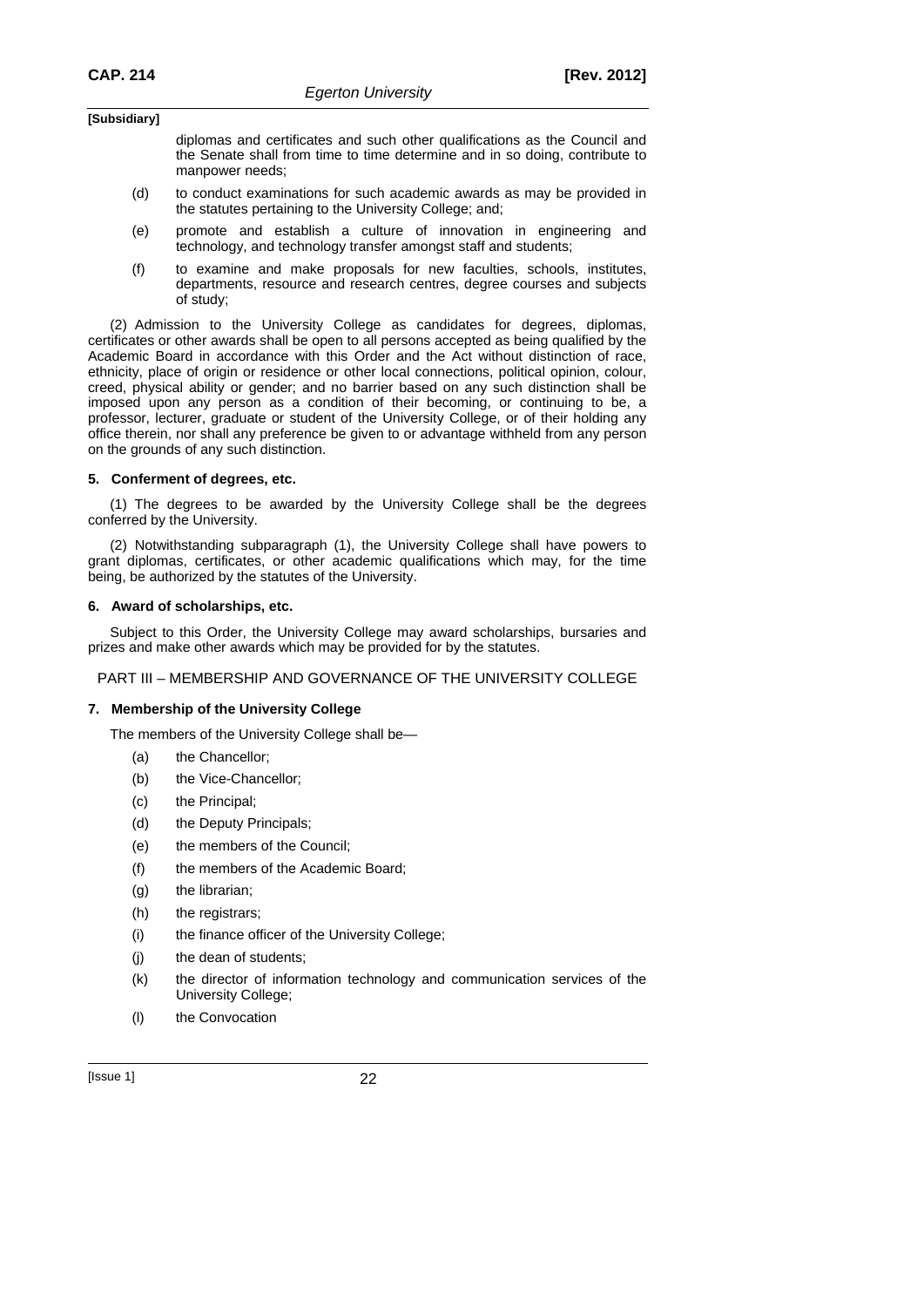- (m) the professors of the University College:
- (n) the lecturers of the University College;
- (o) the students of the University College; and
- (p) such other members of staff of the University College or any other body formally admitted into association with the University College, as the Council may from time to time determine.

### **8. The Principal**

(1) There shall be a Principal of the University College who shall be appointed by the Minister on the recommendation of the Council.

- (2) The Principal shall be the chief executive of the University College and shall—
	- (a) be the academic and administrative head of the University College;
	- (b) have overall responsibility of the direction organization administration and programmes the University College; and
	- (c) have such powers and duties may be provided by the statutes.

(3) The Principal shall hold office upon such terms and for such period as may be provided by the statutes and upon expiration of that period shall be eligible for reappointment.

(4) Notwithstanding sub paragraph (1), Minister may appoint the first Principal on the recommendation of the Council of the University and the person so appointed shall be deemed to be a Principal appointed under sub paragraph (1).

#### **9. The Deputy Principal**

(1) The Council shall appoint one or more Deputy Principals, who shall, under the general direction of the Principal, exercise such powers and perform such duties as may be provided by the statutes.

(2) A Deputy Principal shall hold office upon such terms and for such period as may be provided by the statutes and upon expiration of that period shall be eligible for reappointment.

#### **10. Deans, directors and chairmen of faculties, etc.**

(1) The Council shall, on advice of the Principal, appoint for each faculty, school institute, centre, or a department, a dean, director, or a Chairperson who shall be the academic and administrative head of the faculty, school, institute, centre, or department and shall, under the general direction of the Principal, have such powers and duties as may be provided by statutes.

(2) A person appointed as dean, director or Chairperson shall hold office upon such terms and for such period as may be provided by the statutes and upon expiration of that period shall be eligible for re-appointment.

#### **11. The Council**

- (1) There shall be a Council of the University College which shall consist of—
	- (a) the Chairperson and the Vice-Chairperson, both of whom shall be appointed by the President;
	- (b) the Vice-Chancellor of the University;
	- (c) the Principal;
	- (d) the Deputy Principals;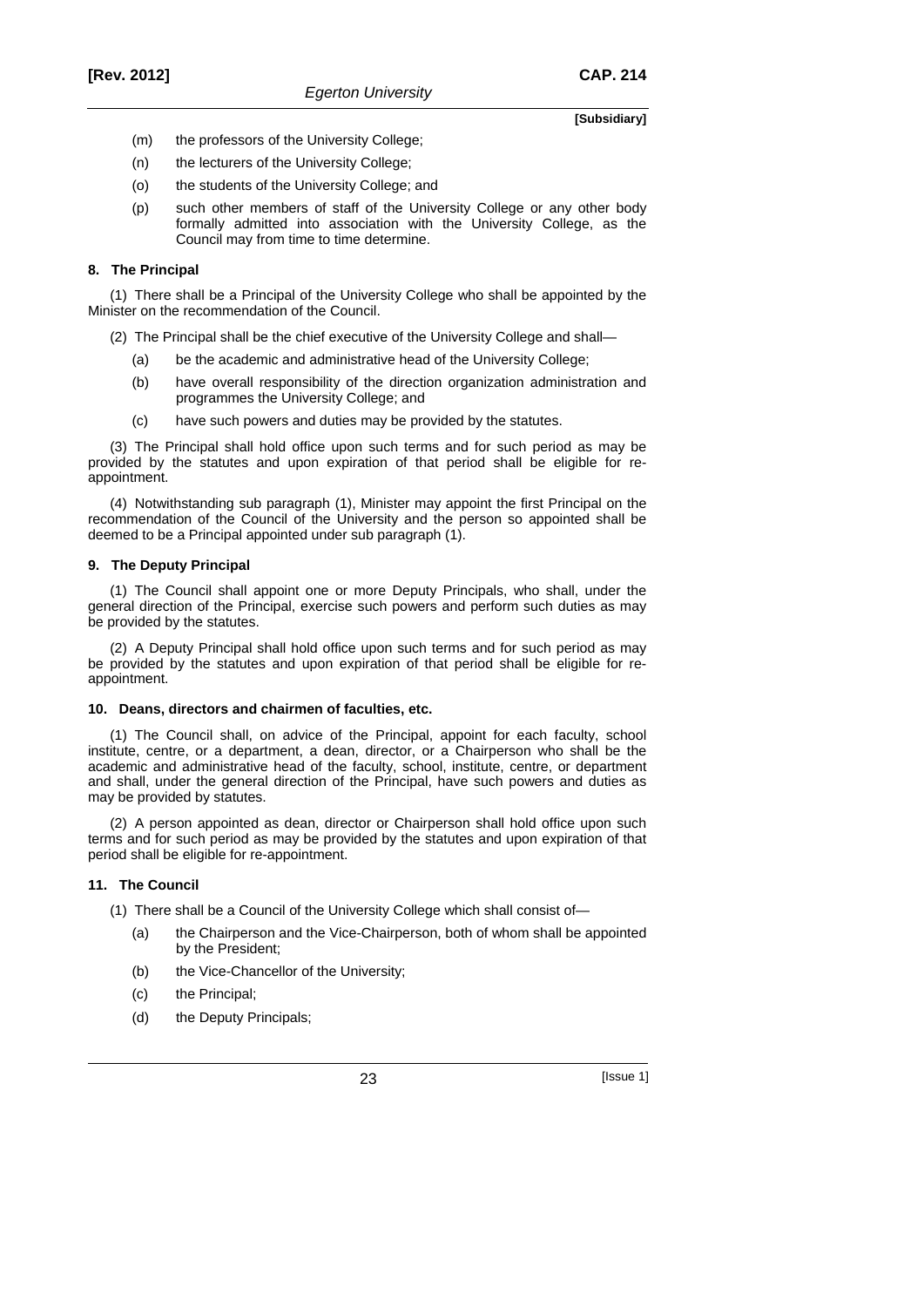- (e) the Permanent Secretary of the Ministry for the time being responsible for university education;
- (f) the Permanent Secretary of the Ministry for the time being responsible for finance;
- (g) the following persons appointed by the Minister—
	- (i) two persons nominated by the Academic Board from amongst its members;
	- (ii) one person nominated by the Senate from amongst its members;
	- (iii) one person to represent special interests;
	- (iv) one person to represent the industrial sector;
	- (v) one person nominated by the alumni association from among its member;
	- (vi) one person to represent professional associations;
	- (vii) one person nominated by the academic staff;
	- (viii) one person nominated by the non-academic staff;
	- (ix) one person nominated by the student organization;
- (h) not more than two persons co-opted by the Council.
- (2) The Principal shall be the secretary to the Council.

(3) Subject to paragraph (4), a member of the Council, other than an *ex officio* member, shall hold office for period of three years, but shall be eligible for re-appointment.

- (4) The office of a member of the Council shall become vacant—
	- (a) if, not being an *ex officio* member, he resigns his office by writing under his hand addressed to the Principal;
	- (b) if the Council is satisfied that the member is, by reasons of physical or mental infirmity, unable to exercise the functions of his office;
	- (c) upon his death.

(5) Where the office of a member of the Council becomes vacant, the Principal shall forthwith notify the vacancy to the appropriate appointing authority.

(6) The procedure, conduct and regulation of the affairs of the Council shall be determined by the Council.

(7) The Council shall exercise prudent leadership innovative enterprise and good judgement in directing the University College and shall always act in the best interest of the University College.

### **12. Functions of the Council**

(1) Subject to this Order, the Council shall be the governing body of the University College through which the University College shall act and—

- (a) shall administer the property and funds of the University College in a manner and for the purposes which shall promote the interest of the University College; but the Council shall not charge or dispose of immovable property of the University College except in accordance with the procedures laid down by the Government of Kenya;
- (b) shall receive, on behalf of the University College, donations, endowments, gifts, grants or other moneys and make disbursements therefrom to the University College or other bodies or persons;
- (c) shall approve the appointment criteria and the terms and conditions of service of staff;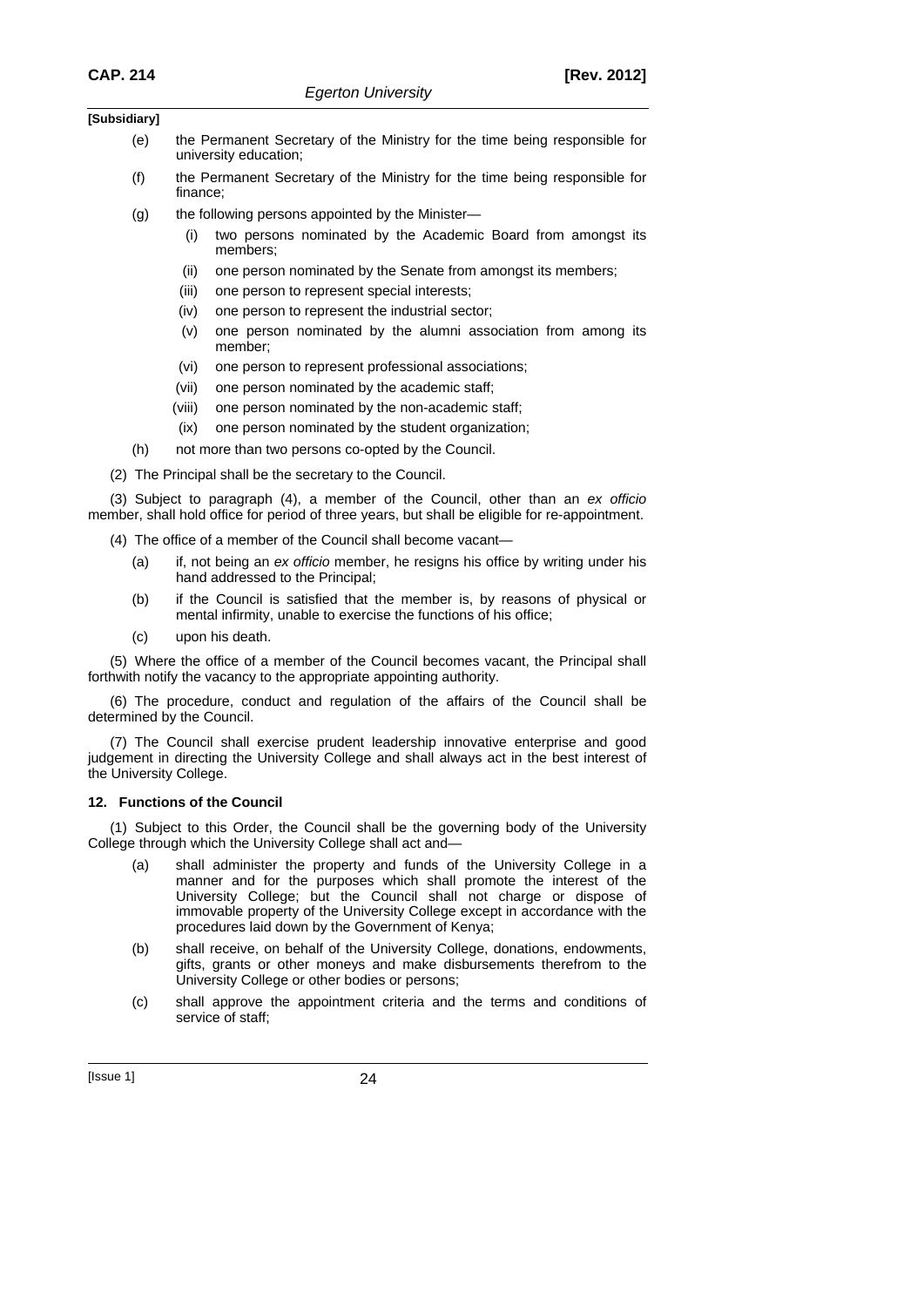- (d) shall provide for the welfare of the staff and students of the University College;
- (e) may enter into association with other universities, university colleges or other institutions of learning, whether within Kenya or otherwise, as the Council may deem necessary and appropriate; and
- (f) may, after consultation with the Academic Board, make regulations governing the conduct and discipline of the staff of the University College;

(2) All documents, other than those required by law to be under seal, made on behalf of the Council, and all decisions of the Council may be signified under the hand of the Chairperson, the Principal or any other members of the Council generally or specifically authorized by the Council in that behalf.

(3) The Council shall ensure that a proper management structure is in place and make sure that the structure functions to maintain corporate integrity, reputation and responsibility.

(4) The Council shall monitor and evaluate the implementation of strategies, policies and management criteria and plans of the University College.

(5) The Council shall constantly review the viability and financial sustainability of the University College, and shall do so once every year.

(6) The Council shall ensure that the University College complies with all the relevant laws, regulations, governance practices, accounting and auditing standards.

#### **13. The Academic Board.**

(1) There shall be a Management Board of the University College which shall consist of—

- (a) the Principal, who shall be the Chairperson;
- (b) the Deputy Principals;
- (c) the deans of the faculties and directors of schools, institutes and centres;
- (d) the heads of the teaching departments of the University College;
- (e) the librarian
- (f) the registrars;
- (g) one representative of each of the faculty or school boards appointed by the respective boards from among its members; and
- (h) two members elected by the students' organization, who shall not be entitled to attend deliberations of the Academic Board on matters which are considered by the Chairperson of the Academy Board to be confidential and which relate to examinations, the general discipline of students, and other related matters.

(2) The Deputy Principal for the time being in charge of academics shall be the secretary to the Academic Board.

(3) The Academic Board shall have the following powers and duties—

- (a) to satisfy itself regarding the content and academic standard of any course of study in respect of any degree, diploma, certificate or other award of the University College and to report its findings thereon to the Senate;
- (b) to propose regulations for consideration by the Senate regarding the eligibility of persons for admission to a course of study;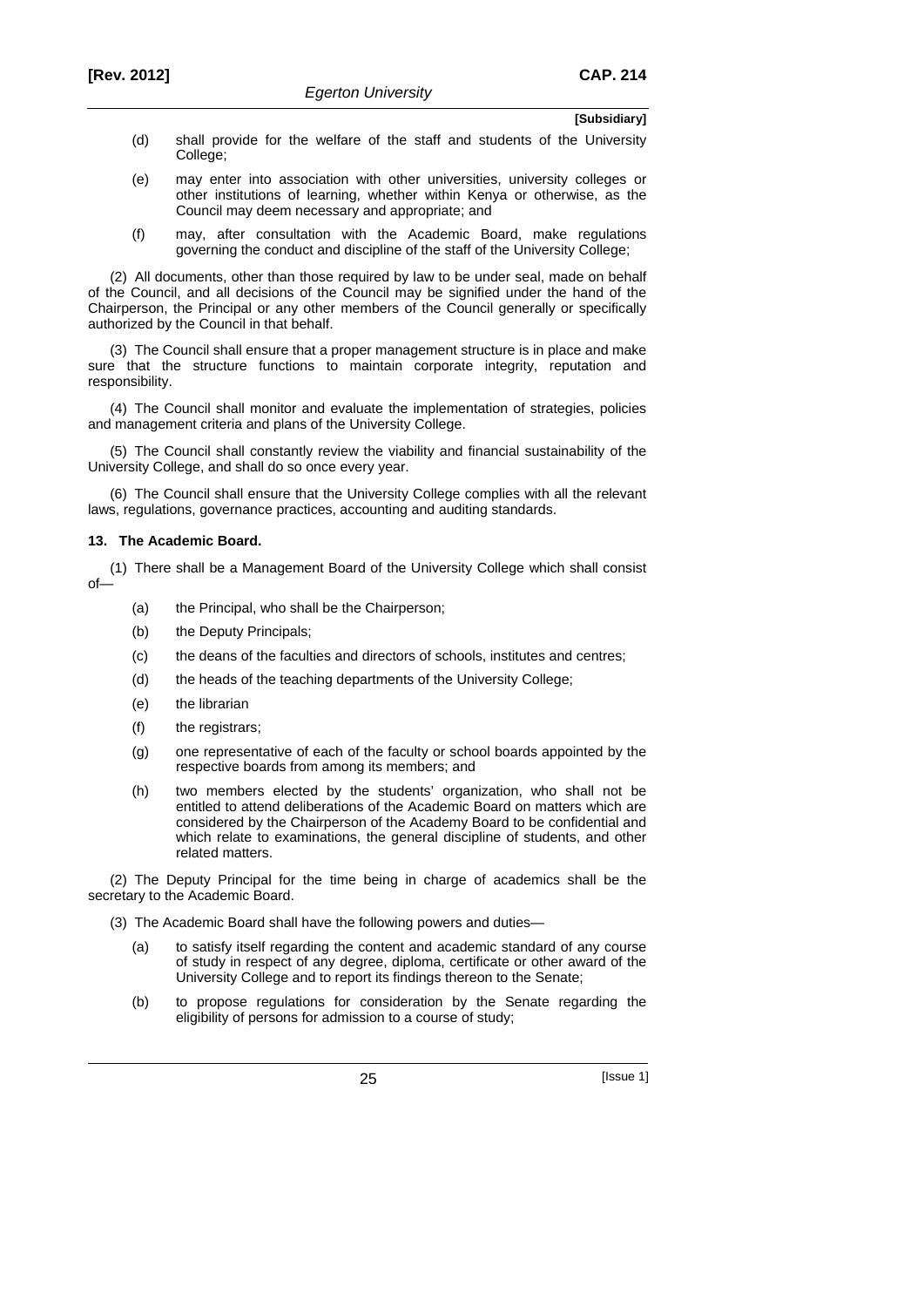- (c) to propose regulations for consideration by the Senate regarding the standard of proficiency to be gained in each examination for a degree, diploma, certificate or other award of the University College;
- (d) to decide which persons have attained the prescribed standard of proficiency and are otherwise fit to be granted a degree, diploma, certificate or other award of the University College and to report its decision thereon to the Senate; and
- (e) to make regulations governing such other matters as are within its powers in accordance with this Order or the statutes.

(4) Notwithstanding any of the provision of this Order, the Senate shall not initiate any action in respect of paragraph (a), (b), (c) or (d) of subparagraph (2) except upon receipt of a report or proposal thereunder and the Senate shall not reject any such report, or reject or amend any regulations as proposed without further reference to the Academic Board.

### **14. Management Board**

- (1) There shall be established a Management Board made up of the following persons—
	- (a) the Principal, who shall be the Chairperson;
	- (b) the Deputy Principals;
	- (c) registrar(s);
	- (d) finance officer;

(2) The Deputy Principal for the time being in charge of finance and administration shall be the secretary to the Management Board.

(3) The Management Board shall assist the Principal in the day to day management of the University College.

#### **15. Alumni association**

(1) There shall be alumni association of the University College which shall consist of graduates of the University College and such other persons as may be prescribed by the statutes.

(2) The alumni association shall have the right to meet and discuss any matter relating to the University College and transmit resolutions thereon to the Council, the Academic Board, or the Senate, and may exercise such other functions as the statutes may prescribe.

#### **16. Staff of the University College**

(1) The academic staff of the University College shall consist of the Principal, the Deputy Principals, the librarian and all members of staff who are engaged teaching and research.

(2) The senior management staff of the University College shall consist of the Principal, the deputy Principals and the deans of schools and directors of institutes and such other members of staff as the Council may from time to time determine.

(3) The administrative staff of the University College shall consist of the registrars, the finance officer and such other members of staff, not being engaged in teaching or research as the Council may from time to time, determine.

[Issue 1] 26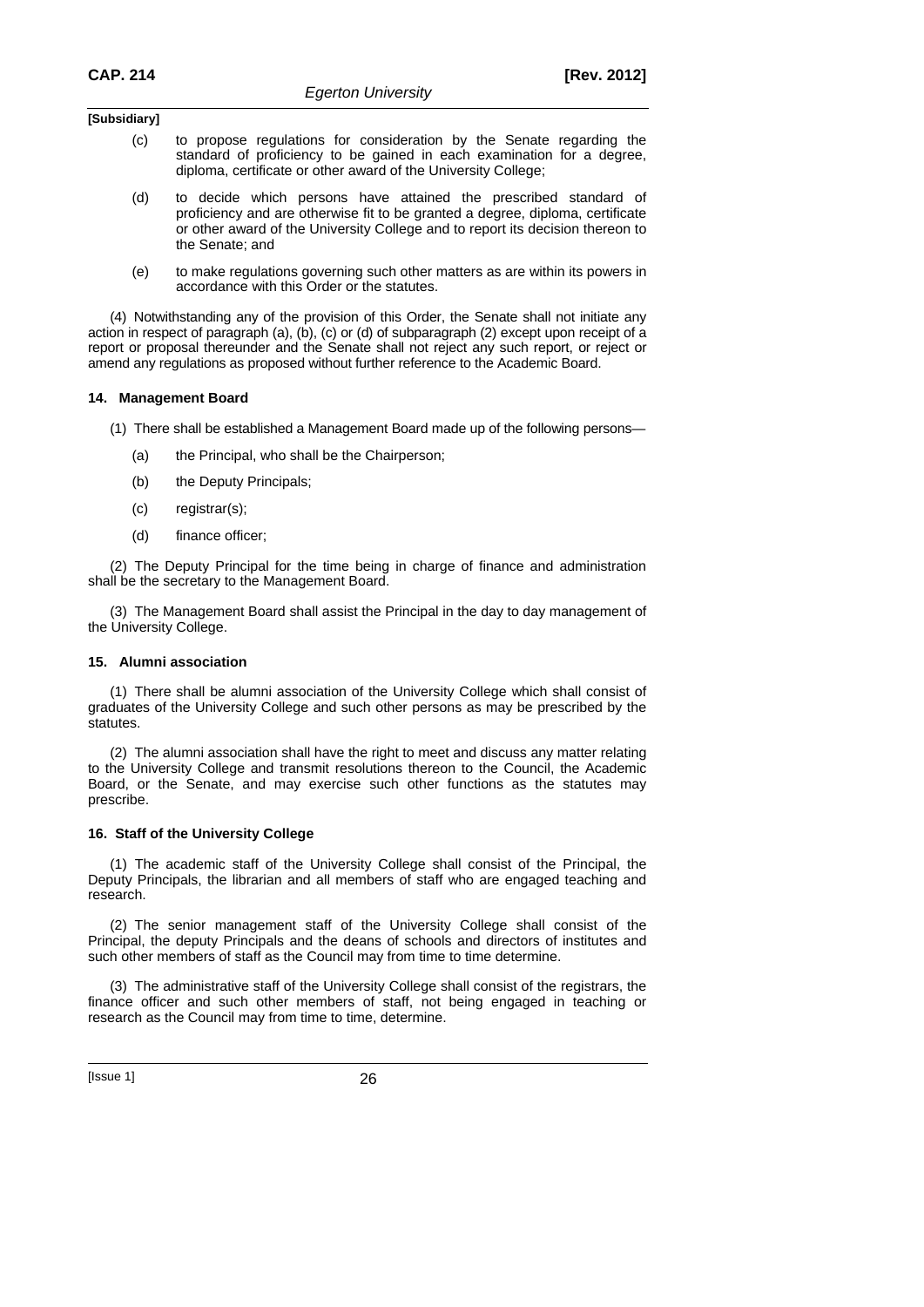(4) The technical staff of the University College shall consist of those staff engaged in laboratory, field instruction, workshops and such similar environs in the teaching departments under the general direction of the heads of the teaching departments, and as Council may from time to time determine.

(5) The support staff of the University College shall consist of those staff engaged in general duties and as the Council may from time to time determine.

(6) All members of staff of the University College shall, subject to this Order, be appointed either—

- (a) in the manner and upon the terms and conditions of service prescribed by the statutes; or
- (b) in the case of a person seconded to the service of the University College from the service of another institution, the Government or any other public service, on terms and conditions agreed upon between the Council and the seconding body.

(7) The Council may, subject to such restrictions as it may impose, delegate, either generally or specially, to any person, committee, or body, the power to appoint any member of the staff of the University College.

- (9) All members of staff of the University College shall—
	- (a) be subject to the general authority of the Council and of the Principal; and
	- (b) be deemed to be employed in accordance with the statutes or as otherwise specifically provided by the statutes or by the terms of a particular appointment.

#### **17. Performance of functions in absence of office holder**

(1) In the event of the incapacity of the Principal, the Chairperson of the Council may appoint one of the Deputy Principals to carry out the functions of the Principal during the period of incapacity.

(2) In event of the simultaneous incapacity of the Principal and the Deputy Principals, the Chairperson of the Council may appoint any member of the academic staff of the University College to perform the functions of the Principal during the incapacity.

(3) In the event of the incapacity of a member of staff of the University College other than the Principal and Deputy Principals, the Principal may appoint a suitable person to perform the functions of the said officer during the incapacity.

### PART IV – FINANCIAL PROVISIONS

#### **18. Financial year**

The financial year of the University College shall be the period of twelve months commencing on the 1st July and ending on the 30th June in the following year.

#### **19. Investment of funds**

(1) The Council may invest any of the funds of the University College in securities, treasury bonds, trust funds or in any other securities which the Treasury may, from time to time, approve.

(2) The Council may place on deposit with such banks as it may determine any moneys not immediately required for the purposes of the University College.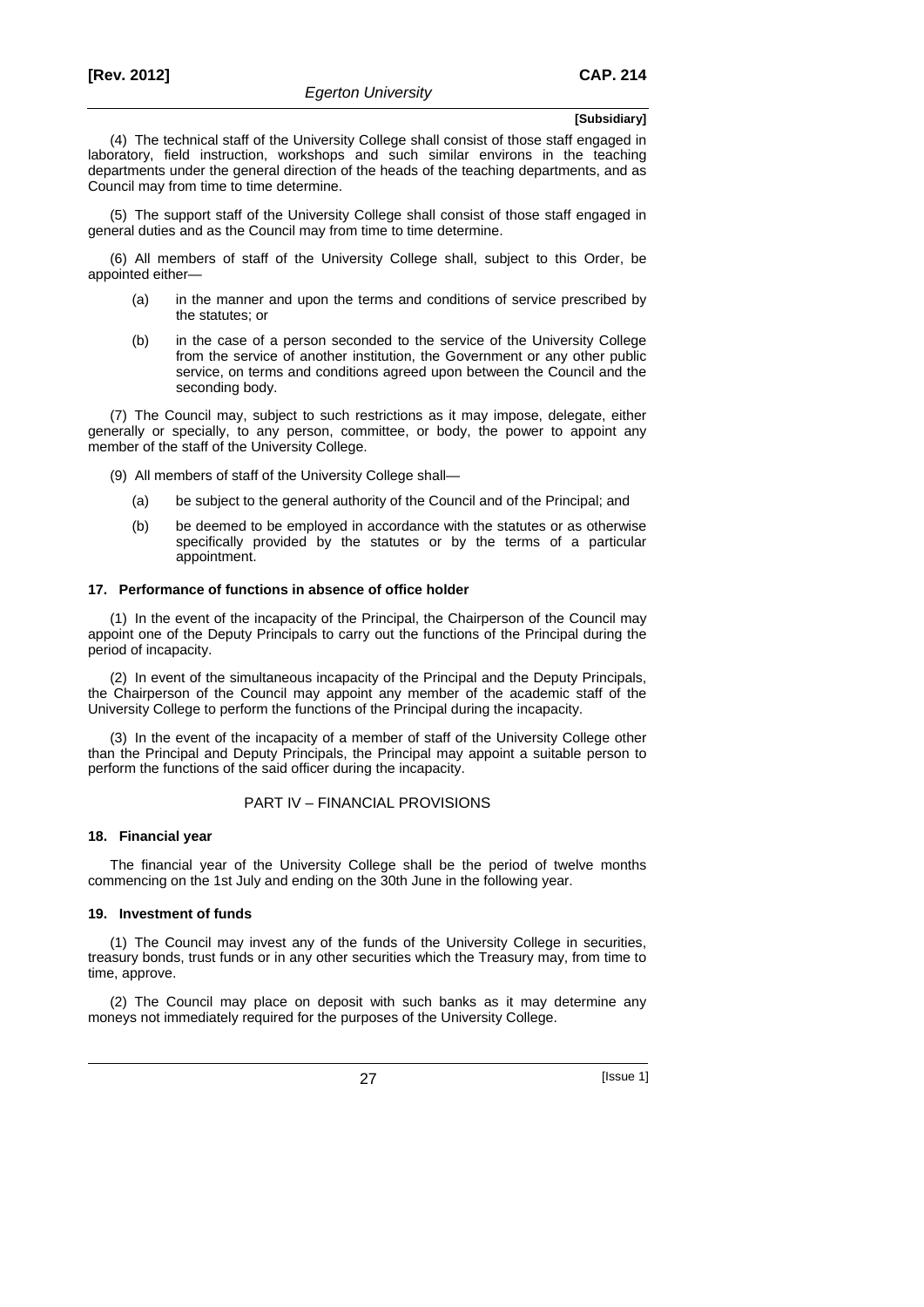#### **20. Annual estimates**

(1) Before the commencement of a financial year, the Council shall cause to be prepared estimates of the revenue and expenditure of the University College for that year.

(2) The annual estimates shall make provisions for all the estimated expenditure of the University College for the financial year concerned, and in particular shall provide—

- (a) for the payment of the salaries, allowances and other charges in respect of the staff of the University College;
- (b) for the payment of the pensions, gratuities and other charges in respect of retirement benefits which are payable out of the funds of the University College;
- (c) for the proper maintenance of the buildings and grounds of the University College:
- (d) for the proper maintenance, repair and replacement of equipment and other moveable property of the University College;
- (e) for the funding of the cost of teaching, research and outreach activities of the University College;
- (f) for development purposes; and
- (g) for the creation of such funds to meet future or contingent liabilities in respect of retiring benefits, insurance or replacement of building or equipment and in respect of such other matters as the Council may think fit.

(3) In drawing its annual estimates and development plans, the University College shall consult with the Government agency responsible for university grants.

(4) Annual estimates shall be approved by the Council before the commencement of the financial year to which they relate, and shall be submitted to the Minister for approval, and after the Minister has given his approval, the Council shall not increase any sum provided in the estimates without the consent of the Minister.

(5) No expenditure shall be incurred for the purpose of the University College except in accordance with the annual estimates approved under subparagraph (4) or in pursuance of an authorization of the Council given with the prior approval of the Minister.

#### **21. Accounts and audit**

(1) The Council shall cause to be kept all proper books of accounts of the income, expenditure and assets and of the University College.

(2) Within a period of three months from the end of each financial year, the Council shall submit to the Controller and Auditor-General, the accounts of the University College together with—

- (a) a statement of income and expenditure during that year; and
- (b) a statement of the assets and liabilities of the University College on the last day of that year.

(3) The accounts of the University College shall be audited by the Controller and Auditor General in accordance with the Public Audit Act, 2003 (No. 12 of 2003).

(4) The Controller and Auditor-General may transmit to the Minister a special report on any matters incidental to his powers under this Order, and section 24 (3) and (4) of the Public Audit Act, 2003 (No. 12 of 2003) shall apply to any report made under this paragraph.

[Issue 1] 28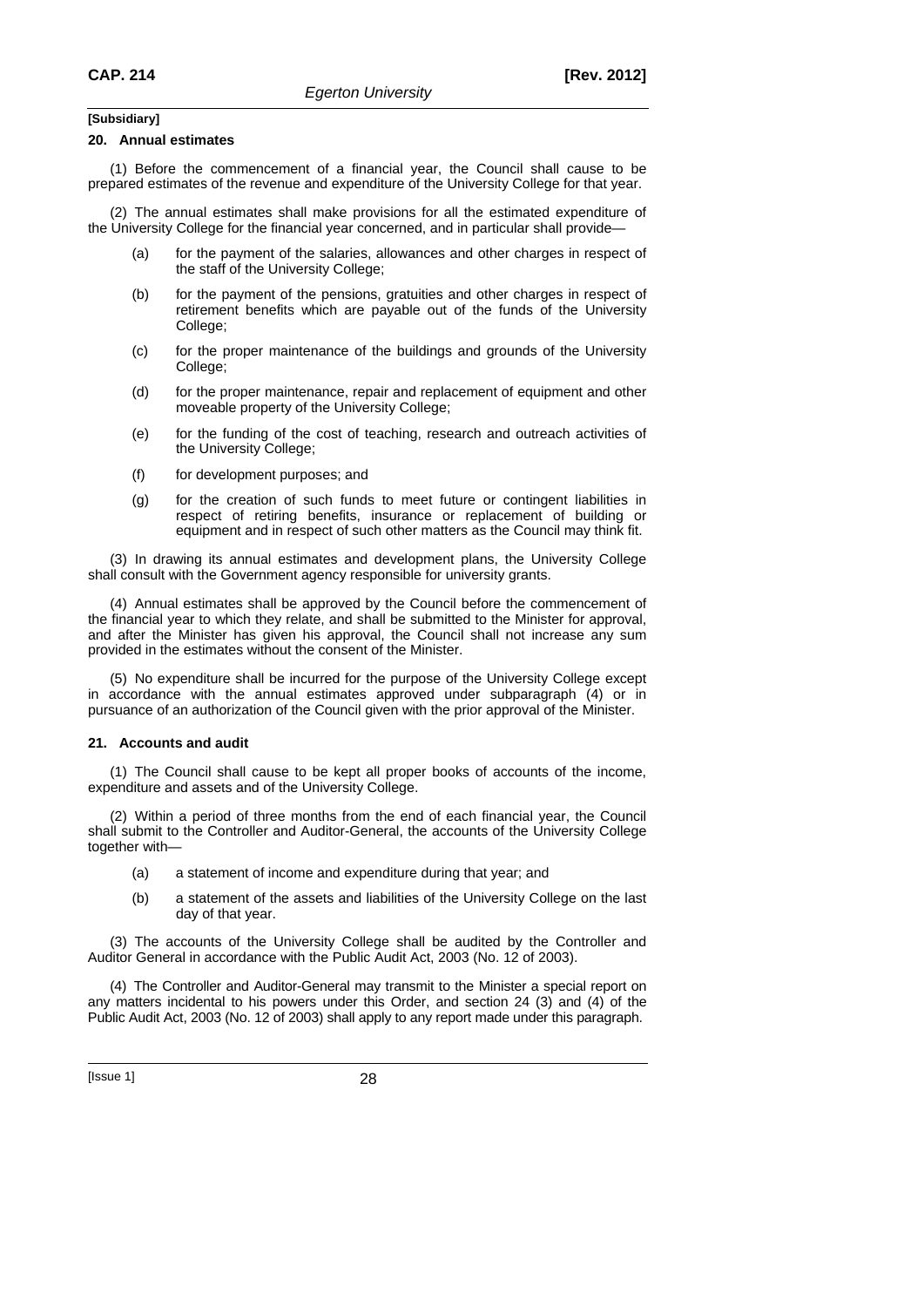### PART V – MISCELLANEOUS

#### **22. Common seal and signification of documents**

(1) The common seal of the University College shall be kept in such custody and used only as the Council shall direct.

(2) The common seal of the University College shall be authenticated by the signatures of the Principal together with any other person duly authorized by the Council.

(3) The common seal of the University College when affixed to any document and duly authenticated shall be judicially and officially noticed, and, unless and until the contrary is proved, any order or authorization of the Council under this paragraph shall be presumed to have been duly given.

#### **23. Statutes**

(1) In the performance of its function under this Order, the Council shall, subject tot his Order, make statutes generally for the government, control and administration of the University College and for the better carrying into effect of the purposes of this Order, and in particular for the—

- (a) establishment of faculties, schools, and institutes of the University College;
- (b) description of degrees, diplomas, certificates and other academic qualifications;
- (c) requirement for conferment of degrees and award of diplomas, certificates and other academic qualifications;
- (d) conduct of examinations;
- (e) prescribing fees and other charges;
- (f) setting the terms and conditions of service, including the appointment, dismissal and recommendation of retirement benefits of the members of the staff of the University College;
- (g) constitution and procedure of meetings of the Council, and the establishment composition and terms of reference of committees of the Council; and
- (h) providing for or prescribing anything which, under this Order, may be provided for or prescribed by statutes.

(2) Notwithstanding subparagraph (1), the Council shall not make, amend or revoke any statutes relating to the functions and privileges of the Principal or Academic Board without first ascertaining the opinion of the Academic Board.

(3) Statutes shall only be made by a resolution passed at a meeting of the Council supported by a majority of not less than three-fourths of the members present and voting, being less than two-thirds of the total membership of the Council.

(4) Statutes or regulations made by the Council under this Order shall not be published in the *Gazette* but sections 27, 31(e) and 34 of the Interpretation and General Provisions Act (Cap. 2) shall not apply to the statutes or to the regulations.

### **24. Protection of name**

(1) Notwithstanding the provisions of any other written law, no public officer performing functions relating to the registration of companies, business or societies shall accept for such registration any name which includes the word "Chuka" together with either or all the words "University" or "College" unless the application for registration is accompanied by the written consent of the Council.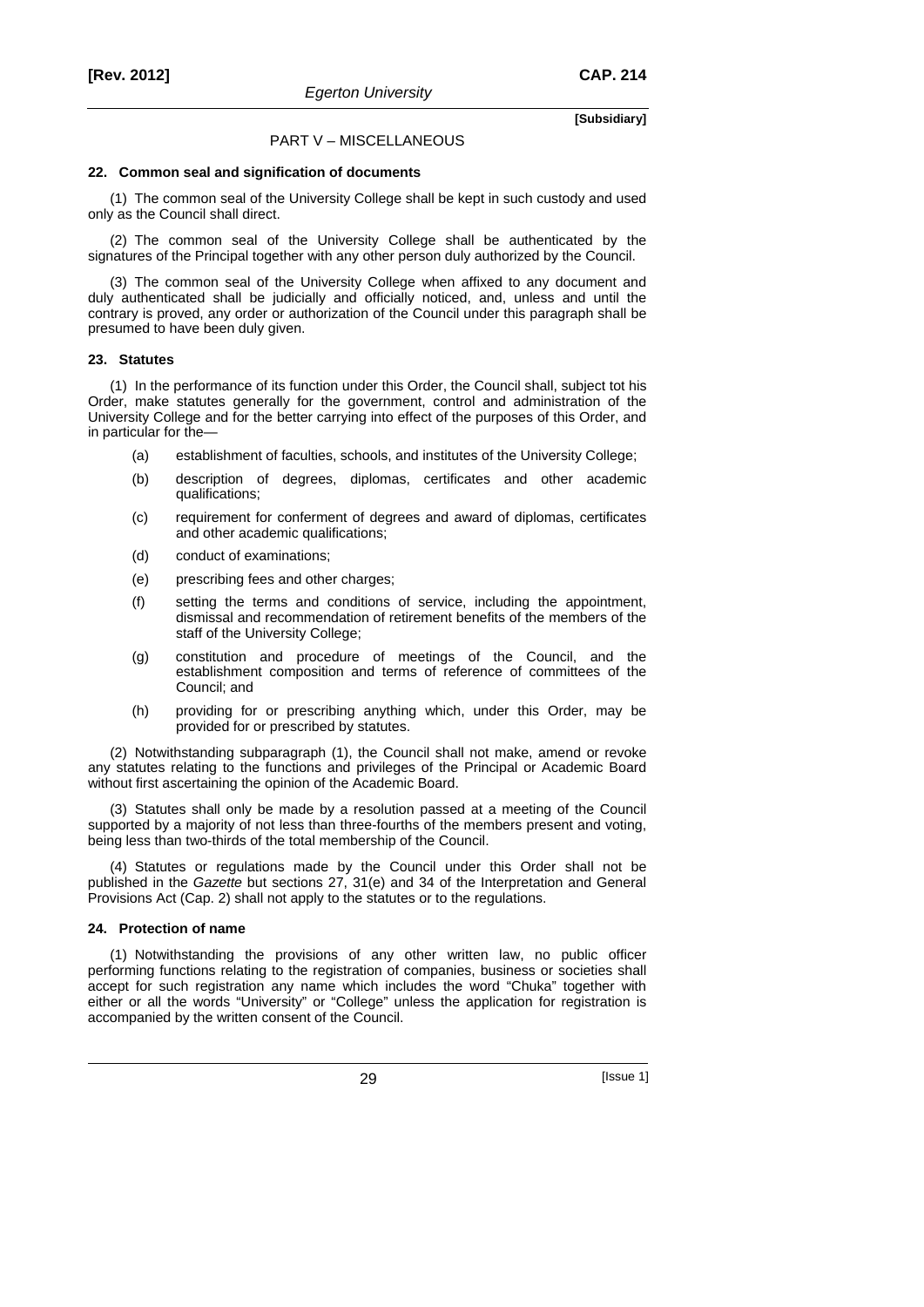(2) Any person who except with the written consent of the Council, uses the word "Chuka" together with either or all the words "University" or "College" in furtherance of, or as, or in connection with, any advertisement for any trade, business, calling, or profession, commits an offence and shall be liable on conviction to a fine not exceeding one million shillings, or to imprisonment for a term not exceeding twelve months, or both:

Provided that nothing in this paragraph shall be construed as preventing the *bona fide* use by any person of any title in pursuance of the grant to him of a degree, diploma or certificate by the University College.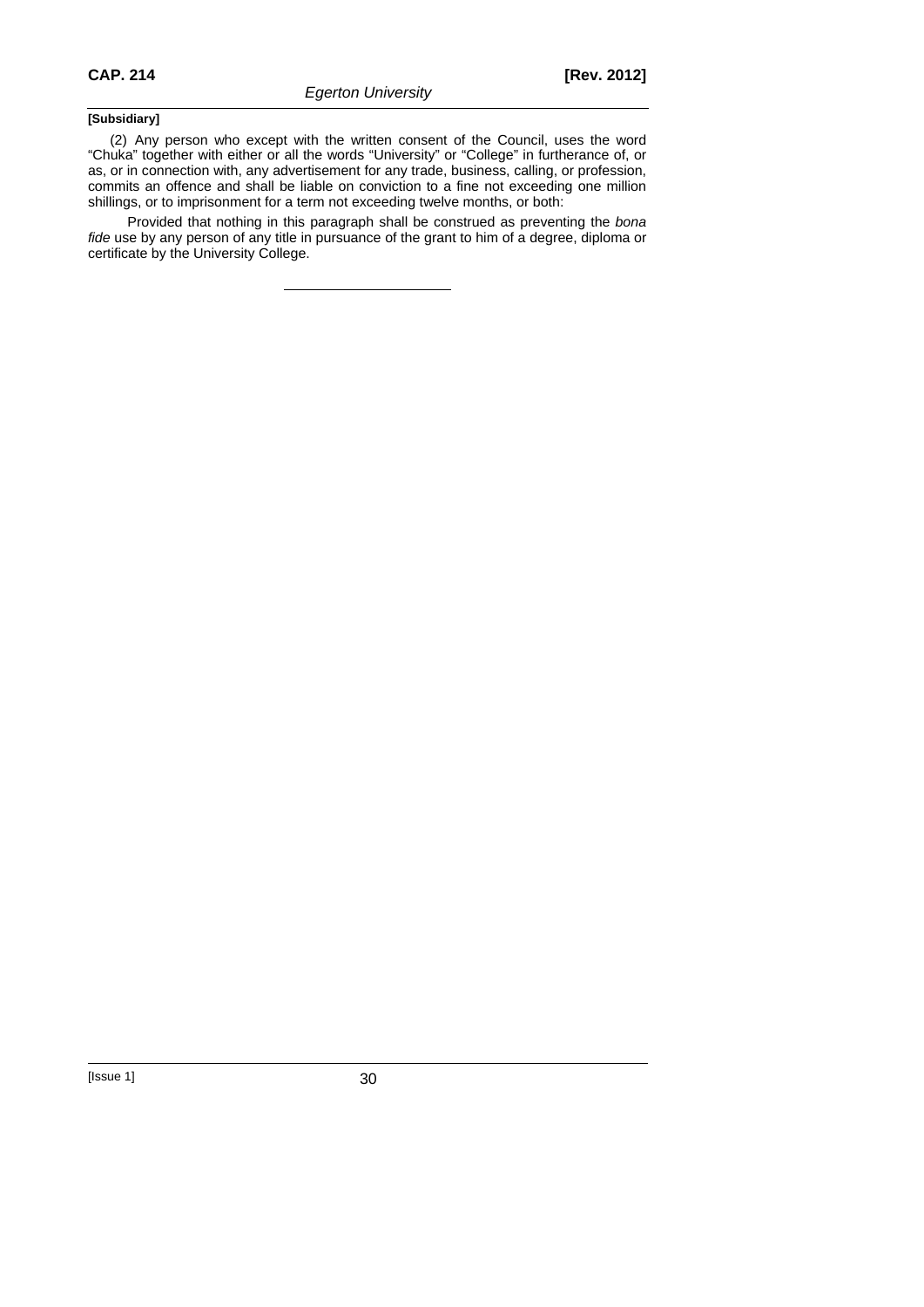# **KISII UNIVERSITY OF TECHNOLOGY COLLEGE ORDER, 2007**

# ARRANGEMENT OF ORDERS

# *Order*

- 1. Citation.
- 2. Interpretation.
- 3. Establishment of the university college.
- 4. Functions and objects of University College.
- 5. Conferment of degrees, etc.
- 6. Award of scholarships, etc.

#### PART III – MEMBERSHIP AND THE GOVERNMENT OF THE UNIVERSITY COLLEGE

- 7. Membership of the University College.
- 8. The Principal.
- 9. The Deputy Principal
- 10. Deans, directors and chairmen of faculties, etc.
- 11. The Council.
- 12. Functions of the Council.
- 13. The Academic Board.
- 14. Management Board.
- 15. Alumni association.
- 16. Staff of the University College.
- 17. Performance of functions in absence of office holder.

# PART IV – FINANCIAL PROVISIONS

- 18. Financial year.
- 19. Investment of funds.
- 20. Annual estimates.
- 21. Accounts and audit.
- 22. Common seal and signification of documents.
- 23. Statutes.
- 24. Protection of name.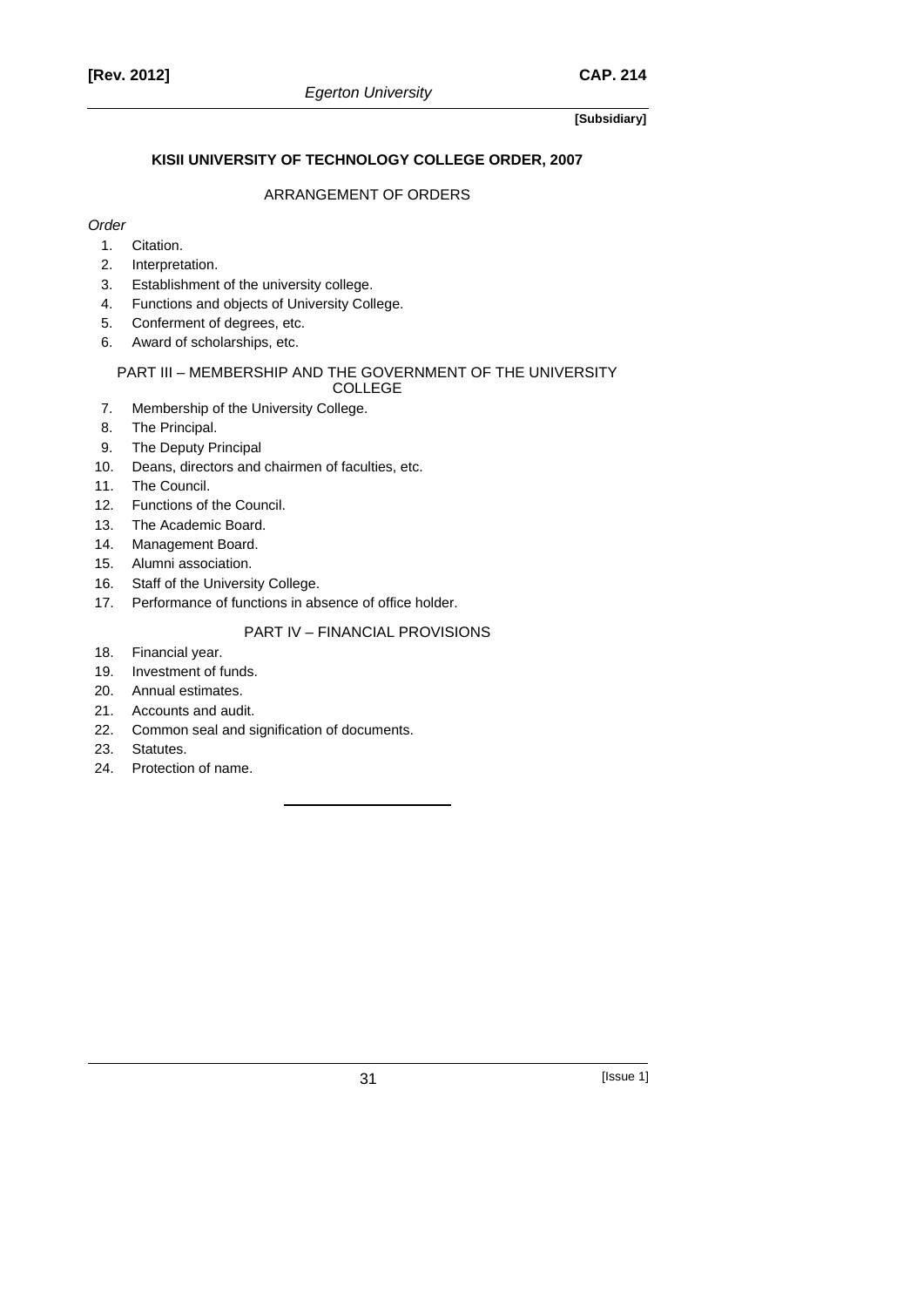### **KISII UNIVERSITY OF TECHNOLOGY COLLEGE ORDER, 2007**

[L.N. 163/2007.]

### **1. Citation**

This Order may be cited as the Kisii University College of Technology Order, 2007.

#### **2. Interpretation**

In this Order, unless the context otherwise requires—

**"Academic Board"** means the Academic Board of the University College established under paragraph 13;

**"alumni association"** means the alumni association of the University College established under paragraph 15;

**"Chancellor"** means the Chancellor of the University;

**"Council"** means the Council of the University College established under paragraph 11;

**"Deputy Principal"** means the Deputy Principal appointed by the Council of the University College under paragraph 9;

**"faculty"** means a faculty of the University College established under the statutes;

**"financial year"** means the financial year of the University College as provided for under paragraph 18;

**"graduate"** means a person upon whom a degree has been conferred in accordance with paragraph 5;

**"incapacity"** means inability to perform functions of the office concerned;

**"institute"** means an institute of the University College established by the statutes;

**"lecturer"** means a member of the staff of the University College who is, in terms of appointment, a professor, an associate professor, senior lecturer, assistant lecturer, or tutorial assistant, or a person who holds any other teaching post which the Council has recognized as a post having academic status in the University College;

**'librarian"** means the person appointed to be the librarian of the University College;

**"Minister"** means the Minister for the time being responsible for technical and vocational education and training;

**"Principal"** means the Principal of the University College appointed under paragraph 8;

**"professor"** means a full professor of the University College;

**"registrar"** means the registrar appointed by the Council;

**"school"** means a school of the University College established under the statutes;

**"Senate"** means the senate of the University;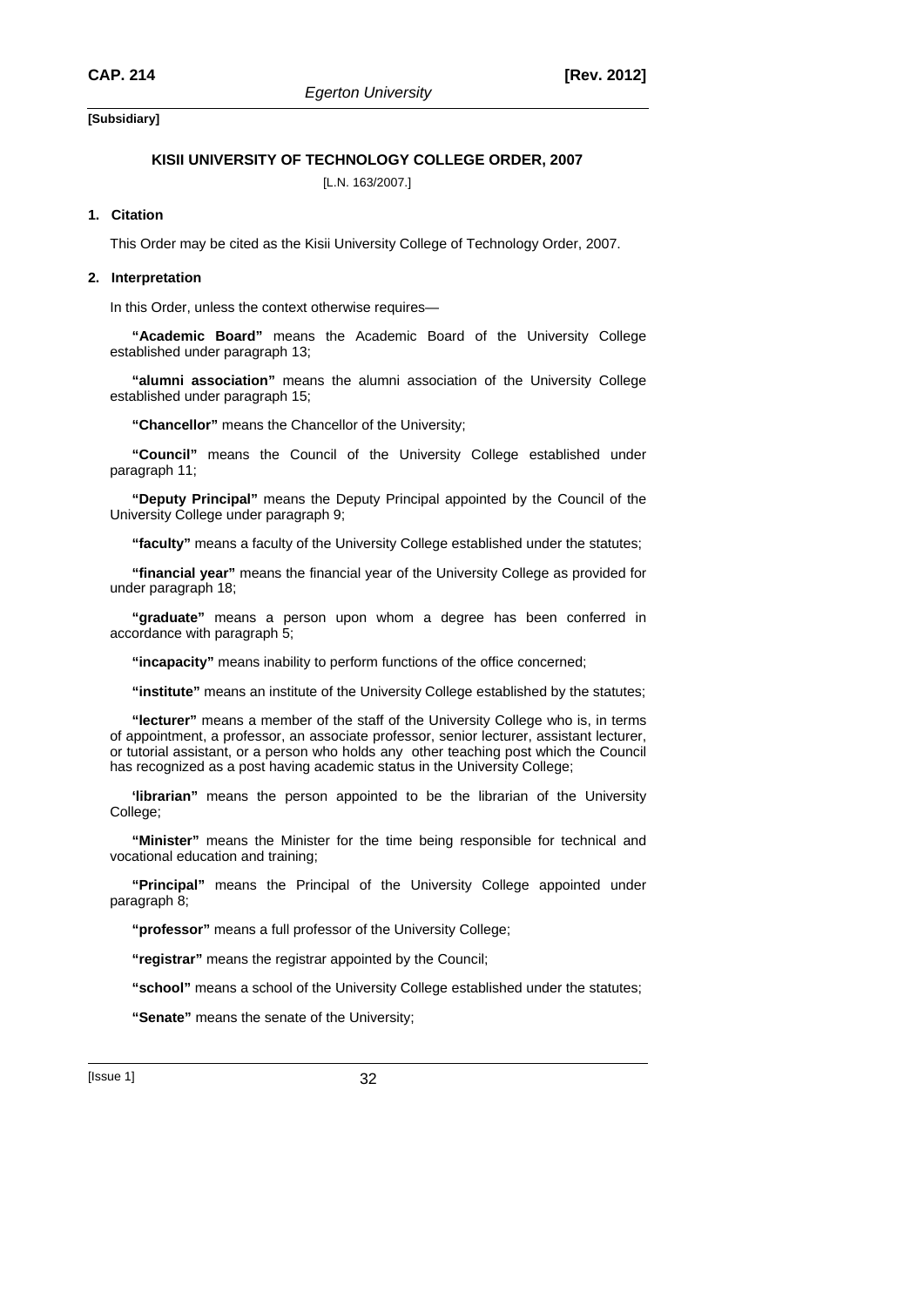**"staff association"** means an association of the staff recognized by Council as being an association representative of the staff of the University College;

**"statutes"** means statutes of the University College made by the Council under this Order;

**"student"** means a person registered by the University College for the purposes of obtaining a qualification of the University College or any other person who is determined by the Academic Board to be a student;

**"students organization"** means an association of the students recognized by the Council being an organization representative of the students of the University College;

**"University College"** means the Kisii University College established under paragraph 3;

**"University"** means the Egerton University established under section 3 of the Act; and

**"Vice-Chancellor"** means the Vice-Chancellor of the University appointed under section 10 of the Act.

#### **3. Establishment of the university college**

(1) There is hereby established a university college to be known as the Kisii University College which shall be a constituent college of the Egerton University.

(2) The University College shall be a body corporate with perpetual succession and a common seal, and shall in its corporate name be capable of—

- (a) suing and being sued;
- (b) taking, purchasing or otherwise acquiring, holding, charging and disposing of movable and immovable property;
- (c) receiving, investing, borrowing and lending money; and
- (d) doing or performing any such other things or acts, including entering into such contracts as may be necessary or expedient, for the furtherance of the provision of this Order which may be done by a body corporate.
- (3) The University College shall be the successor to Kisii Campus of Egerton University.

(4) All rights, liabilities and assets held by or by any body on behalf of Kisii Campus, existing at the commencement of this Order, shall be automatically and fully transferred to the University College.

### **4. Functions and objects of University College**

- (1) The objects and functions of the University College shall be—
	- (a) to provide directly, or in collaboration with other institutions of higher learning, facilities for university education (including technological, scientific and professional education), the integration of teaching, research and effective application of knowledge and skills to the life, work and welfare of the citizens of Kenya;
- (b) to participate in the discovery, transmission and preservation and enhancement of knowledge and to stimulate the intellect participation of students in the economic, social cultural, scientific and technological development of Kenya;
	- (c) to provide and advance university education and training to appropriately qualified candidates leading to the conferment of degrees and award of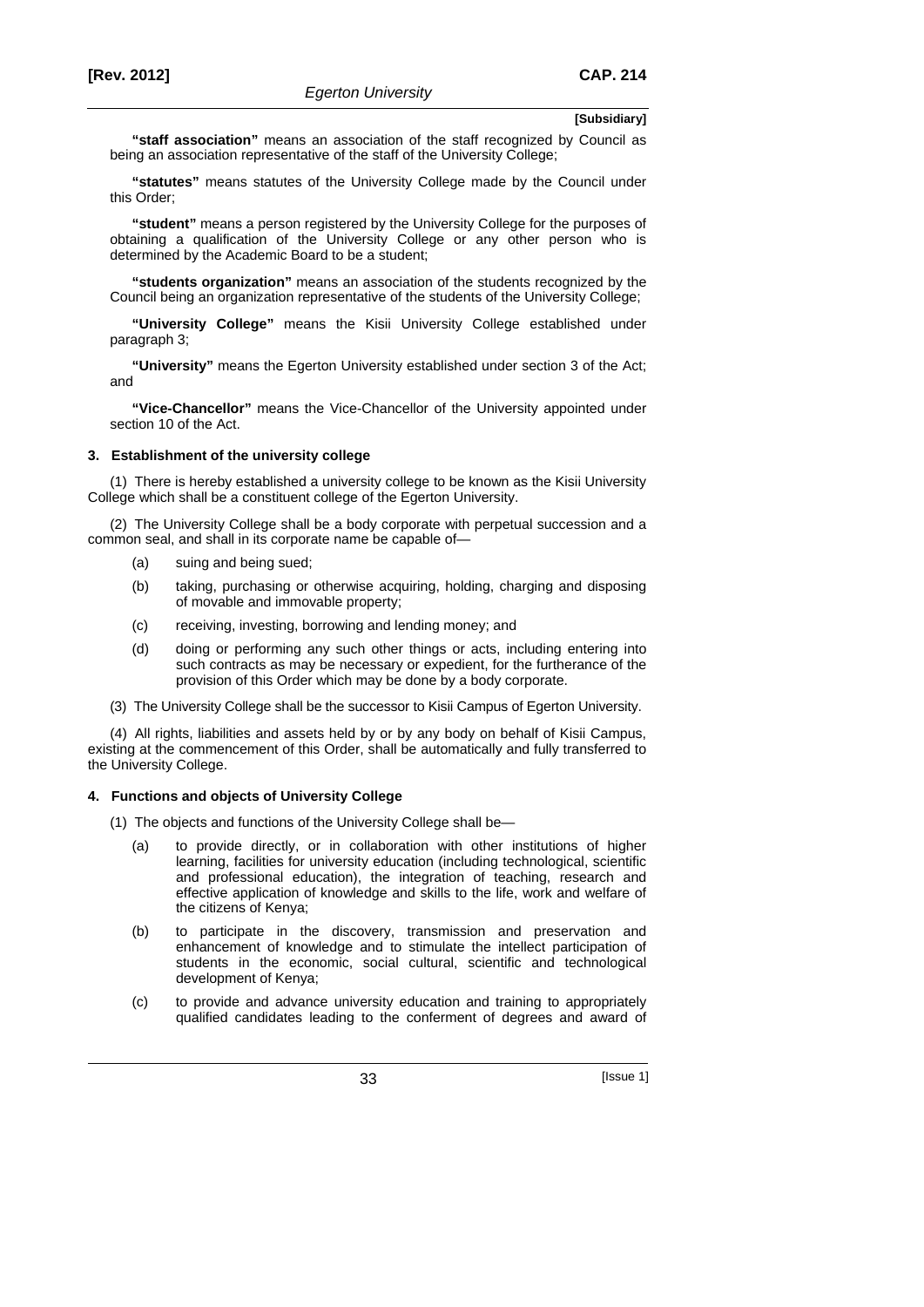diplomas and certificates and such other qualifications as the Council and the Senate shall from time to time determine and in so doing, contribute to manpower needs;

- (d) to conduct examinations for such academic awards as may be provided in the statutes pertaining to the University College; and;
- (e) to examine and make proposals for new faculties, schools, institutes, departments, resource and research centres, degree courses and subjects of study;

(2) Admission to the University College as candidates for degrees, diplomas, certificates or other awards shall be open to all persons accepted as being qualified by the Academic Board in accordance with this Order and the Act without distinction of race, ethnicity, place of origin or residence or other local connections, political opinion, colour, creed, physical ability or gender; and no barrier based on any such distinction shall be imposed upon any person as a condition of their becoming, or continuing to be, a professor, lecturer, graduate or student of the University College, or of their holding any office therein, nor shall any preference be given to or advantage withheld from any person on the grounds of any such distinction.

## **5. Conferment of degrees, etc.**

(1) The degrees to be awarded by the University College shall be the degrees conferred by the University.

(2) Notwithstanding subparagraph (1), the University College shall have powers to grant diplomas, certificates, or other academic qualifications which may, for the time being, be authorized by the statutes of the University.

### **6. Award of scholarships, etc.**

Subject to this Order, the University College may award scholarships, bursaries and prizes and make other awards which may be provided for by the statutes.

PART III-MEMBERSHIP AND THE GOVERNMENT OF THE UNIVERSITY COLLEGE

#### **7. Membership of the University College**

The members of the University College shall be—

- (a) the Chancellor of the University;
- (b) the Vice-Chancellor of University;
- (c) the Principal;
- (d) the Deputy Principals;
- (e) the members of the Council;
- (f) the members of the Academic Board;
- (g) the librarian of the University College;
- (h) the alumni association;
- (i) the professors of the University College;
- (j) the lecturers of the University College;
- (k) the students of the University College; and
- (l) such other members of staff of the University College or any other body formally admitted into association with the University College, as the Council may from time to time determine.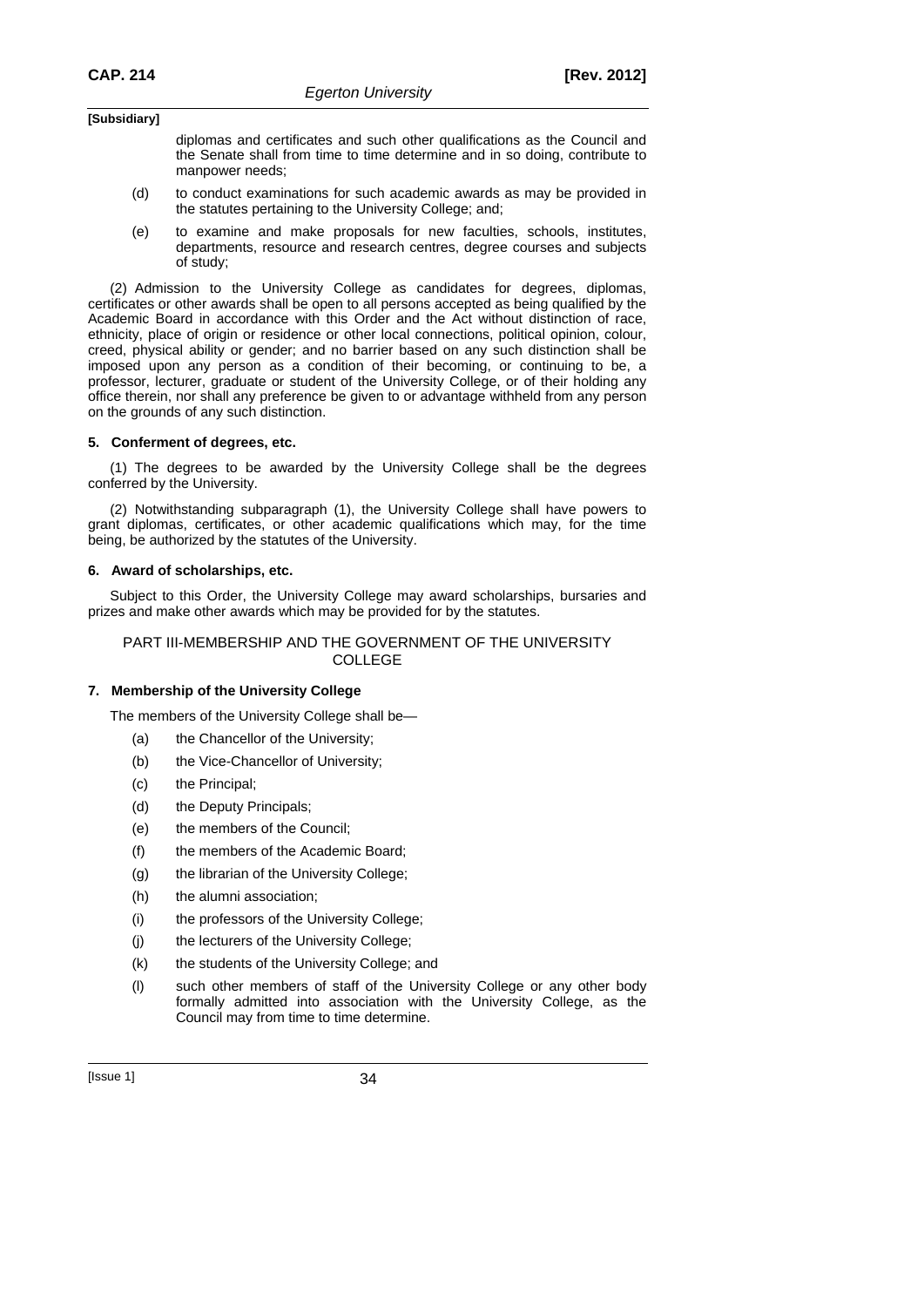### **8. The Principal**

(1) There shall be a Principal of the University College who shall be appointed by the Minister on the recommendation of the Council.

- (2) The Principal shall be the chief executive of the University College and shall—
	- (a) be the academic and administrative head of the University College;
	- (b) have overall responsibility of the direction organization administration and programmes the University College; and
	- (c) have such powers and duties may be provided by the statutes.

(3) The Principal shall hold office upon such terms and for such period as may be provided by the statutes and upon expiration of that period shall be eligible for reappointment.

(4) Notwithstanding sub paragraph (1), Minister may appoint the first Principal on the recommendation of the Council of the University and the person so appointed shall be deemed to be a Principal appointed under sub paragraph (1).

#### **9. The Deputy Principal**

(1) The Council shall appoint one or more Deputy Principals, who shall, under the general direction of the Principal, exercise such powers and perform such duties as may be provided by the statutes.

(2) A Deputy Principal shall hold office upon such terms and for such period as may be provided by the statutes and upon expiration of that period shall be eligible for reappointment.

#### **10. Deans, directors and chairmen of faculties, etc.**

(1) The Council shall, on advice of the Principal, appoint for each faculty, school institute, centre, or a department, a dean, director, or a Chairperson who shall be the academic and administrative head of the faculty, school, institute, centre, or department and shall, under the general direction of the Principal, have such powers and duties as may be provided by statutes.

(2) A person appointed as dean, director or Chairperson shall hold office upon such terms and for such period as may be provided by the statutes and upon expiration of that period shall be eligible for re-appointment.

#### **11. The Council**

- (1) There shall be a Council of the University College which shall consist of—
	- (a) the Chairperson and the Vice-Chairperson, both of whom shall be appointed by the President;
	- (b) the Vice-Chancellor of the University;
	- (c) the Principal;
	- (d) the Deputy Principals;
	- (e) the Permanent Secretary of the Ministry for the time being responsible for university education;
	- (f) the Permanent Secretary of the Ministry for the time being responsible for finance;
	- (g) the following persons appointed by the Minister—
		- (i) two persons nominated by the Academic Board from amongst its members;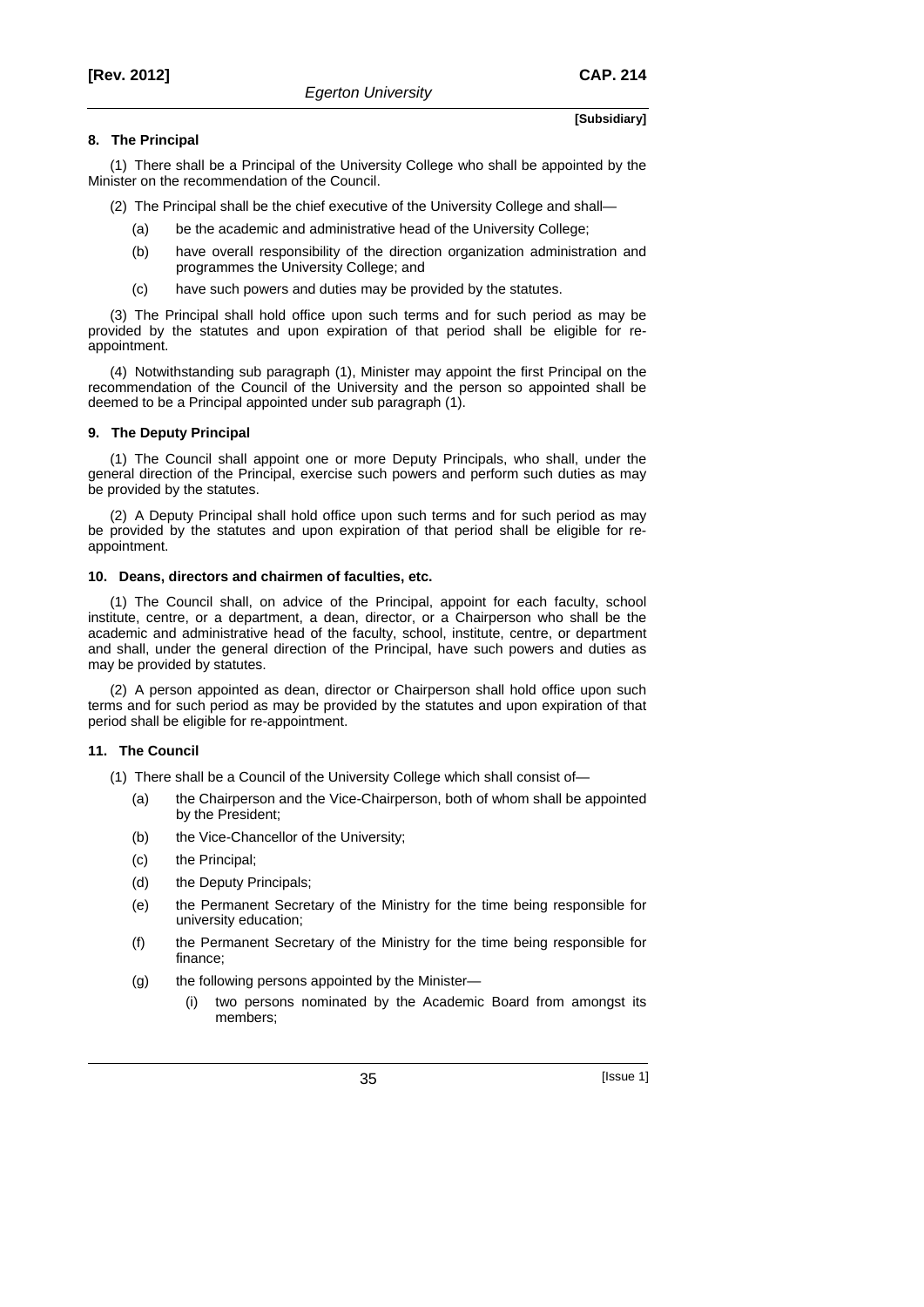- (ii) one person nominated by the Senate from amongst its members;
- (iii) one person to represent special interests;
- (iv) one person nominated by the alumni association from among its members;
- (v) one person to represent professional associations;
- (vi) one person nominated by the academic staff;
- (vii) one person nominated by the non-academic staff;
- (viii) one person nominated by the student organization;
- (h) not more than two persons co-opted by the Council.
- (2) The Principal shall be the secretary to the Council.

(3) Subject to paragraph (4), a member of the Council, other than an *ex officio* member, shall hold office for period of three years, but shall be eligible for re-appointment.

- (4) The office of a member of the Council shall become vacant—
	- (a) if, not being an *ex officio* member, he resigns his office by writing under his hand addressed to the Principal;
	- (b) if the Council is satisfied that the member is, by reasons of physical or mental infirmity, unable to exercise the functions of his office;
	- (c) upon his death

(5) Where the office of a member of the Council becomes vacant, the Principal shall forthwith notify the vacancy to the appropriate appointing authority.

(6) The procedure, conduct and regulation of the affairs of the Council shall be determined by the Council.

(7) The Council shall exercise prudent leadership innovative enterprise and good judgement in directing the University College and shall always act in the best interest of the University College.

#### **12. Functions of the Council**

(1) Subject to this Order, the Council shall be the governing body of the University College through which the University College shall act and—

- (a) shall administer the property and funds of the University College in a manner and for the purposes which shall promote the interest of the University College; but the Council shall not charge or dispose of immovable property of the University College except in accordance with the procedures laid down by the Government of Kenya;
- (b) shall receive, on behalf of the University College, donations, endowments, gifts, grants or other moneys and make disbursements therefrom to the University College or other bodies or persons;
- (c) shall approve the appointment criteria and the terms and conditions of service of staff;
- (d) shall provide for the welfare of the staff and students of the University College;
- (e) may enter into association with other universities, university colleges or other institutions of learning, whether within Kenya or otherwise, as the Council may deem necessary and appropriate; and
- (f) may, after consultation with the Academic Board, make regulations governing the conduct and discipline of the staff of the University College;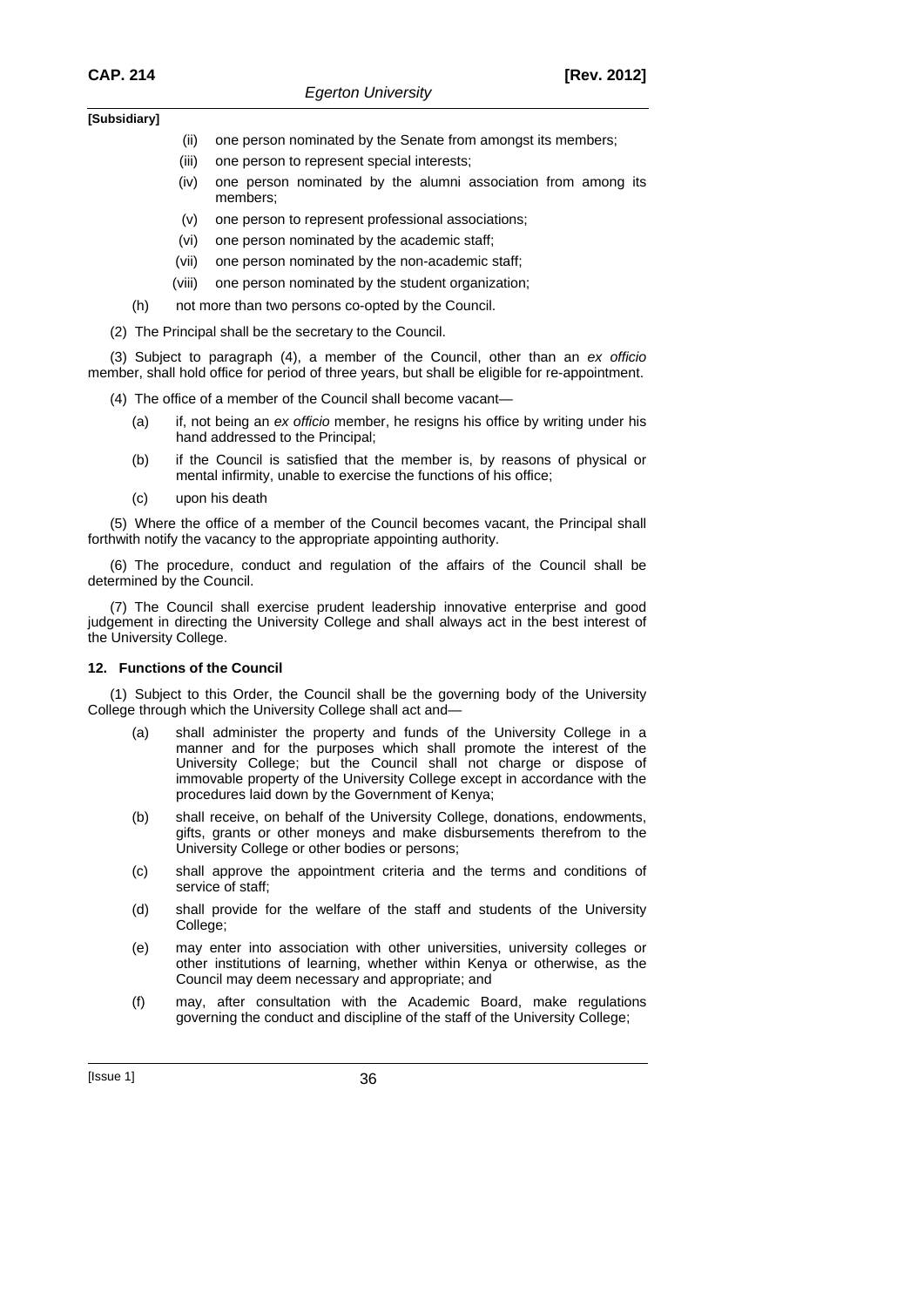(2) All documents, other than those required by law to be under seal, made on behalf of the Council, and all decisions of the Council may be signified under the hand of the Chairperson, the Principal or any other members of the Council generally or specifically authorized by the Council in that behalf.

(3) The Council shall ensure that a proper management structure is in place and make sure that the structure functions to maintain corporate integrity, reputation and responsibility.

(4) The Council shall monitor and evaluate the implementation of strategies, policies and management criteria and plans of the University College.

(5) The Council shall constantly review the viability and financial sustainability of the University College, and shall do so once every year.

(6) The Council shall ensure that the University College complies with all the relevant laws, regulations, governance practices, accounting and auditing standards.

### **13. The Academic Board**

(1) There shall be a Management Board of the University College which shall consist  $\sim$ f-

- (a) the Principal, who shall be the Chairperson;
- (b) the Deputy Principals;
- (c) the deans of the faculties and directors of schools, institutes and centres;
- (d) the heads of the teaching departments of the University College;
- (e) the librarian;
- (f) the registrars;
- (g) one representative of each of the faculty or school boards appointed by the respective boards from among its members; and
- (h) two members elected by the students' organization, who shall not be entitled to attend deliberations of the Academic Board on matters which are considered by the Chairperson of the Academic Board to be confidential and which relate to examinations, the general discipline of students, and other related matters.

(2) The Deputy Principal for the time being in charge of academics shall be the secretary to the Academic Board.

- (3) The Academic Board shall have the following powers and duties—
	- (a) to satisfy itself regarding the content and academic standard of any course of study in respect of any degree, diploma, certificate or other award of the University College and to report its findings thereon to the Senate;
	- (b) to propose regulations for consideration by the Senate regarding the eligibility of persons for admission to a course of study;
	- (c) to propose regulations for consideration by the Senate regarding the standard of proficiency to be gained in each examination for a degree, diploma, certificate or other award of the University College;
	- (d) to decide which persons have attained the prescribed standard of proficiency and are otherwise fit to be granted a degree, diploma, certificate or other award of the University College and to report its decision thereon to the Senate; and
	- (e) to make regulations governing such other matters as are within its powers in accordance with this Order or the statutes.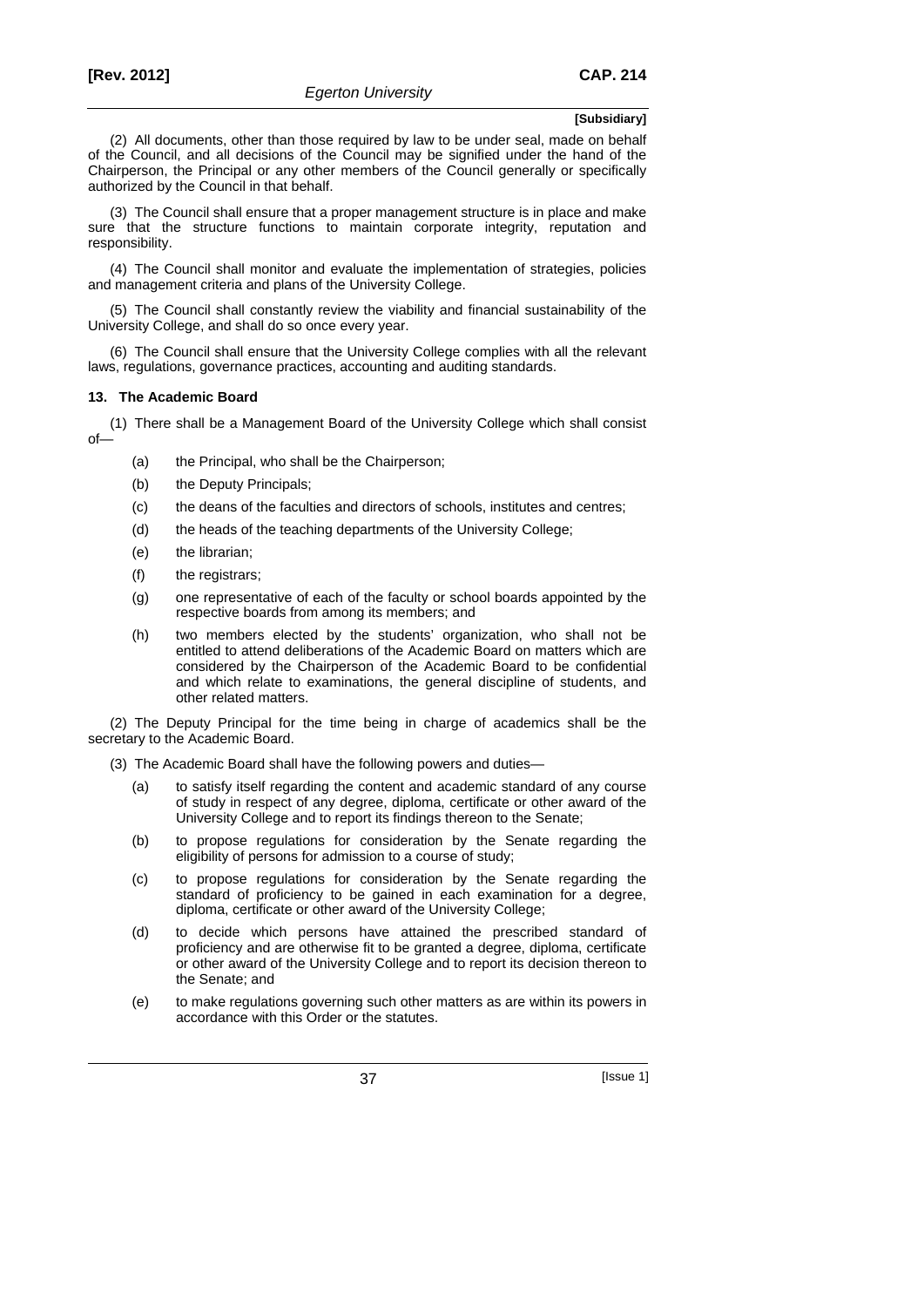(4) Notwithstanding any of the provision of this Order, the Senate shall not initiate any action in respect of paragraph (a), (b), (c) or (d) of subparagraph (2) except upon receipt of a report or proposal thereunder and the Senate shall not reject any such report, or reject or amend any regulations as proposed without further reference to the Academic Board.

### **14. Management Board**

(1) There shall be established a Management Board made up of the following persons—

- (a) the Principal, who shall be the Chairperson;
- (b) the Deputy Principals;
- (c) registrar(s);
- (d) finance officer;

(2) The Deputy Principal for the time being in charge of finance and administration shall be the secretary to the Management Board.

(3) The Management Board shall assist the Principal in the day to day management of the University College.

#### **15. Alumni association**

(1) There shall be alumni association of the University College which shall consist of graduates of the University College and such other persons as may be prescribed by the statutes.

(2) The alumni association shall have the right to meet and discuss any matter relating to the University College and transmit resolutions thereon to the Council, the Academic Board, or the Senate, and may exercise such other functions as the statutes may prescribe.

#### **16. Staff of the University College**

(1) The academic staff of the University College shall consist of the Principal, the Deputy Principals, the librarian and all members of staff who are engaged teaching and research.

(2) The senior management staff of the University College shall consist of the Principal, the deputy Principals and the deans of schools and directors of institutes and such other members of staff as the Council may from time to time determine.

(3) The administrative staff of the University College shall consist of the registrars, the finance officer and such other members of staff, not being engaged in teaching or research as the Council may from time to time, determine.

(4) The technical staff of the University College shall consist of those staff engaged in laboratory, field instruction, workshops and such similar environs in the teaching departments under the general direction of the heads of the teaching departments, and as Council may from time to time determine.

(5) The support staff of the University College shall consist of those staff engaged in general duties and as the Council may from time to time determine.

(6) All members of staff of the University College shall, subject to this Order, be appointed either—

 (a) in the manner and upon the terms and conditions of service prescribed by the statutes; or

[Issue 1] 38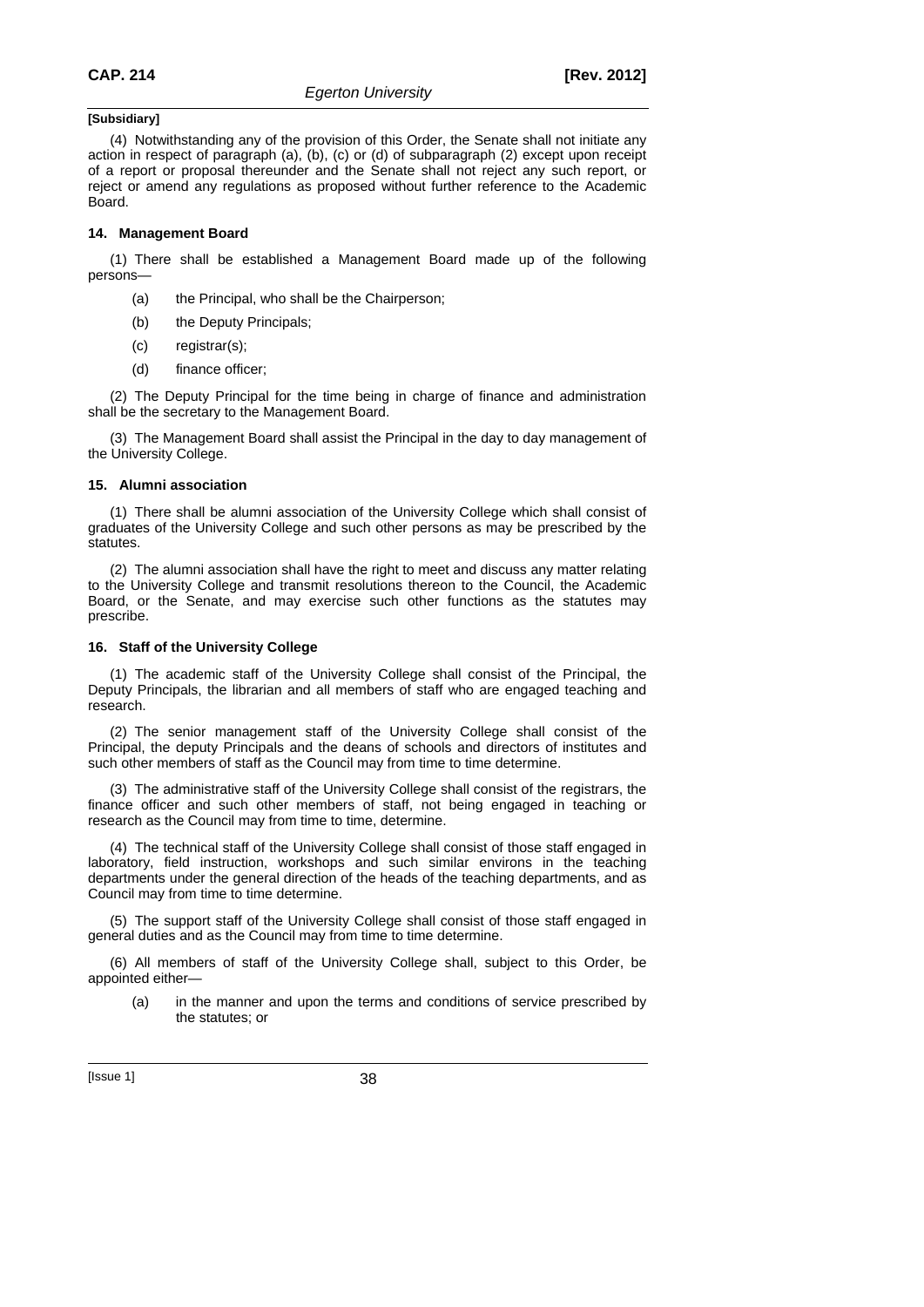(b) in the case of a person seconded to the service of the University College from the service of another institution, the Government or any other public service, on terms and conditions agreed upon between the Council and the seconding body.

(7) The Council may, subject to such restrictions as it may impose, delegate, either generally or specially, to any person, committee, or body, the power to appoint any member of the staff of the University College.

- (8) All members of staff of the University College shall—
	- (a) be subject to the general authority of the Council and of the Principal; and
	- (b) be deemed to be employed in accordance with the statutes or as otherwise specifically provided by the statutes or by the terms of a particular appointment.

### **17. Performance of functions in absence of office holder**

(1) In the event of the incapacity of the Principal, the Chairperson of the Council may appoint one of the Deputy Principals to carry out the functions of the Principal during the period of incapacity.

(2) In event of the simultaneous incapacity of the Principal and the Deputy Principals, the Chairperson of the Council may appoint any member of the academic staff of the University College to perform the functions of the Principal during the incapacity.

(3) In the event of the incapacity of a member of staff of the University College other than the Principal and Deputy Principals, the Principal may appoint a suitable person to perform the functions of the said officer during the incapacity.

### PART IV – FINANCIAL PROVISIONS

#### **18. Financial year**

The financial year of the University College shall be the period of twelve months commencing on the 1st July and ending on the 30th June in the following year.

#### **19. Investment of funds**

(1) The Council may invest any of the funds of the University College in securities, treasury bonds, trust funds or in any other securities which the Treasury may, from time to time, approve.

(2) The Council may place on deposit with such banks as it may determine any moneys not immediately required for the purposes of the University College.

#### **20. Annual estimates**

(1) Before the commencement of a financial year, the Council shall cause to be prepared estimates of the revenue and expenditure of the University College for that year.

(2) The annual estimates shall make provisions for all the estimated expenditure of the University College for the financial year concerned, and in particular shall provide—

- (a) for the payment of the salaries, allowances and other charges in respect of the staff of the University College;
- (b) for the payment of the pensions, gratuities and other charges in respect of retirement benefits which are payable out of the funds of the University College;
- (c) for the proper maintenance of the buildings and grounds of the University College: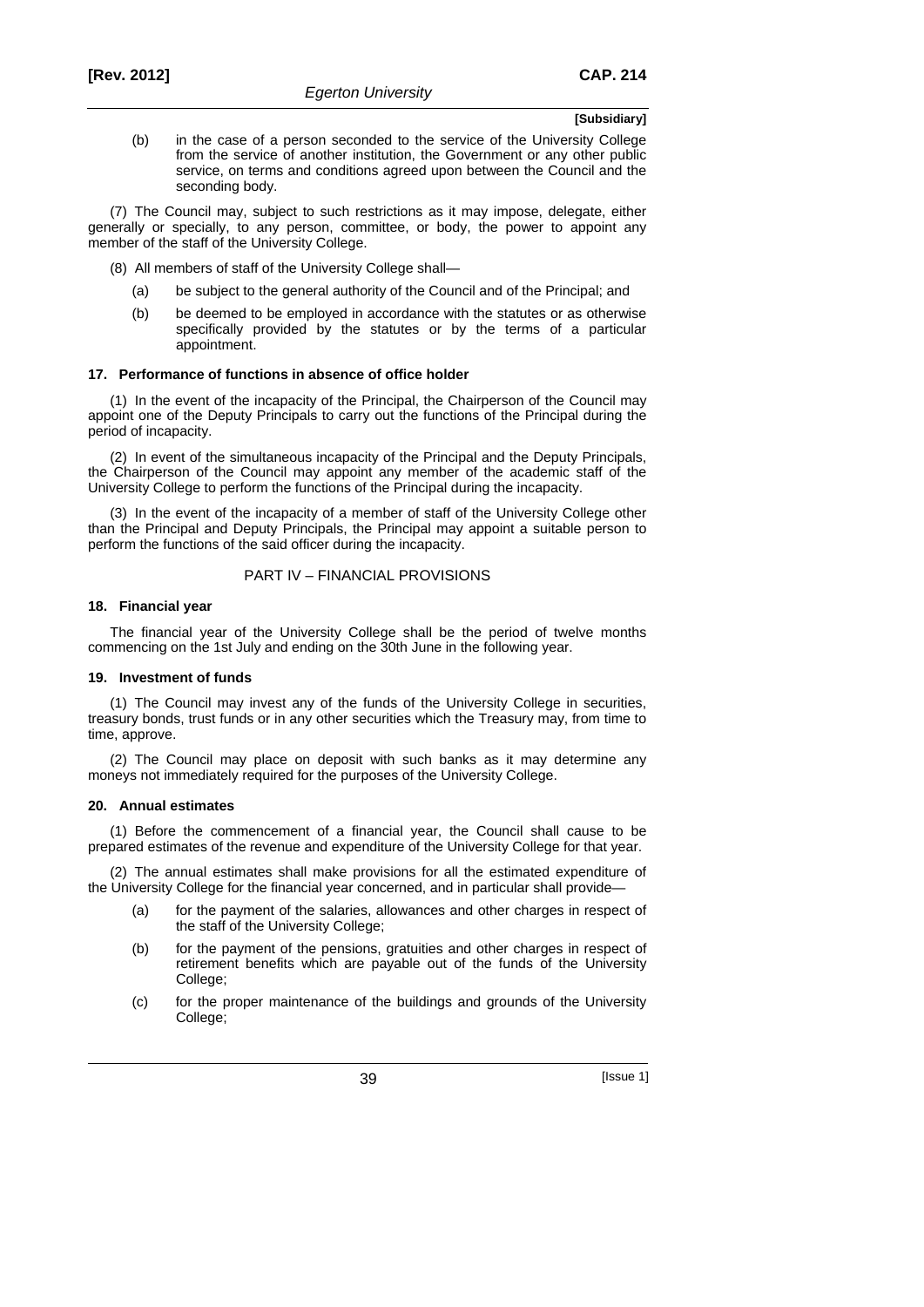- (d) for the proper maintenance, repair and replacement of equipment and other moveable property of the University College;
- (e) for the funding of the cost of teaching, research and outreach activities of the University College;
- (f) for development; and
- (g) for the creation of such funds to meet future or contingent liabilities in respect of retiring benefits, insurance or replacement of building or equipment and in respect of such other matters as the Council may think fit.

(3) In drawing its annual estimates and development plans, the University College shall consult with the Government agency responsible for university grants.

(4) Annual estimates shall be approved by the Council before the commencement of the financial year to which they relate, and shall be submitted to the Minister for approval, and after the Minister has given his approval, the Council shall not increase any sum provided in the estimates without the consent of the Minister.

(5) No expenditure shall be incurred for the purpose of the University College except in accordance with the annual estimates approved under subparagraph (4) or in pursuance of an authorization of the Council given with the prior approval of the Minister.

#### **21. Accounts and audit**

(1) The Council shall cause to be kept all proper books of accounts of the income, expenditure and assets and of the University College.

(2) Within a period of three months from the end of each financial year, the Council shall submit to the Controller and Auditor-General, the accounts of the University College together with—

- (a) a statement of income and expenditure during that year; and
- (b) a statement of the assets and liabilities of the University College on the last day of that year.

(3) The accounts of the University College shall be audited by the Controller and Auditor General in accordance with the Public Audit Act, 2003 (No. 12 of 2003).

(4) The Controller and Auditor-General may transmit to the Minister a special report on any matters incidental to his powers under this Order, and section 24 (3) and (4) of the Public Audit Act, 2003 (No. 12 of 2003) shall apply to any report made under this paragraph.

#### **22. Common seal and signification of documents**

(1) the common seal of the University College shall be kept in such custody and used only as the Council shall direct.

(2) The common seal of the University College shall be authenticated by the signatures of the Principal together with any other person duly authorized by the Council.

(3) The common seal of the University College when affixed to any document and duly authenticated shall be judicially and officially noticed, and, unless and until the contrary is proved, any order or authorization of the Council under this paragraph shall be presumed to have been duly given.

#### **23. Statutes**

(1) In the performance of its function under this Order, the Council shall, subject tot his Order, make statutes generally for the government, control and administration of the University College and for the better carrying into effect of the purposes of this Order, and in particular for the—

(a) establishment of faculties, schools, and institutes of the University College;

[Issue 1] 40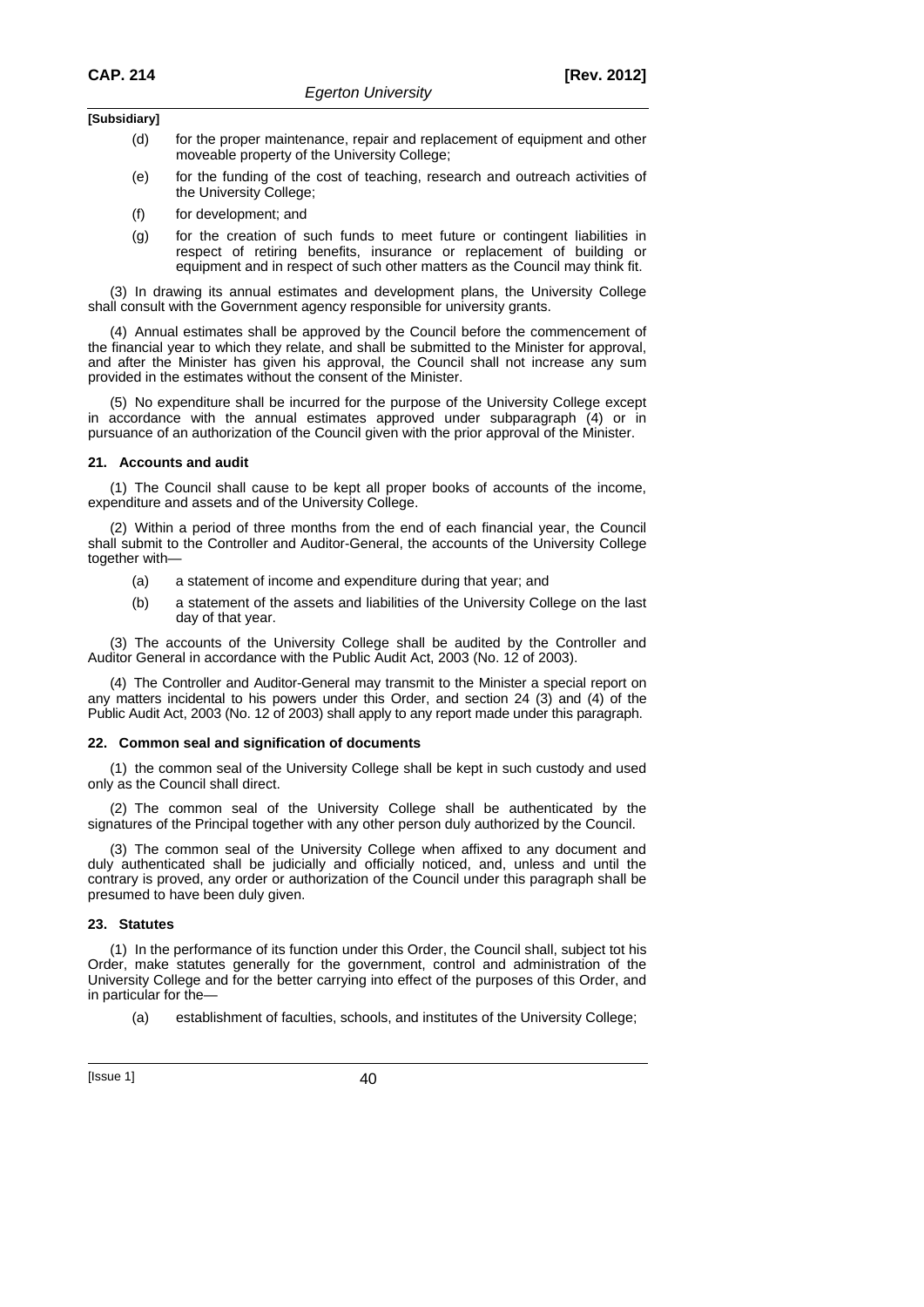- (b) description of degrees, diplomas, certificates and other academic qualifications;
- (c) requirement for conferment of degrees and award of diplomas, certificates and other academic qualifications;
- (d) conduct of examinations;
- (e) prescribing fees and other charges;
- (f) setting the terms and conditions of service, including the appointment, dismissal and recommendation of retirement benefits of the members of the staff of the University College;
- (g) constitution and procedure of meetings of the Council, and the establishment composition and terms of reference of committees of the Council; and
- (h) providing for or prescribing anything which, under this Order, may be provided for or prescribed by statutes.

(2) Notwithstanding subparagraph (1), the Council shall not make, amend or revoke any statutes relating to the functions and privileges of the Principal or Academic Board without first ascertaining the opinion of the Academic Board.

(3) Statutes shall only be made by a resolution passed at a meeting of the Council supported by a majority of not less than three-fourths of the members present and voting, being less than two-thirds of the total membership of the Council.

(4) Statutes or regulations made by the Council under this Order shall not be published in the *Gazette* but sections 27, 31(e) and 34 of the Interpretation and General Provisions Act (Cap. 2) shall not apply to the statutes or to the regulations.

#### **24. Protection of name**

(1) Notwithstanding the provisions of any other written law, no public officer performing functions relating to the registration of companies, business or societies shall accept for such registration any name which includes the word "Kisii" together with either or all the words "University" or "College" unless the application for registration is accompanied by the written consent of the Council.

(2) Any person who except with the written consent of the Council, uses the word "Kisii" together with either or all the words "University" or "College" in furtherance of, or as, or in connection with, any advertisement for any trade, business, calling, or profession, commits an offence and shall be liable on conviction to a fine not exceeding one million shillings, or to imprisonment for a term not exceeding twelve months, or both:

Provided that nothing in this paragraph shall be construed as preventing the *bona fide* use by any person of any title in pursuance of the grant to him of a degree, diploma or certificate by the University College.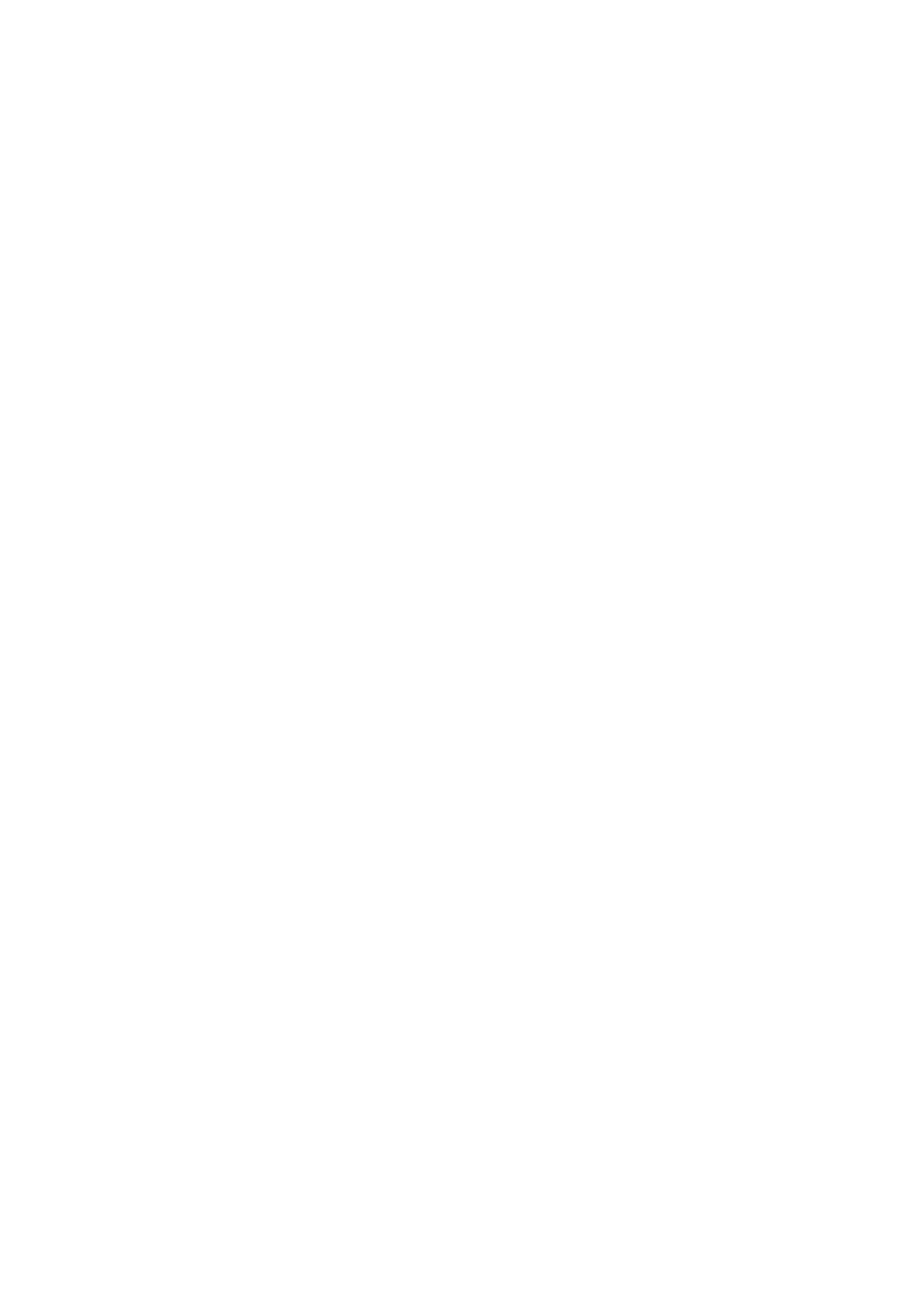# **LAIKIPIA UNIVERSITY COLLEGE ORDER, 2009**

# ARRANGEMENT OF ORDERS

# PART I – PRELIMINARY

## *Order*

- 1. Citation.
- 2. Interpretation.

### PART II – ESTABLISHMENT, POWERS AND FUNCTIONS OF THE LAIKIPIA UNIVERSITY COLLEGE

- 3. Establishment of the university college.
- 4. Functions and objects of University College.
- 5. Conferment of degrees, etc.
- 6. Award of scholarships, etc.

### PART III – MEMBERSHIP AND THE GOVERNMENT OF THE UNIVERSITY COLLEGE

- 7. Membership of the University College.
- 8. The Principal.
- 9. The Deputy Principal.
- 10. Deans, directors and chairperson of faculties, etc.
- 11. The Council.
- 12. Functions of the Council.
- 13. The Academic Board.
- 14. Management Board.
- 15. Alumni association.
- 16. Staff of the University College.
- 17. Performance of functions in absence of office holder.

# PART IV – FINANCIAL PROVISIONS

- 18. Financial year.
- 19. Investment of funds.
- 20. Annual estimates.
- 21. Accounts and audit.

# PART V – MISCELLANEOUS

- 22. Common seal and signification of documents.
- 23. Statutes.
- 24. Protection of name.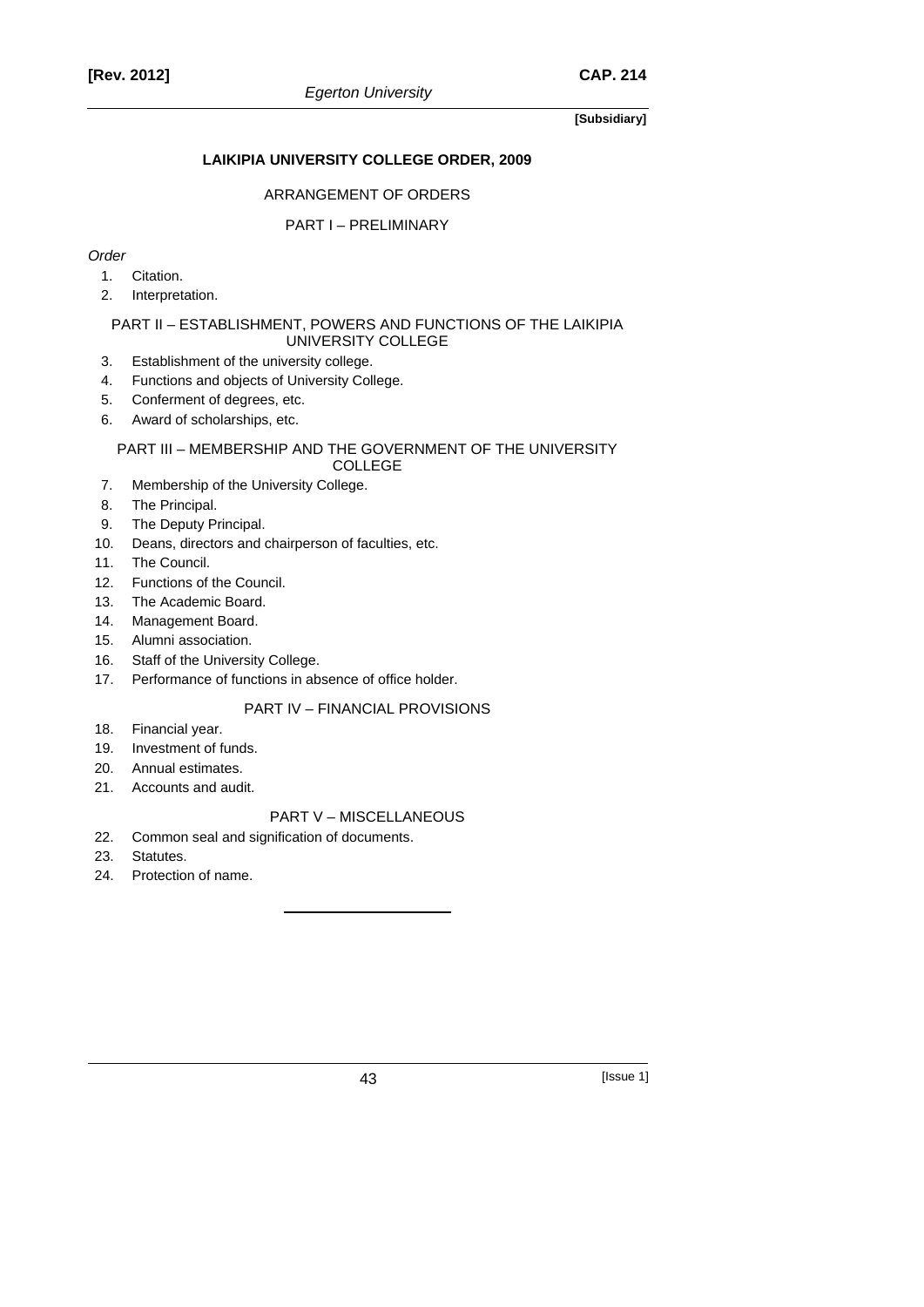# **LAIKIPIA UNIVERSITY COLLEGE ORDER, 2009**

[L.N. 157/2009.]

# PART I – PRELIMINARY

# **1. Citation**

This Order may be cited as the Laikipia University College Order, 2009.

### **2. Interpretation**

In this Order, unless the context otherwise requires—

**"Academic Board"** means the Academic Board of the University College established under paragraph 13;

**"alumni association"** means the alumni association of the University College established under paragraph 15;

**"Chancellor"** means the Chancellor of the University;

**"Council"** means the Council of the University College established under paragraph 11;

**"Deputy Principal"** means the Deputy Principal appointed by the Council under paragraph 9;

**"faculty"** means a faculty of the University College established under the statutes;

**"graduate"** means a person upon whom a degree has been conferred in accordance with paragraph 5;

**"incapacity"** means inability to perform functions of the office concerned;

**"institute"** means an institute of the University College established by the statutes;

**"lecturer"** means a member of the staff of the University College who is, in terms of appointment, a professor, an associate professor, senior lecturer, lecturer, assistant lecturer, or tutorial assistant, or a person who holds any other teaching post which the Council has recognized as a post having academic status in the University College;

**"librarian"** means the person appointed to be the librarian of the University College;

**"Minister"** means the Minister for the time being responsible for university education;

**"Principal"** means the Principal of the University College appointed under paragraph 8;

**"professor"** means a professor of the University College;

**"registrar"** means the registrar appointed by the Council;

**"school"** means a school of the University College established under the statutes;

**"Senate"** means the senate of the University;

**"staff association"** means an association of the staff recognized by Council as being an association representative of the staff of the University College;

[Issue 1] 44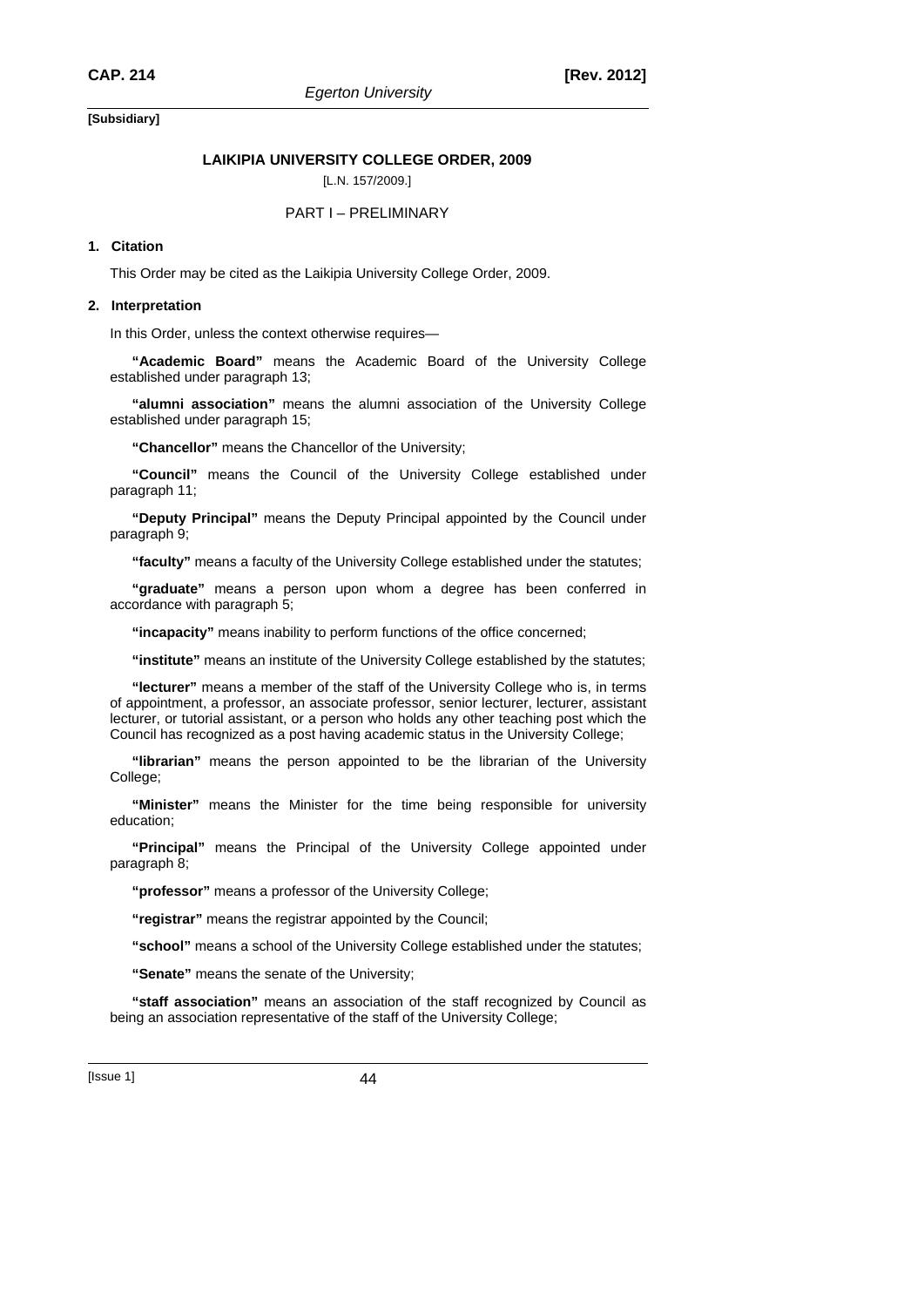**"statutes"** means statutes of the University College made by the Council under this Order;

**"student"** means a person registered by the University College for the purposes of obtaining a qualification of the University College or any other person who is determined by the Academic Board to be a student;

**"students organization"** means an association of the students recognized by the Council being an organization representative of the students of the University College;

**"University College"** means the Laikipia University College established under paragraph 3;

**"University"** means the Egerton University established under section 3 of the Act;

**"Vice-Chancellor"** means the Vice-Chancellor of the University appointed under section 10 of the Act.

### PART II – ESTABLISHMENT, POWERS AND FUNCTIONS OF THE LAIKIPIA UNIVERSITY COLLEGE

### **3. Establishment of the university college**

(1) There is hereby established a university college to be known as the Laikipia University College, which shall be a constituent college of the Egerton University.

(2) The University College shall be a body corporate with perpetual succession and a common seal, and shall in its corporate name be capable of—

- (a) suing and being sued;
- (b) taking, purchasing or otherwise acquiring, holding, charging and disposing of movable and immovable property;
- (c) receiving, investing, borrowing and lending money; and
- (d) doing or performing any such other things or acts, including entering into such contracts as may be necessary or expedient, for the furtherance of the provision of this Order which may be done by a body corporate.

(3) The University College shall be the successor to the Laikipia Campus of the Egerton University.

(4) All rights, liabilities and assets held by or by any body on behalf of Laikipia Campus, existing at the commencement of this Order, shall be automatically and fully transferred to the University College.

#### **4. Functions and objects of University College**

- (1) The objects and functions of the University College shall be—
	- (a) to provide directly, or in collaboration with other institutions of higher learning, facilities for university education (including technological, scientific and professional education), the integration of teaching, research and effective application of knowledge and skills to the life, work and welfare of the citizens of Kenya;
	- (b) to participate in the discovery, transmission and preservation and enhancement of knowledge and to stimulate the intellect participation of students in the economic, social, cultural, scientific and technological development of Kenya;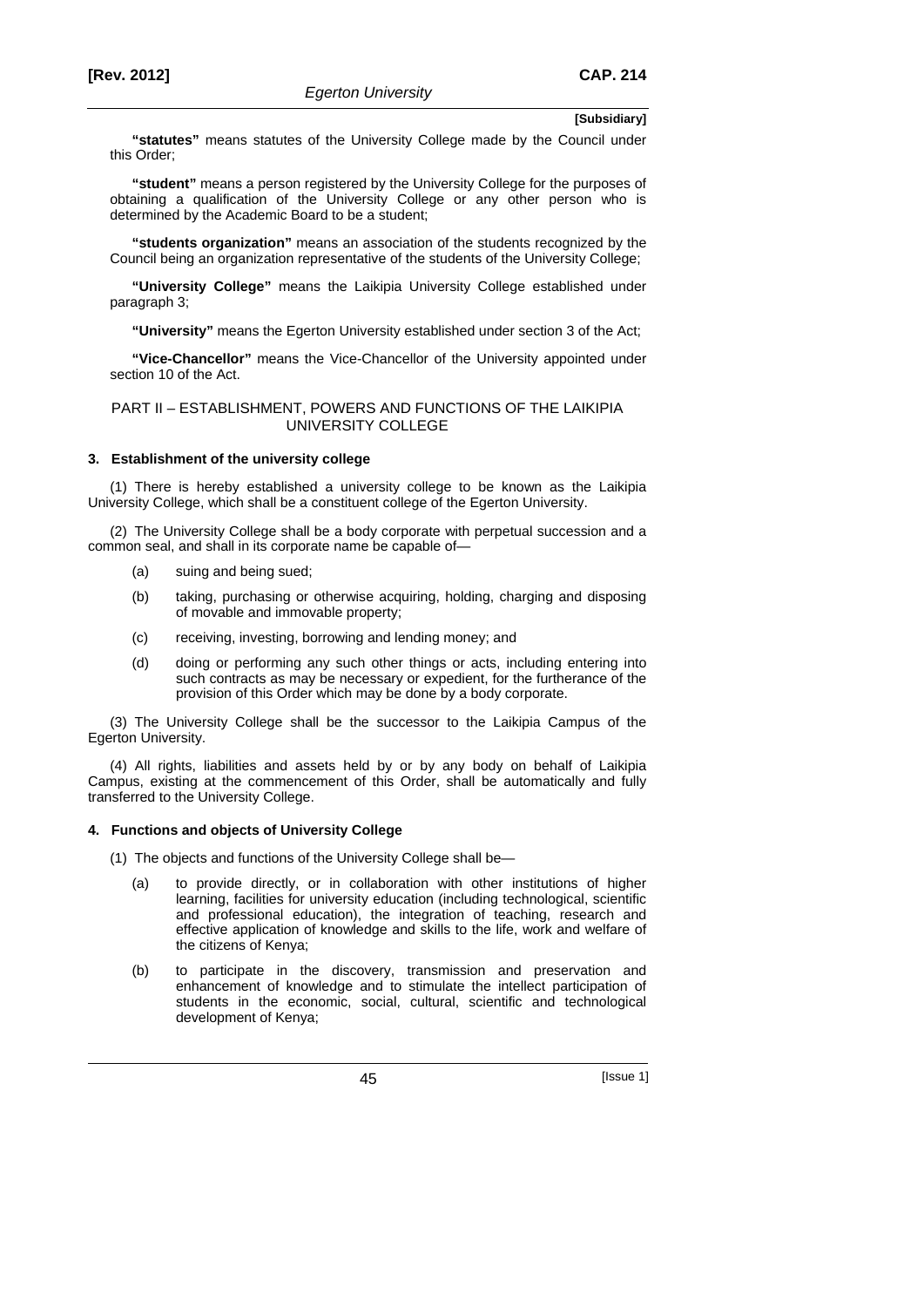- (c) to provide and advance university education and training to appropriately qualified candidates, leading to the conferment of degrees and award of diplomas and certificates and such other qualifications as the Council and the Senate shall from time to time determine and in so doing, contribute to manpower needs;
- (d) to conduct examinations for such academic awards as may be provided in the statutes pertaining to the University College; and
- (e) to examine and make proposals for new faculties, schools, institutes, departments, resource and research centres, degree courses and subjects of study.

(2) Admission to the University College as candidates for degrees, diplomas, certificates, or other awards shall be open to all persons accepted as being qualified, by the Academic Board in accordance with this Order and the Act without distinction of race, ethnicity, place of origin or residence or other local connections, political opinion, colour, creed, physical ability or gender, and no barrier based on any such distinction shall be imposed upon any person as a condition of their becoming, or continuing to be, a professor, lecturer, graduate or student of the University College, or of their holding any office therein, nor shall any preference be given to, or advantage withheld from any person on the grounds of any such distinction.

### **5. Conferment of degrees, etc.**

(1) The degrees to be awarded by the University College shall be the degrees conferred by the University. Conferment of degrees, etc.

(2) Notwithstanding subparagraph (1), the University College shall have the powers to grant diplomas, certificates, or other academic qualifications which may, for the time being, be authorized by the statutes of the University.

### **6. Award of scholarships, etc.**

Subject to this Order, the University College may award scholarships, bursaries and prizes and make other awards which may be provided for by the statutes.

## PART III – MEMBERSHIP AND THE GOVERNMENT OF THE UNIVERSITY COLLEGE

### **7. Membership of the University College**

The members of the University College shall be—

- (a) the Chancellor of the University;
- (b) the Vice-Chancellor of the University;
- (c) the Principal;
- (d) the Deputy Principals;
- (e) the members of the Council;
- (f) the members of the Academic Board;
- (g) the librarian;
- (h) the alumni association;
- (i) the professors of the University College;
- (j) the lecturers of the University College;
- (k) the students of the University College; and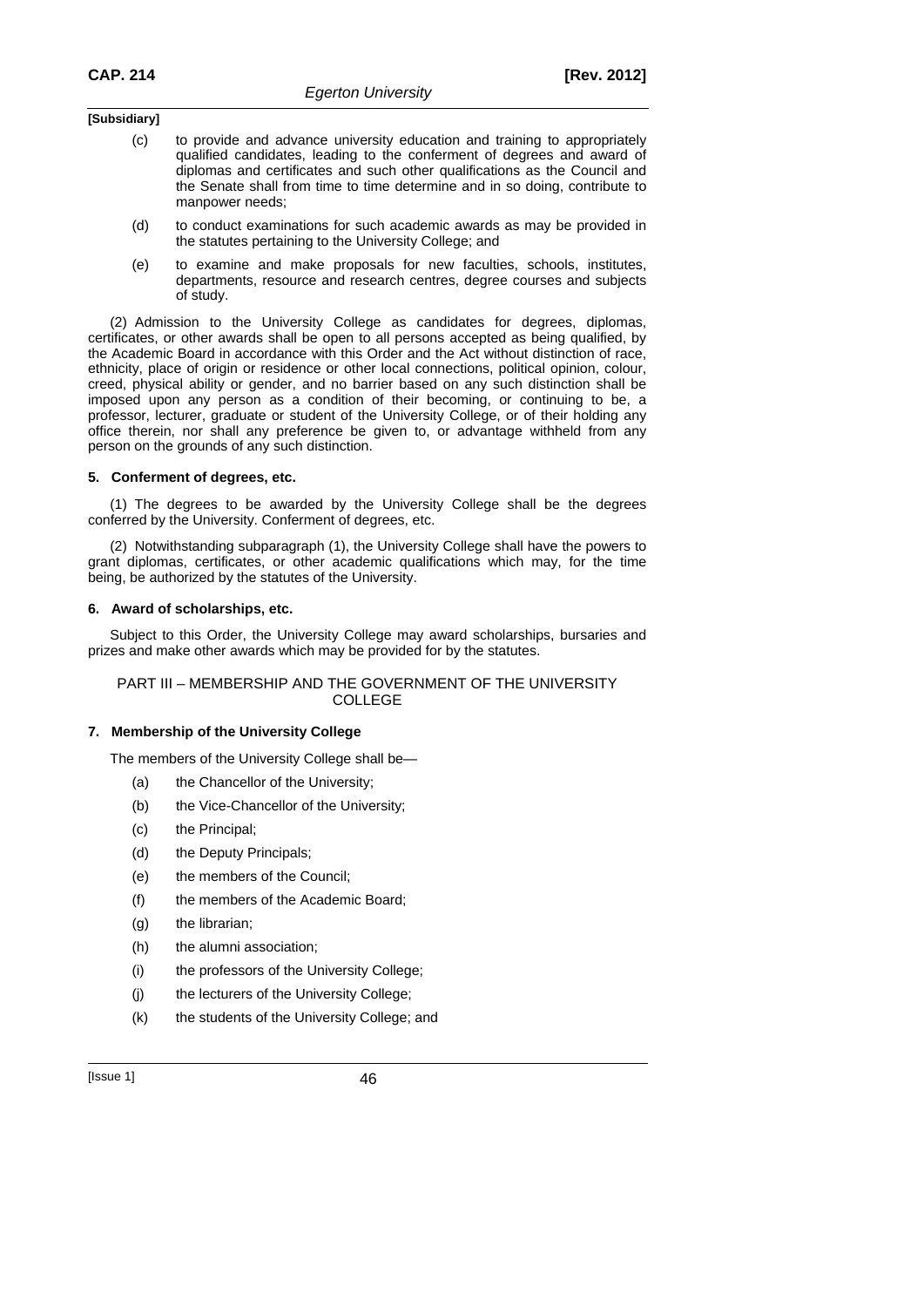(l) such other members of staff of the University College or any other body formally admitted into association with the University College, as the Council may from time to time determine.

### **8. The Principal**

(1) There shall be a Principal of the University College who shall be appointed by the Minister on the recommendation of the Council.

- (2) The Principal shall be the Chief Executive of the University College and shall—
	- (a) be the academic and administrative head of the University College;
	- (b) have overall responsibility of the direction, organization, administration and programmes of the University College; and
	- (c) have such powers and duties as may be provided by the statutes.

(3) The Principal shall hold office on such terms and for such period as may be provided by the statutes and upon expiration of that period shall be eligible for reappointment for one further term.

(4) Notwithstanding sub paragraph (1), the Minister may appoint the first Principal on the recommendation of the Council of the University and the person so appointed shall be deemed to be a Principal appointed under sub paragraph (1).

### **9. The Deputy Principal**

(1) The Council may appoint one or more Deputy Principals, who shall, under the general direction of the Principal, exercise such powers and perform such duties as may be provided by the statutes.

(2) A Deputy Principal shall hold office on such terms and for such period as may be provided by the statutes and upon expiration of that period shall be eligible for reappointment.

#### **10. Deans, directors and chairperson of faculties, etc.**

(1) The Council may, on advice of the Principal, appoint for each faculty, school, institute, centre, or a department, a dean, director, or a Chairperson who shall be the academic and administrative head of the faculty, school, institute, centre, or department and shall, under the general direction of the Principal, have such powers and duties as may be provided by statutes.

(2) A person appointed as dean, director or Chairperson shall hold office on such terms and for such period as may be provided by the statutes and upon expiration of that period shall be eligible for reappointment.

### **11. The Council**

- (1) There shall be a Council of the University College which shall consist of—
	- (a) the Chairperson and Vice-Chairperson, both of whom shall be appointed by the President;
	- (b) the Vice-Chancellor of the University;
	- (c) the Principal
	- (d) the Permanent Secretary of the Ministry for the time being responsible for university education;
	- (e) the Permanent Secretary of the Ministry for the time being responsible for finance;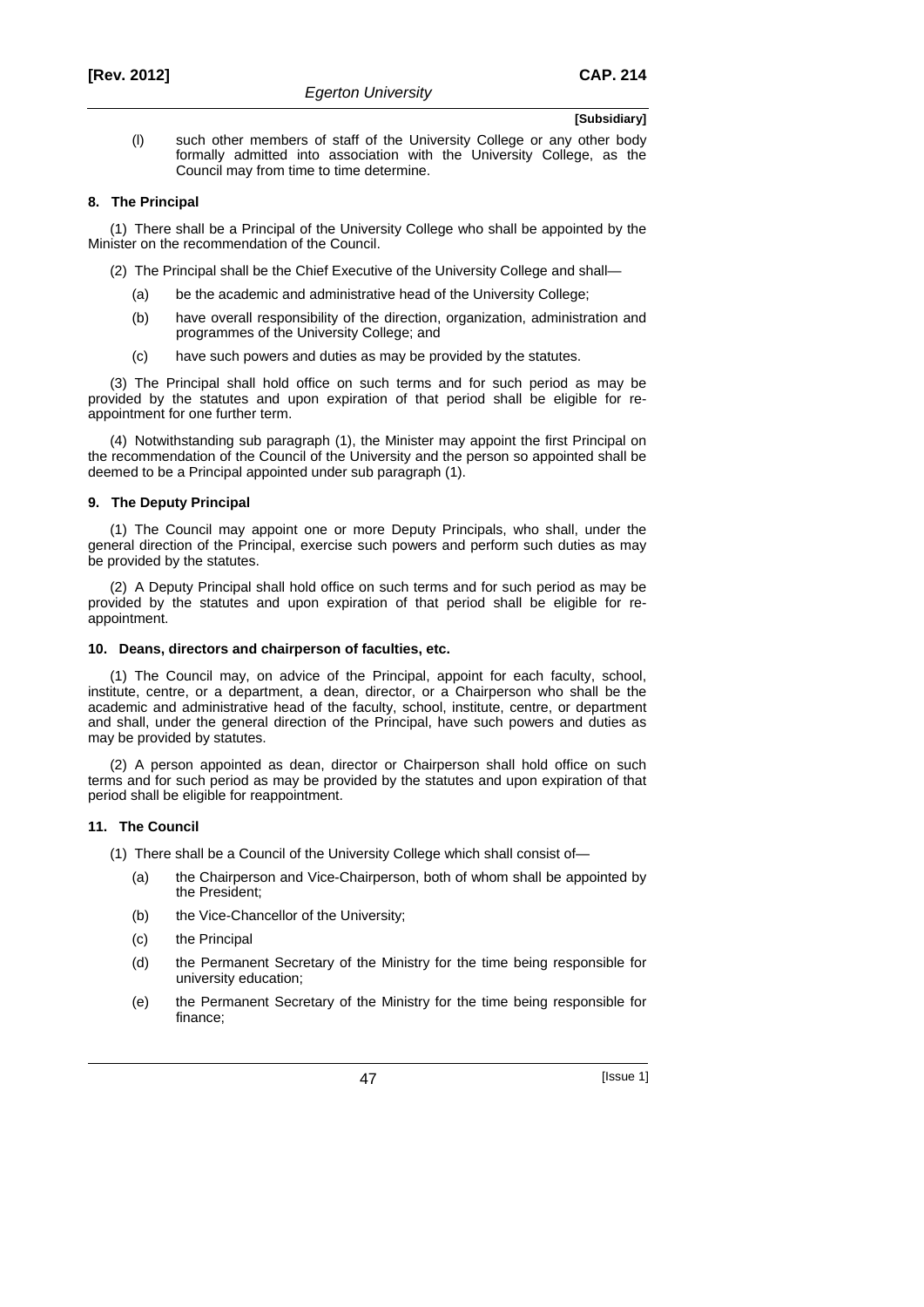- (f) the following persons appointed by the Minister
	- one person nominated by the Academic Board from amongst its members;
	- (ii) one person nominated by the Senate from amongst its members;
	- (iii) two persons who are not members of the university college or the university to represent special interests;
	- (iv) one person nominated by the alumni association from among its members;
	- (v) two persons who are not employees of the university college to represent professional associations;
	- (vi) one person nominated by the non-academic staff;
	- (vii) one person nominated by the student organization;
- (g) not more than two persons co-opted by the Council.
- (2) The Principal shall be the secretary to the Council.

(3) Subject to paragraph (4), a member of the Council, other than an *ex officio* member, shall hold office for a period of three years, but shall be eligible for reappointment for one term only.

(4) The office of a member of the Council shall become vacant—

- (a) if, not being an *ex officio* member, the member resigns office by writing addressed to the Principal;
- (b) if the Council is satisfied that the member is, by reasons of physical or mental infirmity, unable to exercise the functions of his office;
- (c) if the member is adjudged bankrupt;
- (d) upon death.

(5) Where the office of a member of the Council becomes vacant, the Principal shall forthwith notify the appropriate appointing authority of the vacancy.

(6) The procedure, conduct and regulation of the affairs of the Council shall be determined by the Council.

(7) The Council shall exercise prudent leadership, innovative enterprise, and good judgment in directing the University College and shall always act in the best interest of the University College.

#### **12. Functions of the Council**

(1) Subject to this Order, the Council shall be the governing body of the University College through which the University College shall act and—

- (a) shall administer the property and funds of the University College in a manner and for the purposes which shall promote the interest of the University College; but the Council shall not charge or dispose of immovable property of the University College except in accordance with the procedures laid down by the Government of Kenya;
- (b) shall receive, on behalf of the University College, donations, endowments, gifts, grants or other moneys and make disbursements therefrom to the University College or other bodies or persons;
- (c) shall approve the appointment criteria and the terms and conditions of service of staff;
- (d) shall provide for the welfare of the staff and students of the University College: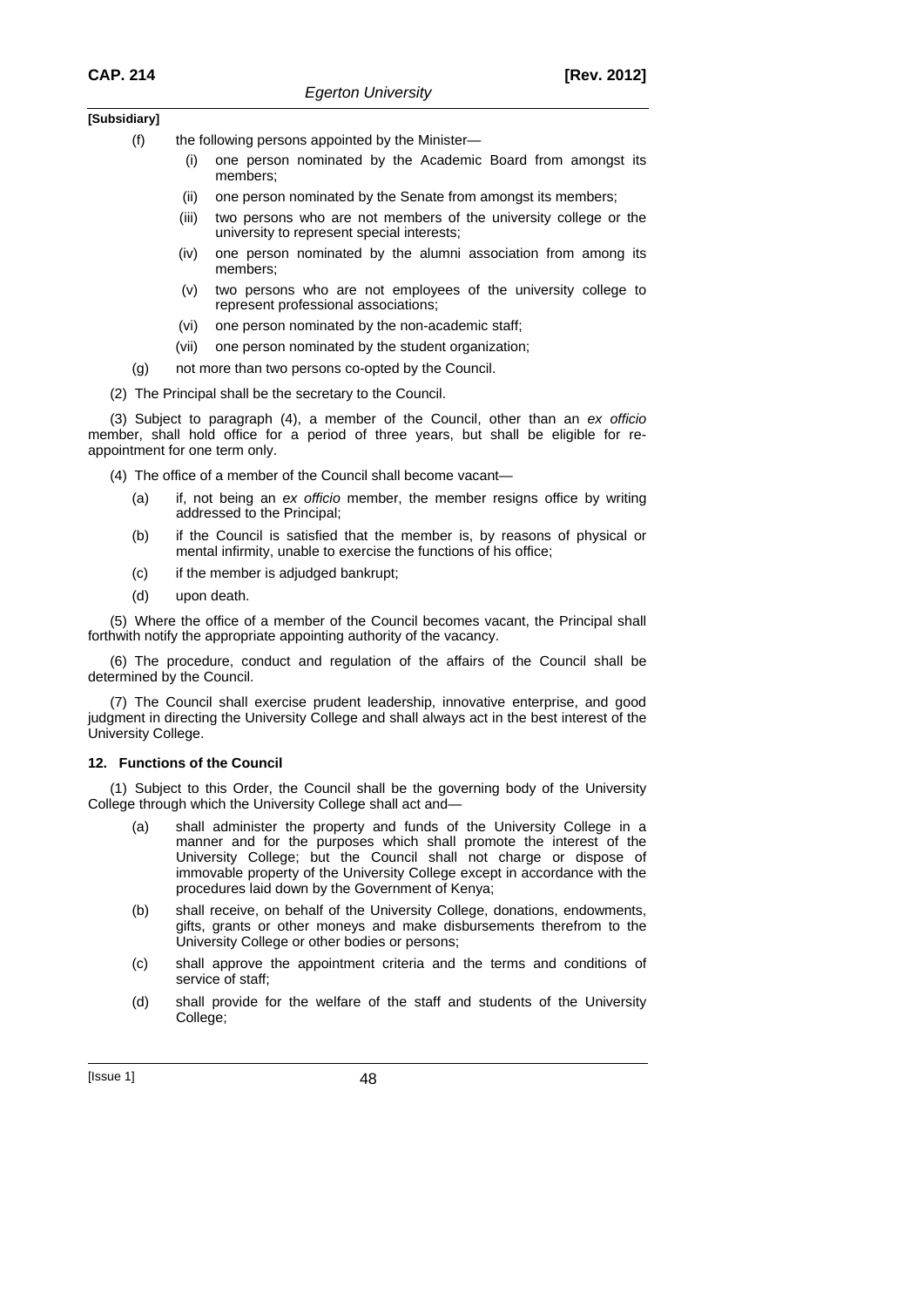- (e) may enter into association with other universities, university colleges or other institutions of learning, whether within Kenya or otherwise, as the Council may deem necessary and appropriate; and
- (f) may, after consultation with the Academic Board, make regulations governing the conduct and discipline of the students of the University College.

(2) All documents, other than those required by law to be under seal, made on behalf of the Council, and all decisions of the Council may be signified under the hand of the Chairperson, the Principal or any other members of the Council generally or specifically authorized by the Council in that behalf.

(3) The Council shall ensure that a proper management structure is in place and make sure that the structure functions to maintain corporate integrity, reputation and responsibility.

(4) The Council shall monitor and evaluate the implementation of strategies, policies, and management criteria and plans of the University College.

(5) The Council shall constantly review the viability and financial sustainability of the University College, and shall do so once every year.

(6) The Council shall ensure that the University College complies with all the relevant laws, regulations, governance practices, accounting and auditing standards.

### **13. The Academic Board**

(1) There shall be an Academic Board of the University College which shall consist of—

- (a) the Principal, who shall be the Chairperson:
- (b) the Deputy Principals;
- (c) the deans of the faculties, and directors of schools, institutes and centres;
- (d) the heads of the teaching departments of the University College;
- (e) the librarian;
- (f) the registrars;
- (g) one representative of each of the faculty or school boards appointed by the respective boards from among its members; and
- (h) two members elected by the students' organization, who shall not be entitled to attend deliberations of the Academic Board on matters which are considered by the Chairperson of the Academic Board to be confidential and which relate to examinations, the general discipline of students, and other related matters.

(2) The Deputy Principal for the time being in charge of academics shall be the secretary to the Academic Board.

- (3) The Academic Board shall—
	- (a) ensure that the content and academic standard of any course of study in respect of any degree, diploma, certificate or other award of the University College and to report its findings thereon to the Senate;
	- (b) propose regulations for consideration by the Senate regarding the eligibility of persons for admission to a course of study;
	- (c) propose regulations for consideration by the Senate regarding the standard of proficiency to be gained in each examination for a degree, diploma, certificate or other award of the University College;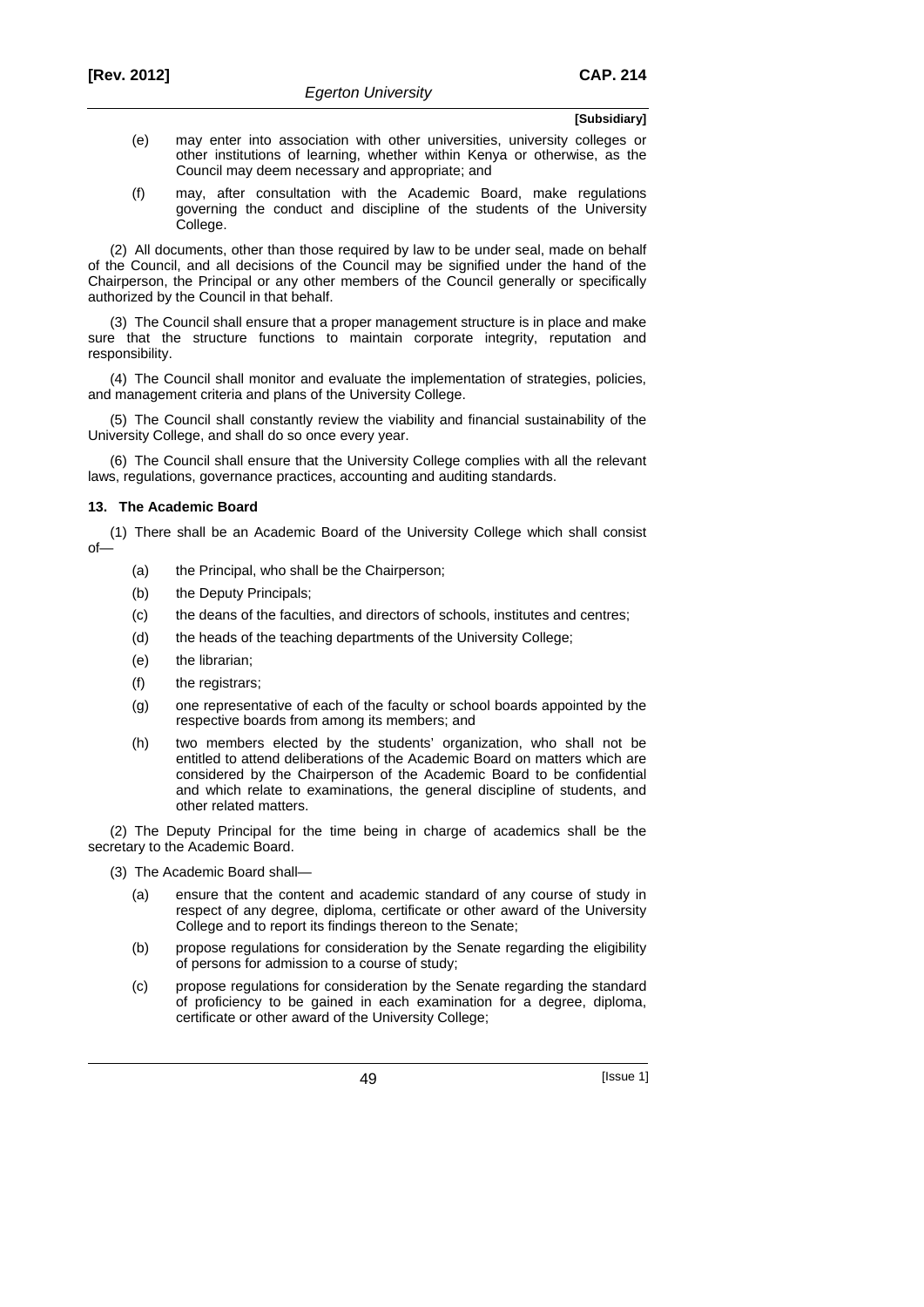- (d) decide which persons have attained the prescribed standard of proficiency and are otherwise fit to be granted a degree, diploma, certificate or other award of the University College and to report its decision thereon to the Senate; and
- (e) make regulations governing such other matters as are within its powers in accordance with this Order or the statutes.

(4) Notwithstanding any of the provision of this Order, the Senate shall not initiate any action in respect of paragraph (a), (b), (c) or (d) of subparagraph (2) except upon receipt of a report or proposal thereunder and the Senate shall not reject any such report, or reject or amend any regulations as proposed without further reference to the

### **14. Management Board**

(1) There shall be established a Management Board made up of the following persons—

- (a) the Principal, who shall be the Chairperson;
- (b) the deputy principals;
- (c) the registrar(s);
- (d) the finance officer.

(2) The Deputy Principal for the time being in charge of finance and administration shall be the secretary to the Management Board.

(3) The Management Board shall assist the Principal in the day to day management of the University College and shall, in this respect be responsible for—

- (a) the efficient management of the human, physical and financial resources of the Universality College;
- (b) making proposals to the Council and the Academic Board on policies that have application across the entire institution;
- (c) the coordination of the University College strategic and development plans; and
- (d) any other matter related to the management of the University College.

#### **15. Alumni association**

(1) There shall be an alumni association of the University College which shall consist of graduates of the University College and such other persons as may be prescribed by the statutes.

(2) The alumni association shall have the right to meet and discuss any matter relating to the University College and transmit resolutions thereon to the Council, the Academic Board, or the Senate, and may exercise such other functions as the statutes may prescribe.

#### **16. Staff of the University College**

(1) The academic staff of the University College shall consist of the Principal, the Deputy Principals, the librarian and all members of staff who are engaged in teaching and research.

(2) The senior management staff of the University College shall consist of the Principal, the Deputy Principals, and the deans of schools and directors of institutes and such other members of staff as the Council may from time to time determine.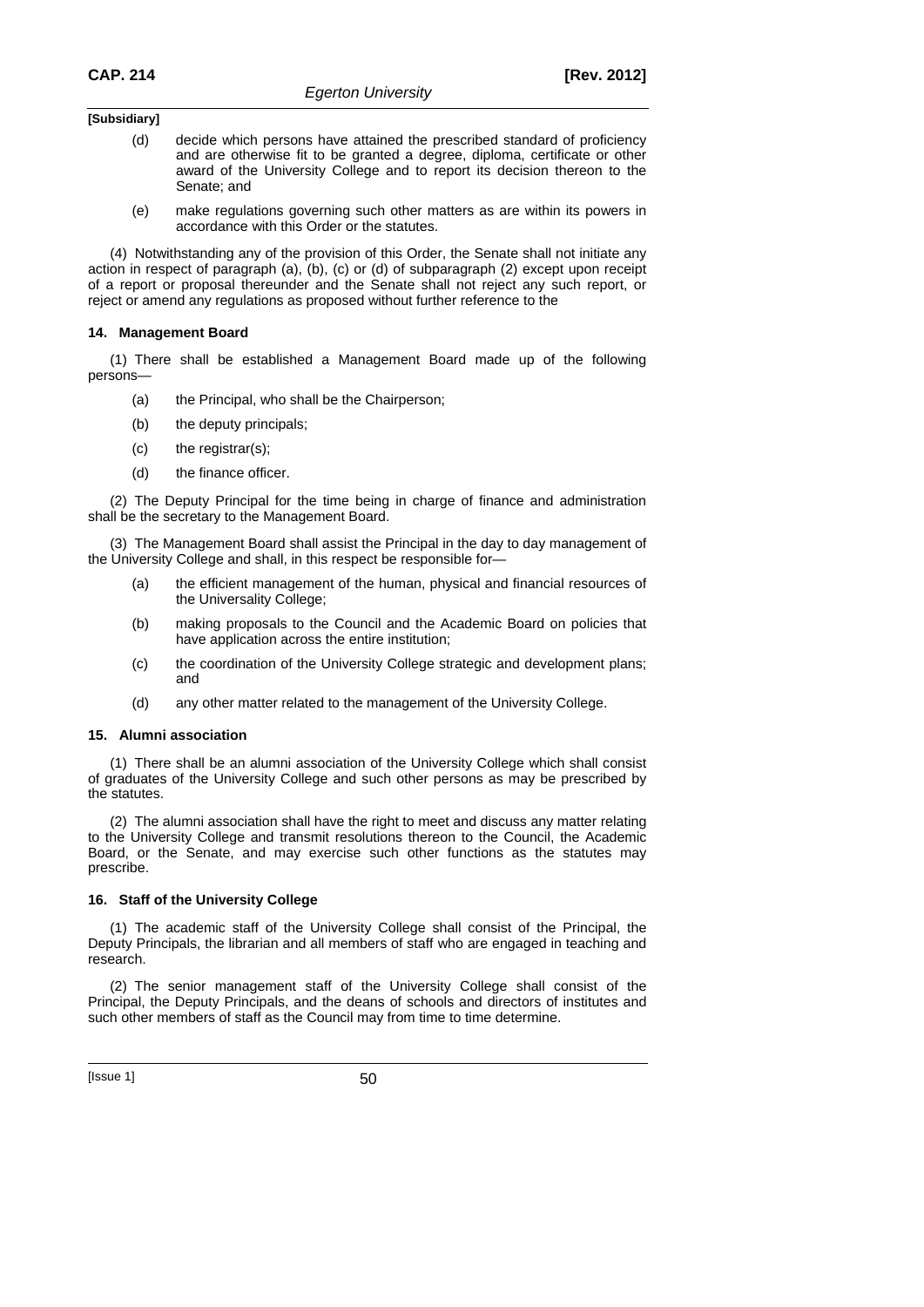(3) The administrative staff of the University College shall consist of the registrars, the finance officer and such other members of staff, not being engaged in teaching or research, as the Council may, from time to time, determine.

(4) The technical staff of the University College shall consist of those staff engaged in laboratory, field instruction, workshops and such similar environs in the teaching departments under the general direction of the heads of the teaching departments, and as the Council may from time to time determine.

(5) The support staff of the University College shall consist of those staff engaged in general duties and as the Council may from time to time determine.

(6) All members of staff of the University College shall, subject to this Order, be appointed either—

- (a) in the manner and on the terms and conditions of service prescribed by the statutes; or
- (b) in the case of a person seconded to the service of the University College from the service of another institution, the Government or any other public service, on terms and conditions agreed on between the Council and the seconding body.

(7) The Council may, subject to such restrictions as it may impose, delegate, either generally or specially, to any person, committee, or body, the power to appoint any member of the staff of the University College.

(8) All members of staff of the University College shall—

- (a) be subject to the general authority of the Council and of the Principal; and
- (b) be deemed to be employed in accordance with the statutes or as otherwise specifically provided by the statutes or by the terms of a particular appointment.

#### **17. Performance of functions in absence of office holder**

(1) In the event of the incapacity of the Principal, the Chairperson of the Council may appoint one of the Deputy Principals to carry out the functions of the Principal during the period of incapacity.

(2) In the event of the simultaneous incapacity of the Principal and the Deputy Principals, the Chairperson of the Council may appoint any member of the academic staff of the University College to perform the functions of the Principal during the incapacity.

(3) In the event of the incapacity of a member of staff of the University College other than the Principal and Deputy Principals, the Principal may appoint a suitable person to perform the functions of the said officer during the incapacity.

#### PART IV – FINANCIAL PROVISIONS

#### **18. Financial year**

The financial year of the University College shall be the period of twelve months commencing on the 1st July and ending on 30th June in the following year.

#### **19. Investment of funds**

(1) The Council may invest any of the funds of the University College in securities, treasury bonds, trust funds or in any other securities which the Treasury may, from time to time, approve.

(2) The Council may place on deposit with such banks as it may determine any moneys not immediately required for the purposes of the University College.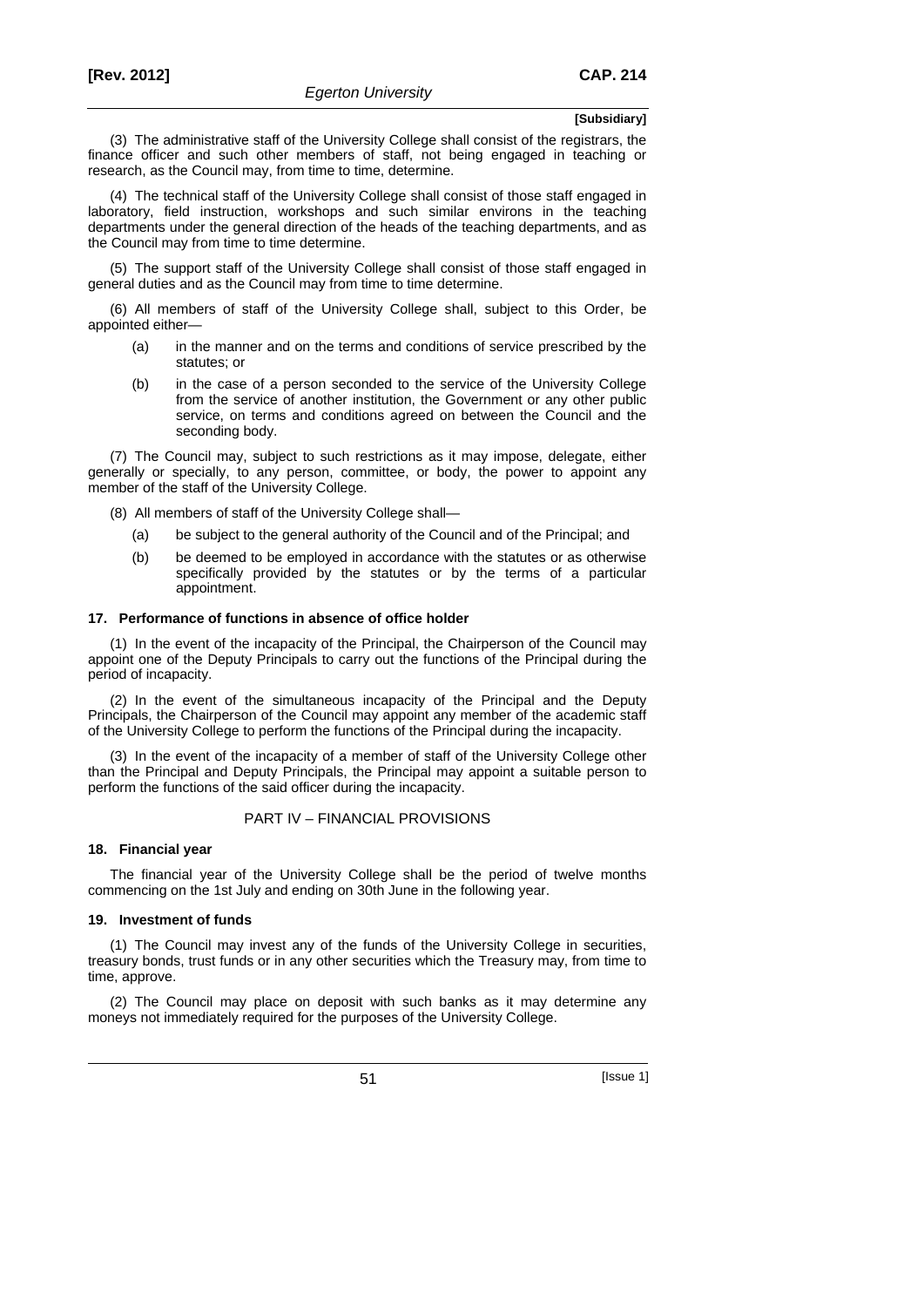#### **20. Annual estimates**

(1) Before the commencement of a financial year, the Council shall cause to be prepared estimates of the revenue and expenditure of the University College for that year.

(2) The annual estimates shall make provisions for all the estimated expenditure of the University College for the financial year concerned, and in particular shall provide—

- (a) for the payment of the salaries, allowances and other charges in respect of the staff of the University College;
- (b) for the payment of the pensions, gratuities and other charges in respect of retirement benefits which are payable out of the funds of the University College;
- (c) for the proper maintenance of the buildings and grounds of the University College:
- (d) for the proper maintenance, repair and replacement of equipment and other movable property of the University College;
- (e) for the funding of the cost of teaching, research and outreach activities of the University College;
- (f) for development; and
- (g) for the creation of such funds to meet future or contingent liabilities in respect of retiring benefits, insurance or replacement of building or equipment and in respect of such other matters as the Council may think fit.

(3) In drawing its annual estimates and development plans, the University College shall consult with the Government agency responsible for university grants.

(4) Annual estimates shall be approved by the Council before the commencement of the financial year to which they relate, and shall be submitted to the Minister for approval, and after the Minister has given his approval, the Council shall not increase any sum provided in the estimates without the consent of the Minister.

(5) No expenditure shall be incurred for the purpose of the University College except in accordance with the annual estimates approved under subparagraph (4) or in pursuance of an authorization of the Council given with the prior approval of the Minister.

### **21. Accounts and audit**

(1) The Council shall cause to be kept all proper books of accounts of the income, expenditure and assets and of the University College.

(2) Within a period of three months from the end of each financial year, the Council shall submit to the Controller and Auditor-General, the accounts of the University College together with—

- (a) a statement of income and expenditure during that year; and
- (b) a statement of the assets and liabilities of the University College on the last day of that year.

(3) The accounts of the University College shall be audited by the Controller and Auditor General in accordance with the Public Audit Act, 2003 (No 12 of 2003).

(4) The Controller and Auditor-General may transmit to the Minister a special report on any matters incidental to his powers under this Order, and section 24(3) and (4) of the Public Audit Act, 2003 (No 12 of 2003) shall apply to any report made under this paragraph.

[Issue 1] 52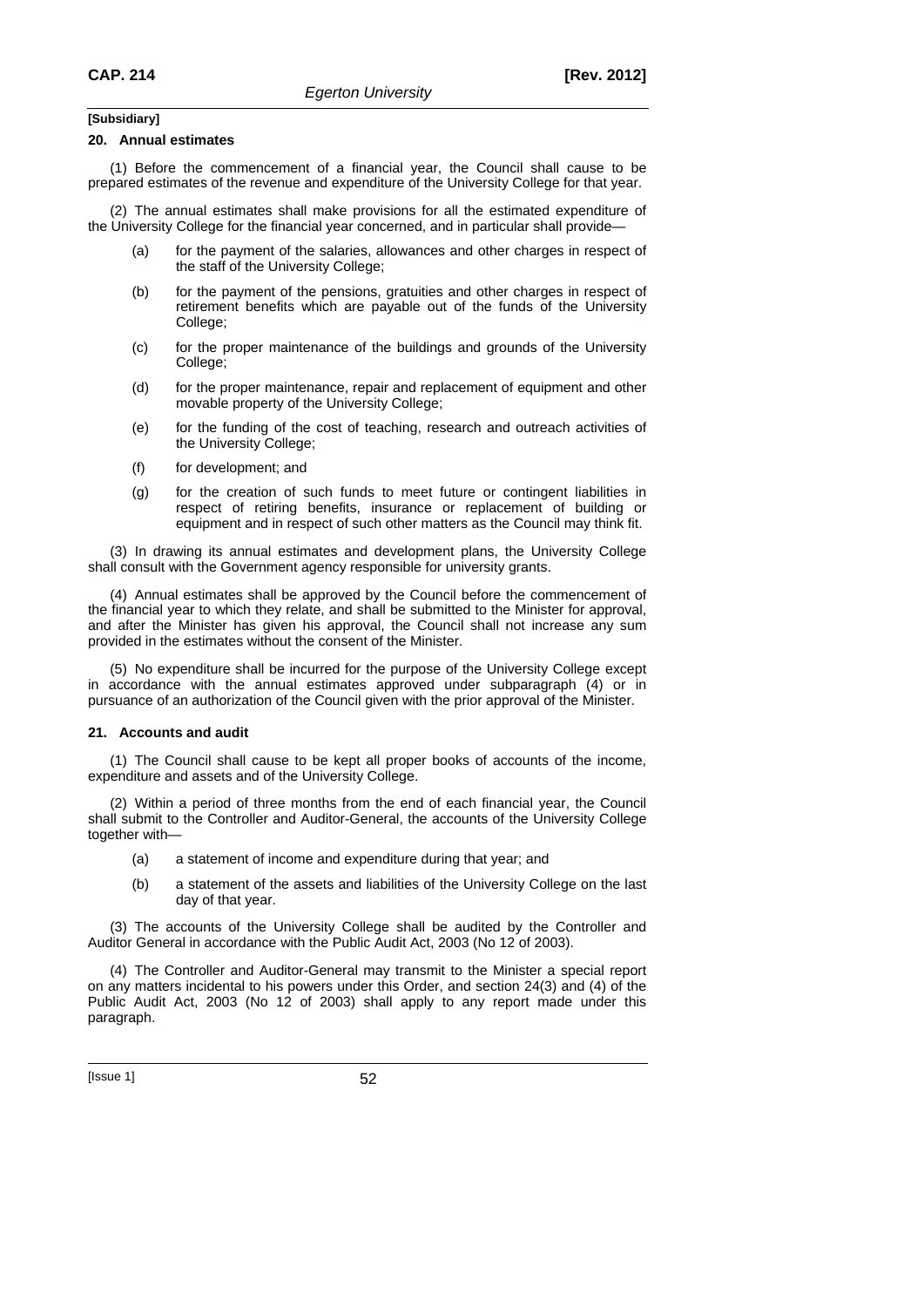### PART V – MISCELLANEOUS

#### **22. Common seal and signification of documents**

(1) The common seal of the University College shall be kept in such custody and used only as the Council shall direct.

(2) The common seal of the University College shall be authenticated by the signatures of the Principal together with any other person duly authorized by the Council.

(3) The common seal of the University College when affixed to any document and duly authenticated shall be judicially and officially noticed, and, unless and until the contrary is proved, any order or authorization of the Council under this paragraph shall be presumed to have been duly given.

#### **23. Statutes**

(1) In the performance of its functions under this Order, the Council shall, subject to this Order, make statutes generally for the government, control and administration of the University College and for the better carrying into effect of the purposes of this Order, and in particular for the—

- (a) establishment of faculties, schools, and institutes of the University College;
- (b) description of degrees, diplomas, certificates, and other academic qualifications;
- (c) requirement for conferment of degrees and award of diplomas, certificates and other academic qualifications;
- (d) conduct of examinations;
- (e) prescribing fees and other charges;
- (f) setting the terms and conditions of service, including the appointment, dismissal and recommendation of retirement benefits of the members of the staff of the University College;
- (g) constitution and procedure of meetings of the Council, and the establishment, composition and terms of reference of committees of the Council; and
- (h) providing for or prescribing anything, which, under this Order, may be provided for or prescribed by statutes.

(2) Notwithstanding subparagraph (1), the Council shall not make, amend or revoke any statutes relating to the functions and privileges of the Principal or Academic Board without first ascertaining the opinion of the Academic Board.

(3) Statutes shall only be made by a resolution passed at a meeting of the Council supported by a majority of not less than three fourths of the members present and voting, being not less than two thirds of the total membership of the Council.

(4) Statutes or regulations made by the Council under this Order shall not be published in the *Gazette* but sections 27, 31(e) and 34 of the Interpretation and General Provisions Act (Cap. 2.) shall not apply to the statutes or to the regulations.

### **24. Protection of name**

(1) Notwithstanding the provisions of any other written law, no public officer performing functions relating to the registration of companies, business or societies shall accept for such registration any name which includes the word "Laikipia" together with either or all the words "University" or "College" unless the application for the registration is accompanied by the written consent of the Council.